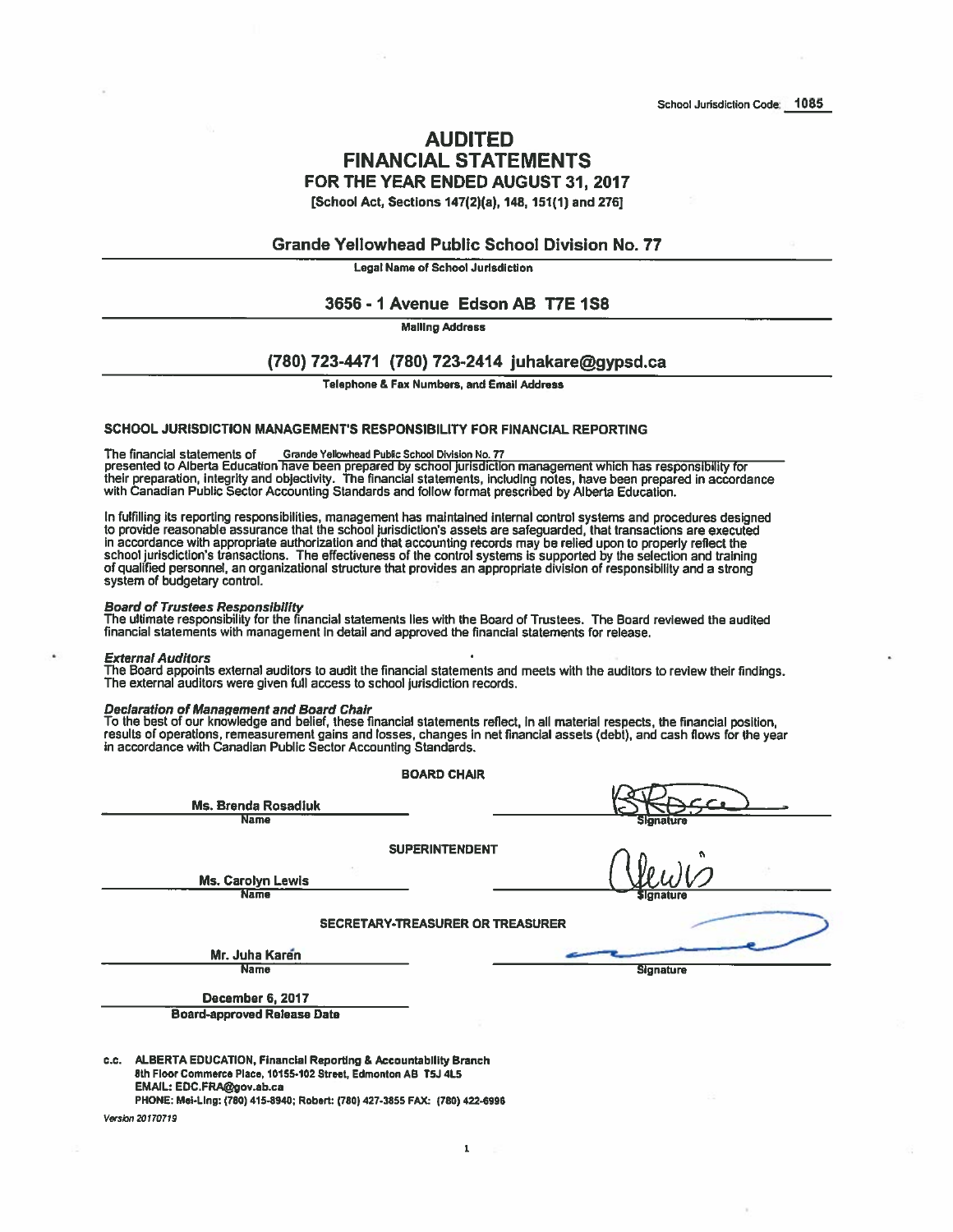#### **TABLE OF CONTENTS**

|                                                                           | Page |
|---------------------------------------------------------------------------|------|
| <b>INDEPENDENT AUDITOR'S REPORT</b>                                       | 3    |
| <b>STATEMENT OF FINANCIAL POSITION</b>                                    | 4    |
| <b>STATEMENT OF OPERATIONS</b>                                            | 5    |
| <b>STATEMENT OF CASH FLOWS</b>                                            | 6    |
| STATEMENT OF CHANGE IN NET FINANCIAL ASSETS (NET DEBT)                    | 7    |
| <b>STATEMENT OF REMEASUREMENT GAINS AND LOSSES</b>                        | 8    |
| Schedule 1: SCHEDULE OF CHANGES IN ACCUMULATED SURPLUS                    | 9    |
| <b>Schedule 2: SCHEDULE OF CAPITAL REVENUE</b>                            | 11   |
| <b>Schedule 3: SCHEDULE OF PROGRAM OPERATIONS</b>                         | 12   |
| Schedule 4: SCHEDULE OF PLANT OPERATIONS AND MAINTENANCE EXPENSES         | 13   |
| Schedule 5: SCHEDULE OF CASH, CASH EQUIVALENTS, AND PORTFOLIO INVESTMENTS | 14   |
| Schedule 6: SCHEDULE OF CAPITAL ASSETS                                    | 15   |
| Schedule 7: SCHEDULE OF REMUNERATION AND MONETARY INCENTIVES              | 16   |
| Schedule 8: UNAUDITED SCHEDULE OF FEE REVENUES                            | 17   |
| Schedule 9: UNAUDITED SCHEDULE OF DIFFERENTIAL FUNDING                    | 18   |
| Schedule 10: UNAUDITED SCHEDULE OF CENTRAL ADMINISTRATION EXPENSES        | 19   |
| <b>NOTES TO THE FINANCIAL STATEMENTS</b>                                  | 20   |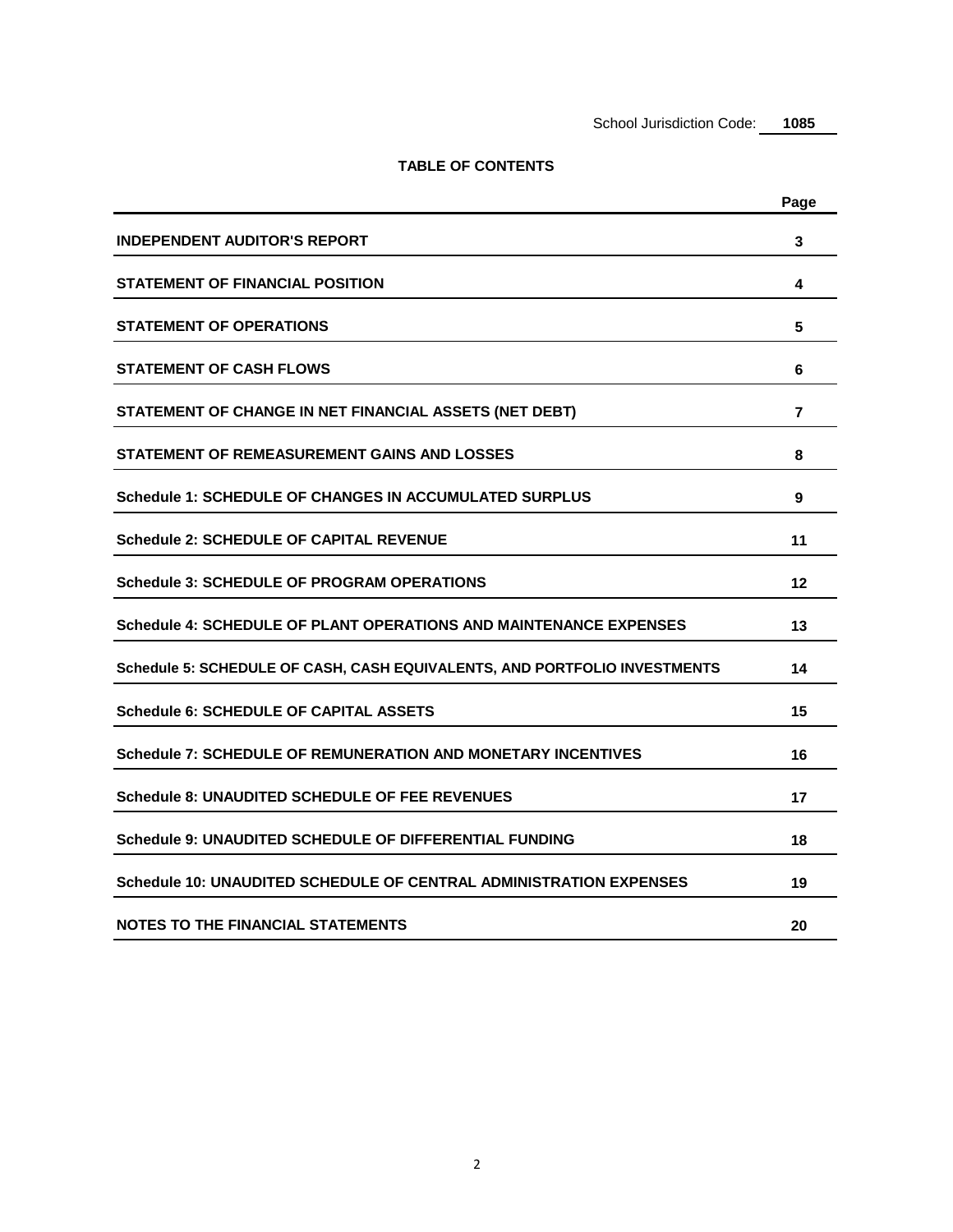

**Collins Barrow Edmonton LLP** 

Bell Tower, Suite 2500 10104 – 103 Avenue NW Edmonton, Alberta, T5J 0H8 Canada T: 780.428.1522 F: 780.425.8189 Email: edmonton@collinsbarrow.com www.collinsbarrow.com

# **INDEPENDENT AUDITORS' REPORT**

To the Board of Trustees of Grande Yellowhead Public School Division No. 77

We have audited the financial statements of Grande Yellowhead Public School Division No. 77, which comprise the statements of financial position as at August 31, 2017 and the statements of operations, cash flows, changes in net debt, and remeasurement gains and losses for the year then ended, and a summary of significant accounting policies and other explanatory information.

#### *Management's Responsibility for the Financial Statements*

Management is responsible for the preparation and fair presentation of these financial statements in accordance with Canadian public sector accounting standards, and for such internal control as management determines is necessary to enable the preparation of financial statements that are free from material misstatement, whether due to fraud or error.

#### *Auditors' Responsibility*

Our responsibility is to express an opinion on these financial statements based on our audit. We conducted our audit in accordance with Canadian generally accepted auditing standards. Those standards require that we comply with ethical requirements and plan and perform the audit to obtain reasonable assurance about whether the financial statements are free from material misstatement.

An audit involves performing procedures to obtain audit evidence about the amounts and disclosures in the financial statements. The procedures selected depend on the auditor's judgment, including the assessment of the risks of material misstatement of the financial statements, whether due to fraud or error. In making those risk assessments, the auditor considers internal controls relevant to the entity's preparation and fair presentation of the financial statements in order to design audit procedures that are appropriate in the circumstances, but not for the purpose of expressing an opinion on the effectiveness of the entity's internal control. An audit also includes evaluating the appropriateness of accounting policies used and the reasonableness of accounting estimates made by management, as well as evaluating the overall presentation of the financial statements.

We believe that the audit evidence we have obtained is sufficient and appropriate to provide a basis for our audit opinion.

#### *Opinion*

In our opinion, the financial statements present fairly, in all material respects, the financial position of Grande Yellowhead Public School Division No. 77 as at August 31, 2017 and the results of its operations, cash flows, changes in net debt, and remeasurement gains and losses for the year then ended in accordance with Canadian public sector accounting standards.

Collins Barrow Edmonton 4

Edmonton, Alberta

November 30, 2017 Chartered Professional Accountants

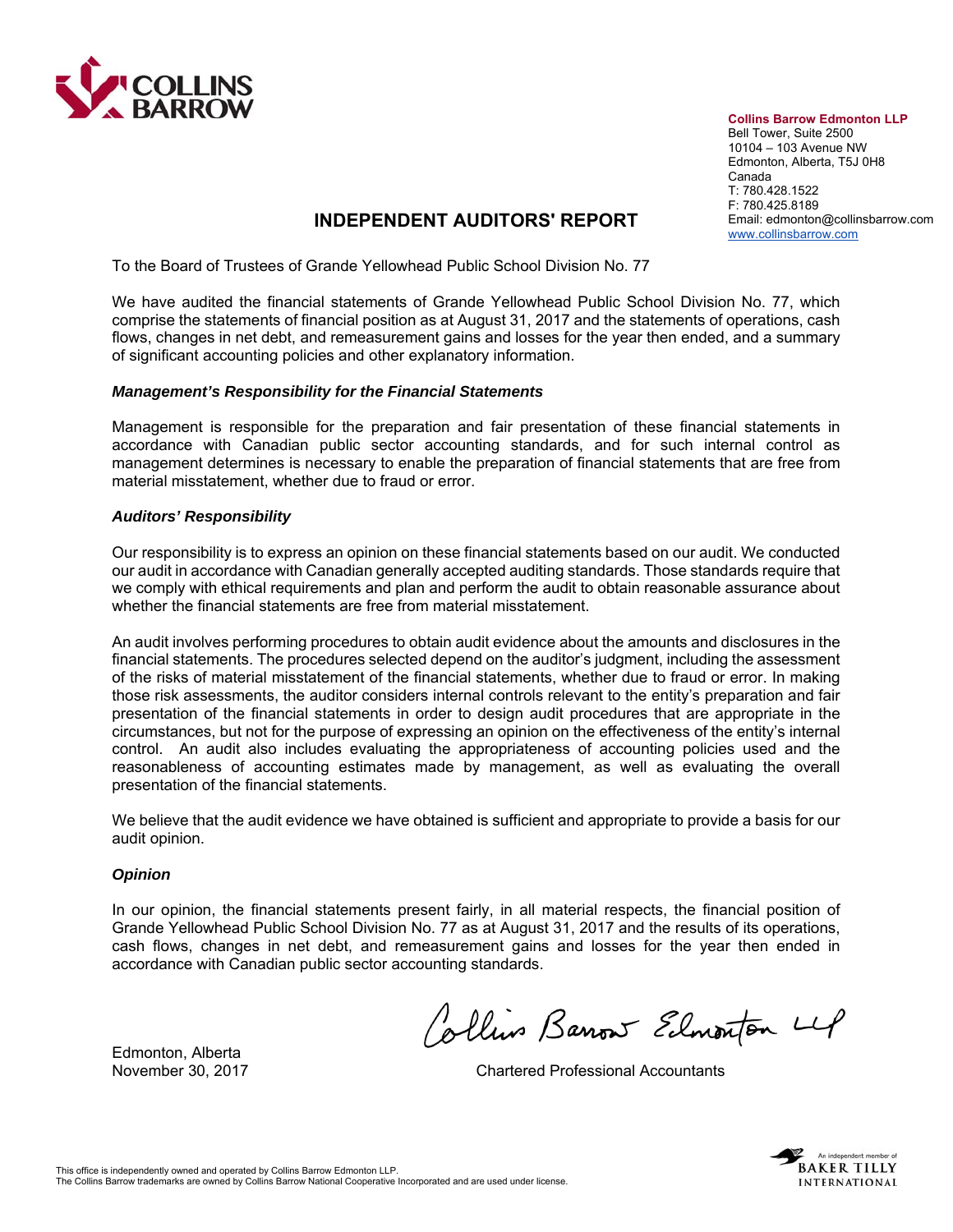#### **As at August 31, 2017** (in dollars) **STATEMENT OF FINANCIAL POSITION**

|                                                        |                                                   |           |                       | 2017                           | 2016                           |
|--------------------------------------------------------|---------------------------------------------------|-----------|-----------------------|--------------------------------|--------------------------------|
|                                                        |                                                   |           |                       |                                |                                |
| <b>FINANCIAL ASSETS</b>                                |                                                   |           |                       |                                |                                |
| Cash and cash equivalents                              |                                                   |           | (Schedule 5; Note 3)  | \$<br>4,582,059                | \$<br>6,673,725                |
|                                                        | Accounts receivable (net after allowances)        |           | (Note 4)              | \$<br>683,397                  | \$<br>8,507,465                |
| Portfolio investments                                  |                                                   |           | (Schedule 5; Note 5)  | \$<br>5,501,041                | \$<br>3,427,309                |
| Other financial assets                                 |                                                   |           |                       | \$                             | \$                             |
| <b>Total financial assets</b>                          |                                                   |           |                       | \$<br>10,766,497               | \$<br>18,608,499               |
| <b>LIABILITIES</b>                                     |                                                   |           |                       |                                |                                |
| <b>Bank indebtedness</b>                               |                                                   |           | (Note 6)              | \$<br>$\sim$                   | \$<br>$\overline{\phantom{a}}$ |
|                                                        | Accounts payable and accrued liabilities          |           | (Note 7)              | \$<br>1,963,386                | \$<br>7,448,341                |
| Deferred revenue                                       |                                                   |           | (Note 8)              | \$<br>64,111,762               | \$<br>50,235,224               |
| Employee future benefits liabilities                   |                                                   |           |                       | \$<br>$\blacksquare$           | \$                             |
| Liability for contaminated sites                       |                                                   |           | (Note 9)              | \$<br>$\overline{\phantom{a}}$ | \$<br>$\overline{a}$           |
| Other liabilities                                      |                                                   |           | (Note 10)             | \$                             | \$<br>$\blacksquare$           |
| Debt                                                   |                                                   |           | (Note 11)             |                                |                                |
| Supported:                                             | Debentures and other supported debt               |           |                       | \$                             | \$                             |
| Unsupported:                                           | Debentures and capital loans                      |           |                       | \$<br>23.104                   | \$<br>46.142                   |
|                                                        | Mortgages                                         |           |                       | \$<br>ä,                       | \$                             |
|                                                        | Capital leases                                    |           |                       | \$                             | \$                             |
| <b>Total liabilities</b>                               |                                                   |           |                       | \$<br>66,098,252               | \$<br>57,729,707               |
|                                                        |                                                   |           |                       |                                |                                |
| Net financial assets (debt)                            |                                                   |           |                       | \$<br>$(55, 331, 755)$ \$      | (39, 121, 208)                 |
| <b>NON-FINANCIAL ASSETS</b><br>Tangible capital assets |                                                   |           | (Schedule 6)          |                                |                                |
| Land                                                   |                                                   |           |                       | \$<br>1,276,770                | \$<br>1,276,770                |
| Construction in progress                               |                                                   |           |                       | \$<br>211,672                  | \$<br>15,137,508               |
| <b>Buildings</b>                                       |                                                   | \$        | 104,548,148           |                                |                                |
|                                                        | Less: Accumulated amortization                    | \$        | (40, 712, 986)        | \$<br>63,835,162               | \$<br>33,781,010               |
| Equipment                                              |                                                   | \$        | 11,159,477            |                                |                                |
|                                                        | Less: Accumulated amortization                    | \$        | (8, 165, 085)         | \$<br>2,994,392                | \$<br>2,233,235                |
| Vehicles                                               |                                                   | \$        | 6,450,358             |                                |                                |
|                                                        | Less: Accumulated amortization                    | \$        | (4, 186, 882)         | \$<br>2,263,476                | \$<br>2,280,003                |
| <b>Computer Equipment</b>                              |                                                   | \$        | 7,168,451             |                                |                                |
|                                                        | Less: Accumulated amortization                    | \$        | (5,270,042)           | \$<br>1,898,409                | \$<br>1,718,465                |
| Total tangible capital assets                          |                                                   |           |                       | \$<br>72,479,881               | \$<br>56,426,991               |
| Prepaid expenses                                       |                                                   |           | (Note 12)             | \$<br>348,552                  | \$<br>711,048                  |
| Other non-financial assets                             |                                                   |           | (Note 13)             | \$<br>206,667                  | \$<br>150,150                  |
| <b>Total non-financial assets</b>                      |                                                   |           |                       | \$<br>73,035,100               | \$<br>57,288,189               |
|                                                        |                                                   |           |                       |                                |                                |
| <b>Accumulated surplus</b>                             |                                                   |           | (Schedule 1; Note 14) | \$<br>17,703,345               | \$<br>18,166,981               |
|                                                        | Accumulating surplus / (deficit) is comprised of: |           |                       |                                |                                |
|                                                        | Accumulated operating surplus (deficit)           |           |                       | \$<br>17,703,345               | \$<br>18,166,981               |
|                                                        | Accumulated remeasurement gains (losses)          |           |                       | \$                             | \$                             |
|                                                        |                                                   |           |                       | \$<br>17,703,345               | \$<br>18,166,981               |
|                                                        |                                                   |           |                       |                                |                                |
| <b>Contractual obligations</b>                         |                                                   |           | (Note 15)             |                                |                                |
| <b>Contingent liabilities</b>                          |                                                   | (Note 16) |                       |                                |                                |
|                                                        |                                                   |           |                       |                                |                                |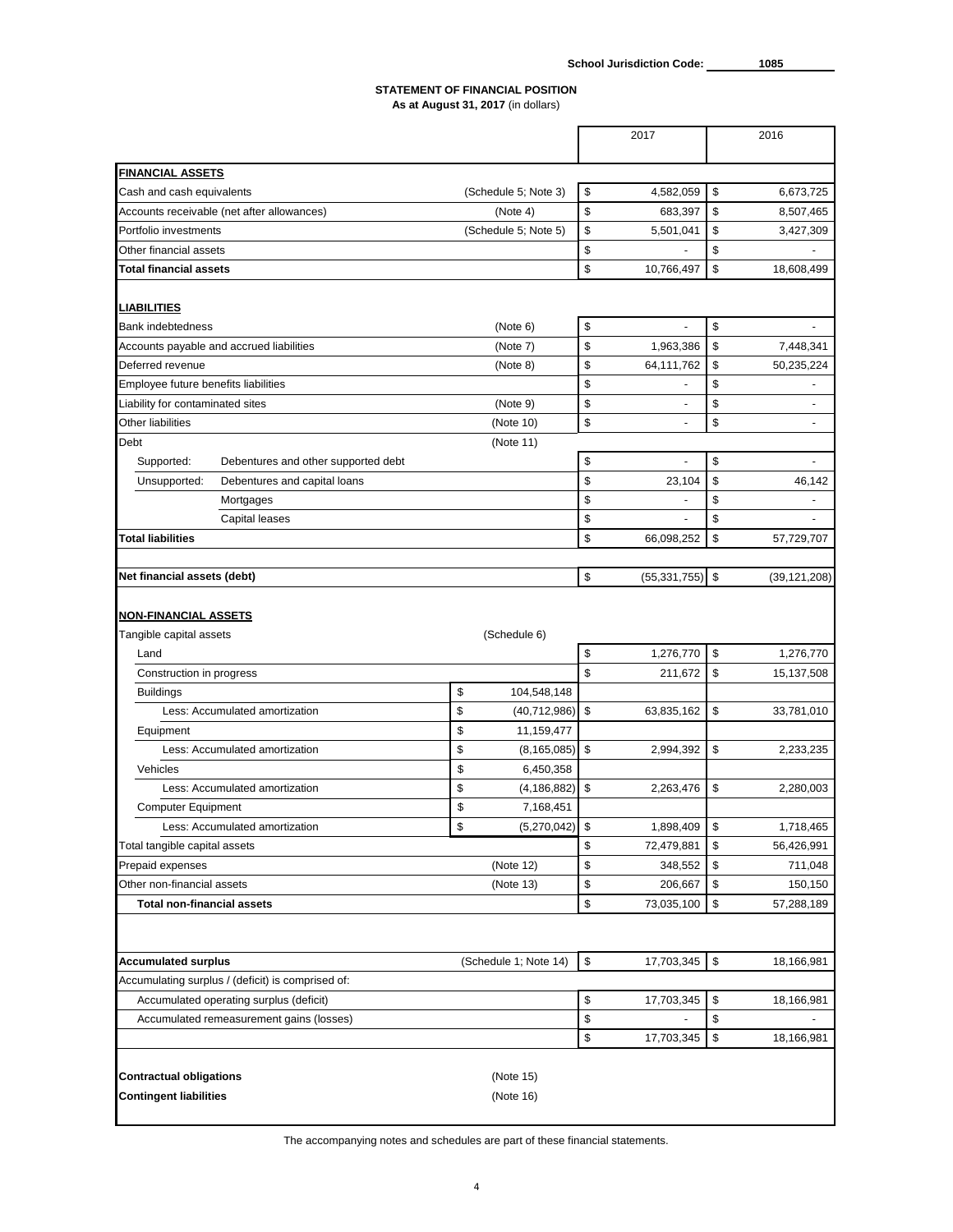**School Jurisdiction Code: 1085**

#### **STATEMENT OF OPERATIONS**

**For the Year Ended August 31, 2017** (in dollars)

|                                             | <b>Budget</b><br>2017 | Actual<br>2017       | Actual<br>2016    |
|---------------------------------------------|-----------------------|----------------------|-------------------|
| <b>REVENUES</b>                             |                       |                      |                   |
| <b>Alberta Education</b>                    | \$<br>57,938,699      | \$<br>55,530,791     | \$<br>56,845,398  |
| Other - Government of Alberta               | \$<br>318,308         | \$<br>720,975        | \$<br>1,365,084   |
| <b>Federal Government and First Nations</b> | \$<br>31,500          | \$<br>13,000         | \$<br>16,328      |
| Other Alberta school authorities            | \$<br>157,100         | \$<br>330,804        | \$<br>69,778      |
| Out of province authorities                 | \$                    | \$<br>$\overline{a}$ | \$<br>÷,          |
| Alberta municipalities-special tax levies   | \$                    | \$                   | \$                |
| <b>Property taxes</b>                       | \$                    | \$                   | \$                |
| (Schedule 8)<br>Fees                        | \$<br>1,018,469       | \$<br>1,217,401      | \$<br>1,202,360   |
| Other sales and services                    | \$<br>84,699          | \$<br>18,446         | \$<br>48,022      |
| Investment income                           | \$                    | \$<br>171,831        | \$<br>151,085     |
| Gifts and donations                         | \$<br>384,954         | \$<br>41,730         | \$<br>17,093      |
| Rental of facilities                        | \$<br>$\overline{a}$  | \$<br>383            | \$                |
| Fundraising                                 | \$<br>770,540         | \$<br>436,395        | \$<br>844,427     |
| Gains on disposal of capital assets         | \$                    | \$                   | \$                |
| Other revenue                               | \$<br>9,043           | \$<br>1,145          | \$<br>134,903     |
| <b>Total revenues</b>                       | \$<br>60,713,312      | \$<br>58,482,901     | \$<br>60,694,478  |
| <b>EXPENSES</b>                             |                       |                      |                   |
| <b>Instruction - ECS</b>                    | \$<br>2,497,968       | \$<br>2,411,081      | \$<br>2,306,069   |
| Instruction - Grades 1 - 12                 | \$<br>44,441,194      | \$<br>42,739,318     | \$<br>44,741,554  |
| Plant operations and maintenance            | \$<br>8,868,158       | \$<br>6,978,702      | \$<br>7,679,406   |
| Transportation                              | \$<br>3,894,308       | \$<br>4,444,458      | \$<br>4,419,254   |
| Board & system administration               | \$<br>2,638,793       | \$<br>2,372,187      | \$<br>2,594,608   |
| <b>External services</b>                    | \$<br>166,000         | \$<br>791            | \$                |
| <b>Total expenses</b>                       | \$<br>62,506,422      | \$<br>58,946,537     | \$<br>61,740,890  |
|                                             |                       |                      |                   |
| <b>Operating surplus (deficit)</b>          | \$<br>(1,793,110)     | \$<br>(463, 636)     | \$<br>(1,046,412) |
|                                             |                       |                      |                   |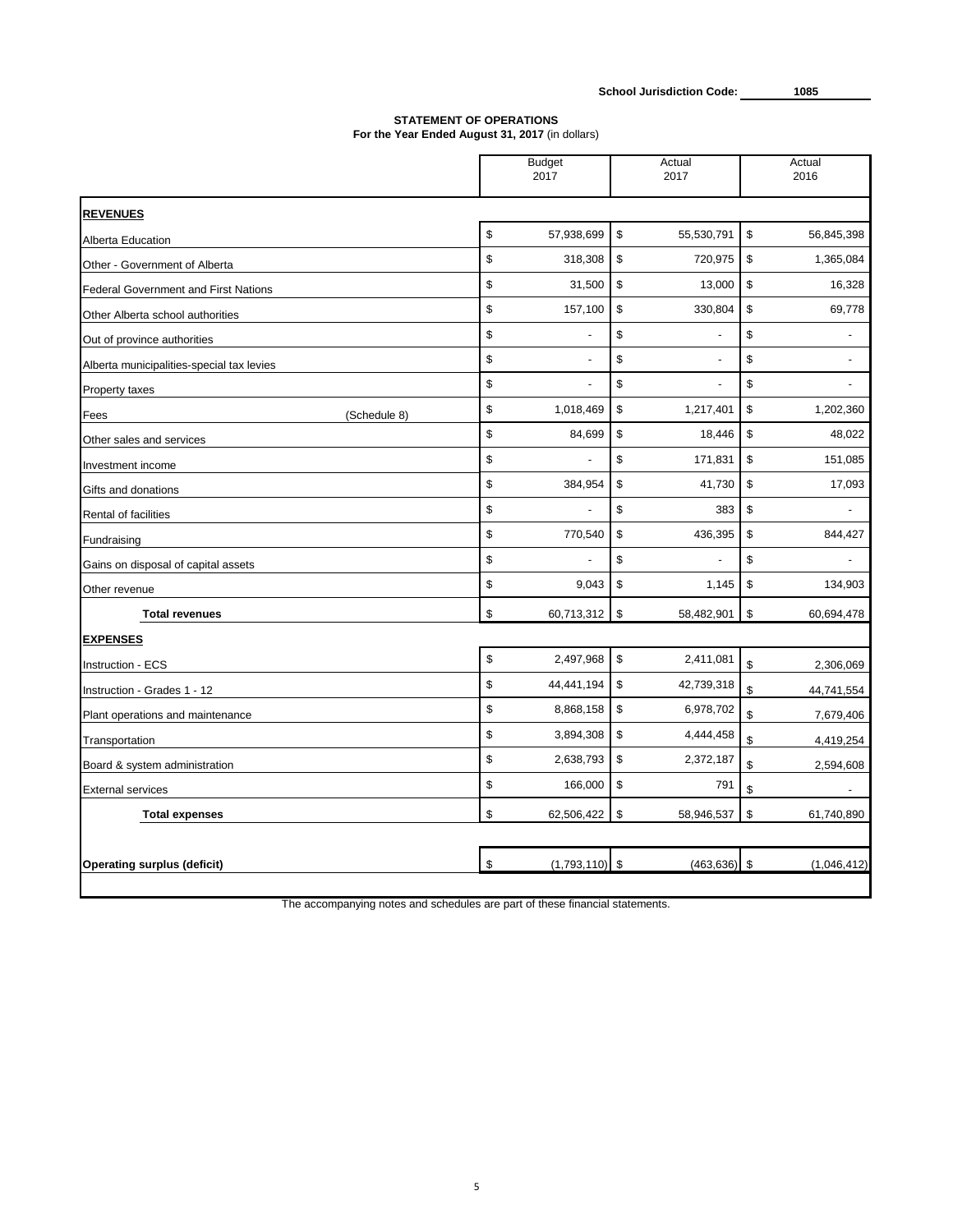|                                                                                                                        |          | <b>School Jurisdiction Code:</b> |          | 1085                                                                                                                                                                            |
|------------------------------------------------------------------------------------------------------------------------|----------|----------------------------------|----------|---------------------------------------------------------------------------------------------------------------------------------------------------------------------------------|
|                                                                                                                        |          |                                  |          |                                                                                                                                                                                 |
| <b>STATEMENT OF CASH FLOWS</b><br>For the Year Ended August 31, 2017 (in dollars)                                      |          |                                  |          |                                                                                                                                                                                 |
|                                                                                                                        |          | 2017                             |          | 2016                                                                                                                                                                            |
| <b>CASH FLOWS FROM:</b>                                                                                                |          |                                  |          |                                                                                                                                                                                 |
| A. OPERATING TRANSACTIONS                                                                                              |          |                                  |          |                                                                                                                                                                                 |
| Operating surplus (deficit)                                                                                            | \$       | $(463, 636)$ \$                  |          | (1,046,412)                                                                                                                                                                     |
| Add (Deduct) items not affecting cash:                                                                                 |          |                                  |          |                                                                                                                                                                                 |
| Total amortization expense                                                                                             | \$       | 2,880,332                        | \$       | 2,882,348                                                                                                                                                                       |
| Gains on disposal of tangible capital assets                                                                           | \$       |                                  | \$       |                                                                                                                                                                                 |
| Losses on disposal of tangible capital assets                                                                          | \$       | $\overline{a}$                   | \$       | 4,731                                                                                                                                                                           |
| Expended deferred capital revenue recognition                                                                          | \$       | (1,546,249)                      | \$       | (1,546,249)                                                                                                                                                                     |
| Deferred capital revenue write-down / adjustment                                                                       | \$       |                                  | \$       |                                                                                                                                                                                 |
| Donations in kind                                                                                                      | \$       |                                  | \$       |                                                                                                                                                                                 |
| Changes in:                                                                                                            |          |                                  |          |                                                                                                                                                                                 |
| Accounts receivable                                                                                                    | \$       | 7,824,068                        | \$       | (7,998,331)                                                                                                                                                                     |
| Prepaids                                                                                                               | \$       | 362,496                          | \$       | (437, 757)                                                                                                                                                                      |
| Other financial assets                                                                                                 | \$       |                                  | \$       | $\overline{\phantom{a}}$                                                                                                                                                        |
| Non-financial assets                                                                                                   | \$       | (56, 517)                        | \$       | 3,184                                                                                                                                                                           |
| Accounts payable, accrued and other liabilities                                                                        | \$       | (5,484,955)                      | \$       | 3,958,040                                                                                                                                                                       |
| Deferred revenue (excluding EDCR)                                                                                      | \$       | 3,721,855                        | \$       | 12,868,822                                                                                                                                                                      |
| Employee future benefit liabilities                                                                                    | \$       | $\blacksquare$                   | \$       | $\overline{a}$                                                                                                                                                                  |
| Other (describe)                                                                                                       | \$       | (241, 809)                       | \$       | (35,045)                                                                                                                                                                        |
|                                                                                                                        | \$       | 6,995,585                        | \$       | 8,653,332                                                                                                                                                                       |
| Total cash flows from operating transactions<br><b>B. CAPITAL TRANSACTIONS</b><br>Purchases of tangible capital assets |          |                                  |          |                                                                                                                                                                                 |
| Land                                                                                                                   | \$<br>\$ | (4,884,129)                      | \$<br>\$ |                                                                                                                                                                                 |
| <b>Buildings</b><br>Equipment                                                                                          | \$       | $(980, 401)$ \$                  |          |                                                                                                                                                                                 |
| Vehicles                                                                                                               | \$       | (377, 701)                       | \$       |                                                                                                                                                                                 |
| Computer equipment                                                                                                     | \$       | (748, 250)                       | \$       |                                                                                                                                                                                 |
| Net proceeds from disposal of unsupported capital assets                                                               |          |                                  | \$       |                                                                                                                                                                                 |
| Other, Construction in progress                                                                                        |          |                                  | \$       |                                                                                                                                                                                 |
| Total cash flows from capital transactions                                                                             | \$       | (6,990,481)                      | \$       |                                                                                                                                                                                 |
| <b>C. INVESTING TRANSACTIONS</b>                                                                                       |          |                                  |          |                                                                                                                                                                                 |
| Purchases of portfolio investments                                                                                     | \$       | $(2,073,732)$ \$                 |          |                                                                                                                                                                                 |
| Dispositions of portfolio investments                                                                                  | \$       |                                  | \$       |                                                                                                                                                                                 |
| Remeasurement (gains) losses reclassified to the statement of operations                                               | \$       |                                  | \$       | $\overline{\phantom{a}}$                                                                                                                                                        |
| PPA adjustments in tangible capital assets                                                                             |          |                                  |          |                                                                                                                                                                                 |
| PPA adjustment to opening balance of unrestricted surplus                                                              |          |                                  |          |                                                                                                                                                                                 |
| Total cash flows from investing transactions                                                                           | \$       | $(2,073,732)$ \$                 |          |                                                                                                                                                                                 |
|                                                                                                                        |          |                                  |          |                                                                                                                                                                                 |
| <b>D. FINANCING TRANSACTIONS</b>                                                                                       |          |                                  |          |                                                                                                                                                                                 |
| Issue of debt                                                                                                          | \$       |                                  | \$       | $\qquad \qquad \blacksquare$                                                                                                                                                    |
| Repayment of debt                                                                                                      | \$       | (23,038)                         | \$       | $\overline{a}$                                                                                                                                                                  |
| Other factors affecting debt (describe)                                                                                | \$       |                                  | \$       | ٠                                                                                                                                                                               |
| Issuance of capital leases                                                                                             | \$<br>\$ | $\overline{a}$                   | \$<br>\$ | $\blacksquare$                                                                                                                                                                  |
| Repayment of capital leases                                                                                            |          |                                  |          | $\overline{\phantom{a}}$                                                                                                                                                        |
| Other (describe)<br>Other (describe)                                                                                   |          |                                  | \$<br>\$ | $\overline{a}$                                                                                                                                                                  |
| Total cash flows from financing transactions                                                                           | \$       | (23, 038)                        | \$       |                                                                                                                                                                                 |
|                                                                                                                        |          |                                  |          |                                                                                                                                                                                 |
| Increase (decrease) in cash and cash equivalents<br>Cash and cash equivalents, at beginning of year                    | \$<br>\$ | (2,091,666)<br>6,673,725         | \$<br>\$ | (299, 430)<br>(733, 333)<br>(96, 999)<br>(318, 347)<br>25,407<br>(13,073,188)<br>(14, 495, 890)<br>4,000,010<br>4,000,010<br>(22, 413)<br>(22, 413)<br>(1,864,961)<br>8,538,687 |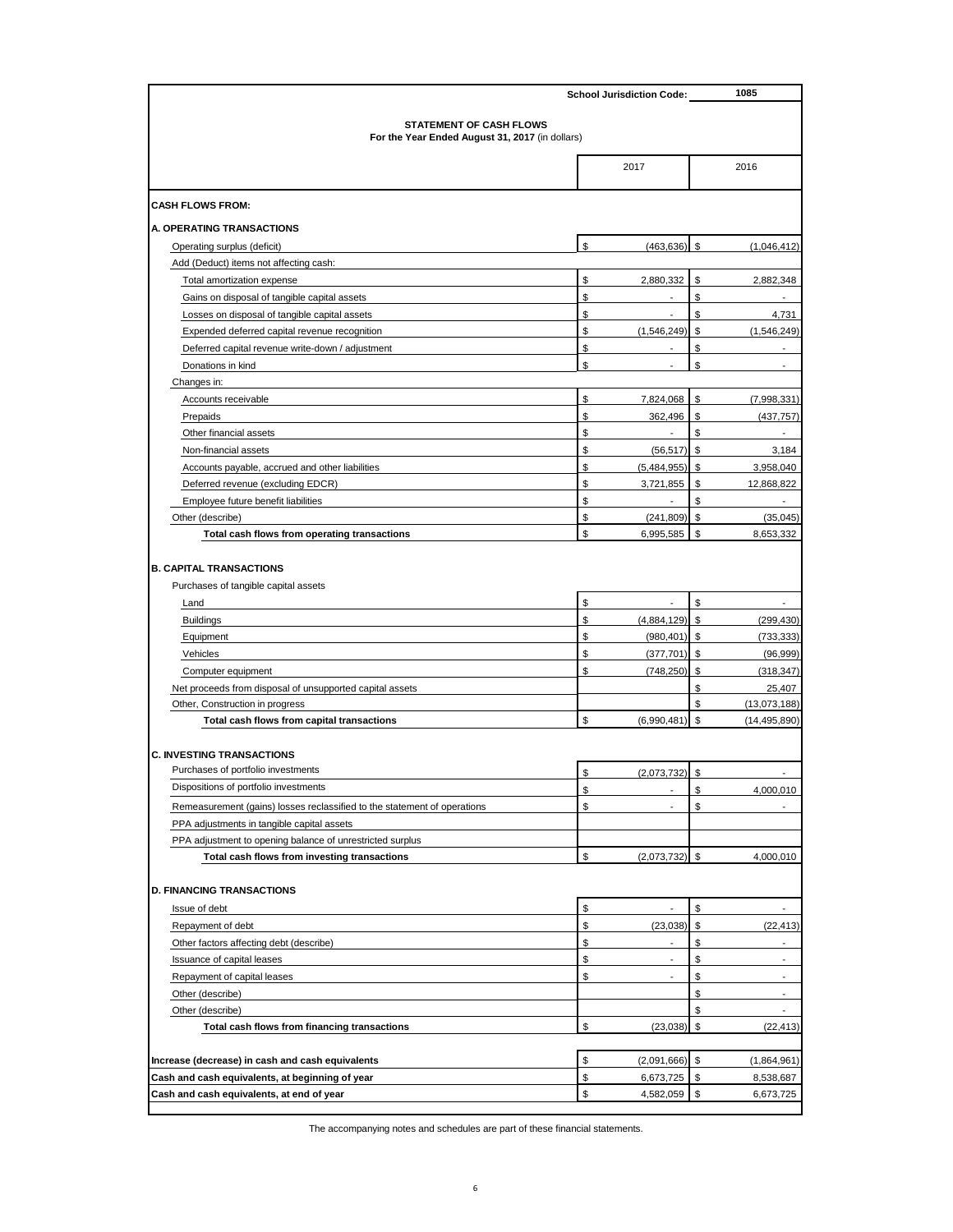**School Jurisdiction Code:**

**1085**

#### **STATEMENT OF CHANGE IN NET FINANCIAL ASSETS (NET DEBT)**

**For the Year Ended August 31, 2017** (in dollars)

|          |                |                       | 2017                                  |     | 2016                                                                                    |
|----------|----------------|-----------------------|---------------------------------------|-----|-----------------------------------------------------------------------------------------|
|          |                |                       |                                       |     |                                                                                         |
| \$       |                | \$                    |                                       |     | (1,046,412)                                                                             |
|          |                |                       |                                       |     |                                                                                         |
| \$       | $\overline{a}$ | \$                    |                                       | \$  | (1,448,109)                                                                             |
| \$       | $\overline{a}$ | \$                    | 2,880,332                             | \$  | 2,882,348                                                                               |
| \$       |                | \$                    |                                       |     | 30,138                                                                                  |
| \$       |                | \$                    | (148, 754)                            |     |                                                                                         |
| \$       | $\overline{a}$ | \$                    |                                       |     | (13, 108, 233)                                                                          |
| \$       |                | \$                    |                                       |     | (11, 643, 856)                                                                          |
|          |                |                       |                                       |     |                                                                                         |
|          |                |                       |                                       |     |                                                                                         |
| \$       | $\overline{a}$ | \$                    | 362,496                               | \$  | (437, 757)                                                                              |
| \$       |                | \$                    | (56, 517)                             | \$. | 3,184                                                                                   |
| \$       |                | \$                    |                                       | \$  |                                                                                         |
| \$       |                | \$                    |                                       | \$  |                                                                                         |
|          |                |                       |                                       |     |                                                                                         |
| \$<br>\$ | $\overline{a}$ | \$<br>\$              | (16, 210, 546)<br>$(39, 121, 208)$ \$ | \$  | (13, 124, 840)<br>(25,996,367)                                                          |
|          |                | <b>Budget</b><br>2017 |                                       |     | $(463, 636)$ \$<br>(18,691,413)<br>$(19,902)$ \$<br>$(73, 152)$ \$<br>$(16,052,889)$ \$ |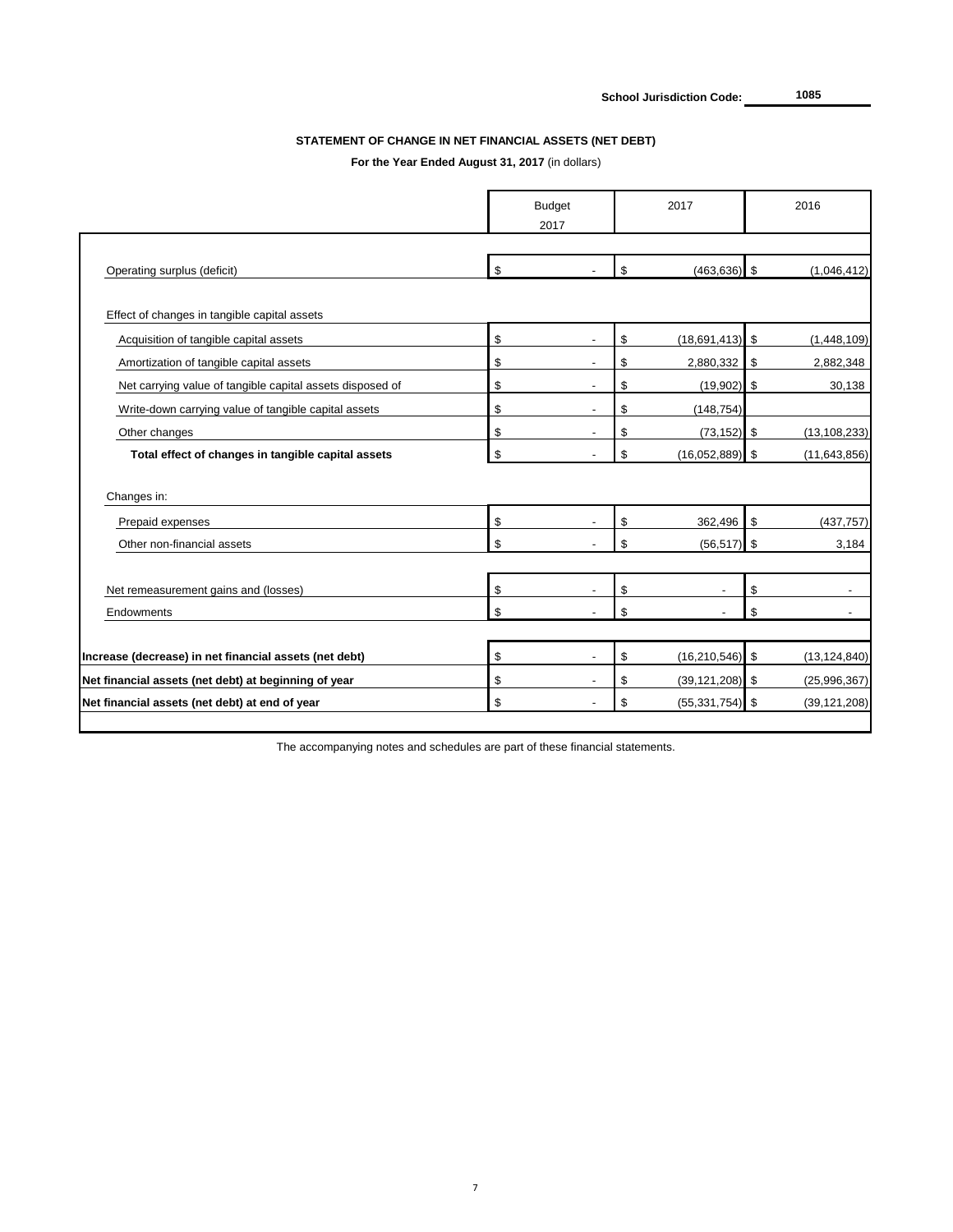#### **1085**

#### **STATEMENT OF CHANGE IN NET FINANCIAL ASSETS (NET DEBT)**

**For the Year Ended August 31, 2017 (in dollars)**

|                                                                                                                                                                  | 2017                      | 2016             |
|------------------------------------------------------------------------------------------------------------------------------------------------------------------|---------------------------|------------------|
|                                                                                                                                                                  |                           |                  |
| Operating surplus (deficit)                                                                                                                                      | \$<br>$(463, 636)$ \$     | (1,046,412)      |
|                                                                                                                                                                  |                           |                  |
| Effect of changes in tangible capital assets                                                                                                                     |                           |                  |
| Acquisition of tangible capital assets                                                                                                                           | \$<br>$(18,691,413)$ \$   | (1,448,109)      |
| Amortization of tangible capital assets                                                                                                                          | \$<br>2,880,332           | \$<br>2,882,348  |
| Net carrying value of tangible capital assets disposed of                                                                                                        | \$<br>$(19,902)$ \$       | 30,138           |
| Write-down carrying value of tangible capital assets                                                                                                             | \$<br>$(148, 754)$ \$     |                  |
| Other changes                                                                                                                                                    | \$<br>$(73, 152)$ \$      | (13, 108, 233)   |
| Total effect of changes in tangible capital assets                                                                                                               | \$<br>$(16,052,889)$ \$   | (11,643,856)     |
| Changes in:                                                                                                                                                      |                           |                  |
| Prepaid expenses                                                                                                                                                 | \$<br>362,496             | \$<br>(437, 757) |
| Other non-financial assets                                                                                                                                       | \$<br>$(56, 517)$ \$      | 3,184            |
|                                                                                                                                                                  |                           |                  |
| Net remeasurement gains and (losses)                                                                                                                             | \$                        | \$               |
| Endowments                                                                                                                                                       | \$                        | \$               |
|                                                                                                                                                                  |                           |                  |
|                                                                                                                                                                  | \$<br>$(16, 210, 546)$ \$ | (13, 124, 840)   |
|                                                                                                                                                                  | \$<br>$(39, 121, 208)$ \$ | (25,996,367)     |
|                                                                                                                                                                  | \$<br>$(55,331,754)$ \$   | (39, 121, 208)   |
| Increase (decrease) in net financial assets (net debt)<br>Net financial assets (net debt) at beginning of year<br>Net financial assets (net debt) at end of year |                           |                  |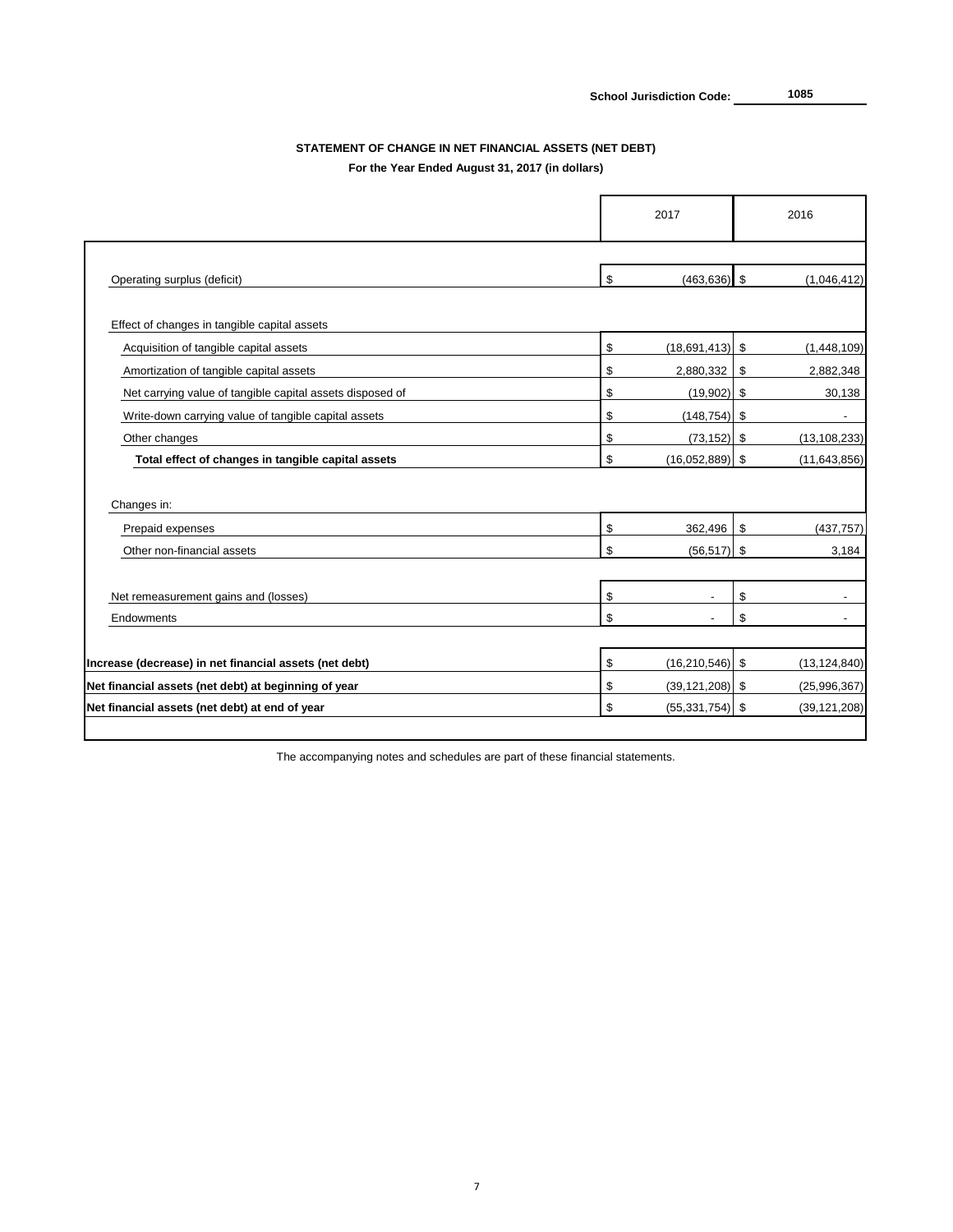**School Jurisdiction Code: 1085**

#### **STATEMENT OF REMEASUREMENT GAINS AND LOSSES**

**For the Year Ended August 31, 2017** (in dollars)

|                                                               | 2017                           | 2016 |
|---------------------------------------------------------------|--------------------------------|------|
|                                                               |                                |      |
| Accumulated remeasurement gains (losses) at beginning of year | \$                             | \$   |
|                                                               |                                |      |
| Prior Period Adj. (Explain) - Linked to Sch. 1                | \$                             | \$   |
| Prior Period Adjustment (Explain)                             | \$                             | \$   |
| Unrealized gains (losses) attributable to:                    |                                |      |
|                                                               |                                |      |
| Portfolio investments                                         | \$                             | \$   |
| Other                                                         | \$                             | \$   |
|                                                               |                                |      |
| Amounts reclassified to the statement of operations:          |                                |      |
| Portfolio investments                                         | \$                             | \$   |
| Other                                                         | \$                             | \$   |
|                                                               |                                |      |
| Net remeasurement gains (losses) for the year                 | \$                             | \$   |
|                                                               |                                |      |
| Accumulated remeasurement gains (losses) at end of year       | \$<br>$\overline{\phantom{0}}$ | \$   |
|                                                               |                                |      |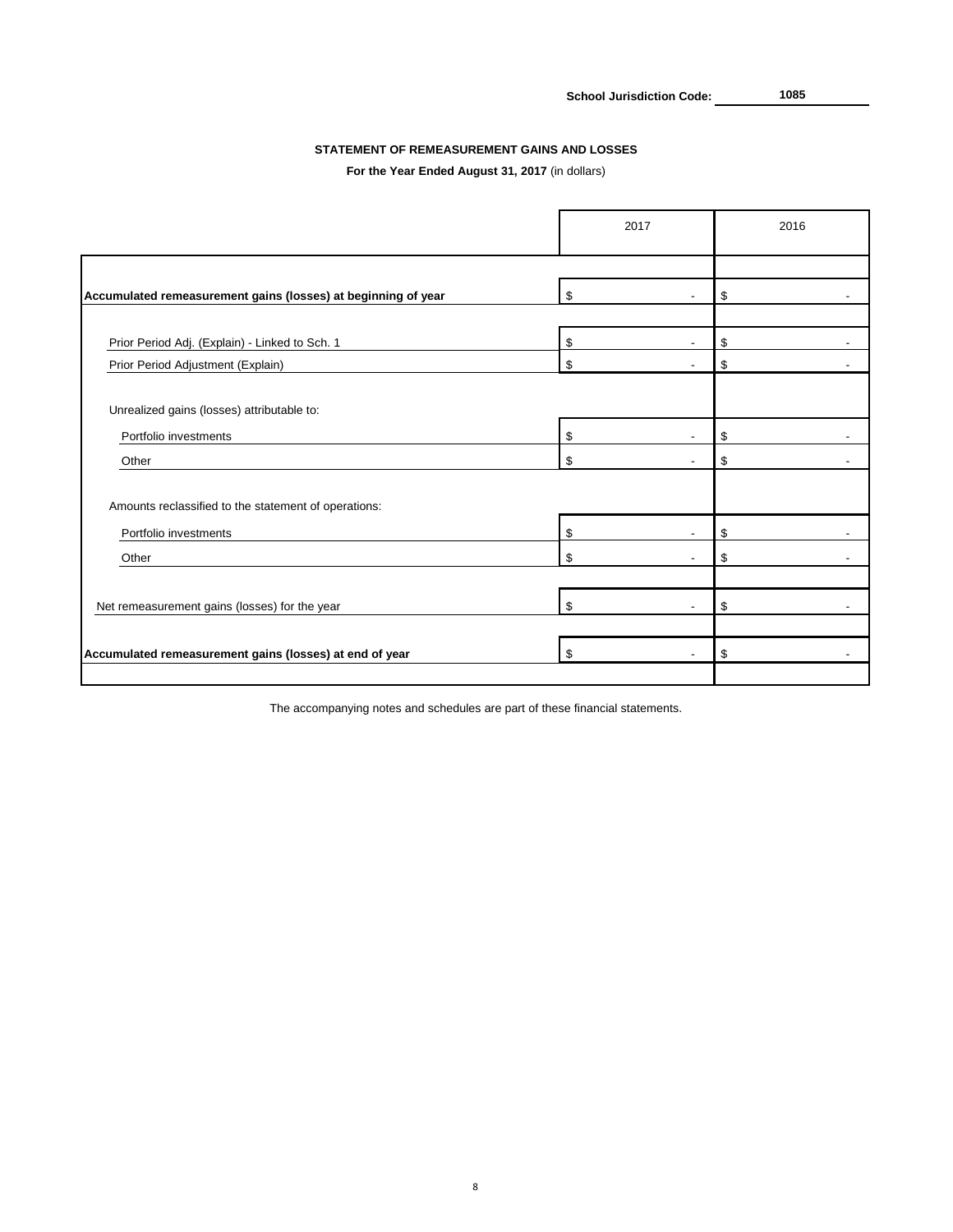#### **SCHEDULE OF CHANGES IN ACCUMULATED SURPLUS for the Year Ended August 31, 2017** (in dollars)

|                                                                                           |                                      |                                                                     |                                                          |            |                                                                            |               |                   |      |                                       | <b>INTERNALLY RESTRICTED</b>                        |      |                                                   |
|-------------------------------------------------------------------------------------------|--------------------------------------|---------------------------------------------------------------------|----------------------------------------------------------|------------|----------------------------------------------------------------------------|---------------|-------------------|------|---------------------------------------|-----------------------------------------------------|------|---------------------------------------------------|
|                                                                                           | <b>ACCUMULATED</b><br><b>SURPLUS</b> | <b>ACCUMULATED</b><br><b>REMEASUREMENT</b><br><b>GAINS (LOSSES)</b> | <b>ACCUMULATED</b><br><b>OPERATING</b><br><b>SURPLUS</b> |            | <b>INVESTMENT</b><br><b>IN TANGIBLE</b><br><b>CAPITAL</b><br><b>ASSETS</b> |               | <b>ENDOWMENTS</b> |      | <b>UNRESTRICTED</b><br><b>SURPLUS</b> | <b>TOTAL</b><br><b>OPERATING</b><br><b>RESERVES</b> |      | <b>TOTAL</b><br><b>CAPITAL</b><br><b>RESERVES</b> |
| Balance at August 31, 2016                                                                | \$<br>18,166,981                     | \$                                                                  | \$<br>18,166,981                                         | \$         | 8,354,880                                                                  | \$            | 473,943           | \$   | 1,815,324                             | \$<br>3,910,912                                     | -\$  | 3,611,922                                         |
| Prior period adjustments:                                                                 |                                      |                                                                     |                                                          |            |                                                                            |               |                   |      |                                       |                                                     |      |                                                   |
| Adjust prior year surplus                                                                 | \$<br>$\sim$                         | \$                                                                  | \$<br>$\blacksquare$                                     | \$         | $\blacksquare$                                                             | $\mathsf{\$}$ | $\blacksquare$    |      |                                       | \$<br>$\blacksquare$                                | \$   |                                                   |
| Adjust prior year operating reserve                                                       | \$                                   | \$                                                                  | \$                                                       |            |                                                                            | \$            |                   |      |                                       | \$                                                  | \$   |                                                   |
| Adjusted Balance, August 31, 2016                                                         | \$<br>18,166,981                     | \$                                                                  | \$<br>18,166,981                                         | \$         | 8,354,880                                                                  | \$            | 473,943           | \$   | 1,815,324                             | \$<br>3,910,912                                     | \$   | 3,611,922                                         |
| Operating surplus (deficit)                                                               | \$<br>(463, 636)                     |                                                                     | \$<br>(463, 636)                                         |            |                                                                            |               |                   | \$   | (463, 636)                            |                                                     |      |                                                   |
| Board funded tangible capital asset additions                                             |                                      |                                                                     |                                                          | \$         | 1,740,652                                                                  |               |                   |      |                                       | \$<br>(653, 767)                                    | -\$  | (1,086,885)                                       |
| Disposal of unsupported tangible capital assets<br>or board funded portion of supported   | \$                                   |                                                                     | \$                                                       | \$         |                                                                            |               |                   | \$   |                                       |                                                     | \$   |                                                   |
| Write-down of unsupported tangible capital<br>assets or board funded portion of supported | \$<br>(148, 754)                     |                                                                     | \$<br>(148, 754)                                         | \$         | 148.754                                                                    |               |                   | \$   | (297, 508)                            |                                                     | \$   |                                                   |
| Net remeasurement gains (losses) for the year                                             | \$                                   | \$                                                                  |                                                          |            |                                                                            |               |                   |      |                                       |                                                     |      |                                                   |
| Endowment expenses & disbursements                                                        | \$<br>(26, 800)                      |                                                                     | \$<br>(26, 800)                                          |            |                                                                            | \$            | (26, 800)         | \$   |                                       |                                                     |      |                                                   |
| Endowment contributions                                                                   | \$<br>$\blacksquare$                 |                                                                     | \$<br>$\overline{\phantom{a}}$                           |            |                                                                            | \$            |                   | \$   |                                       |                                                     |      |                                                   |
| Reinvested endowment income                                                               | \$<br>$\overline{\phantom{a}}$       |                                                                     | \$<br>÷,                                                 |            |                                                                            | \$            | $\blacksquare$    | \$   |                                       |                                                     |      |                                                   |
| Direct credits to accumulated surplus<br>(Describe)                                       | \$<br>$\blacksquare$                 |                                                                     | \$                                                       | \$         | $\overline{a}$                                                             | \$            | $\overline{a}$    | \$   |                                       | \$                                                  | \$   |                                                   |
| Amortization of tangible capital assets                                                   | \$<br>$\blacksquare$                 |                                                                     |                                                          | \$         | (2,880,332)                                                                |               |                   | \$   | 2,880,332                             |                                                     |      |                                                   |
| Capital revenue recognized                                                                | \$<br>$\overline{\phantom{a}}$       |                                                                     |                                                          | \$         | 1,546,249                                                                  |               |                   | \$   | (1,546,249)                           |                                                     |      |                                                   |
| Debt principal repayments (unsupported)                                                   | \$<br>$\blacksquare$                 |                                                                     |                                                          | \$         | $\blacksquare$                                                             |               |                   |      |                                       |                                                     |      |                                                   |
| Additional capital debt or capital leases                                                 | \$<br>$\blacksquare$                 |                                                                     |                                                          | \$         | $\blacksquare$                                                             |               |                   | \$   |                                       |                                                     |      |                                                   |
| Net transfers to operating reserves                                                       | \$<br>$\blacksquare$                 |                                                                     |                                                          |            |                                                                            |               |                   | \$   | (408, 774)                            | 408,774<br>\$                                       |      |                                                   |
| Net transfers from operating reserves                                                     | \$<br>$\blacksquare$                 |                                                                     |                                                          |            |                                                                            |               |                   | \$   | 454,139 \$                            | (454, 139)                                          |      |                                                   |
| Net transfers to capital reserves                                                         | \$<br>$\sim$                         |                                                                     |                                                          |            |                                                                            |               |                   | \$   | (393, 773)                            |                                                     | \$   | 393,773                                           |
| Net transfers from capital reserves                                                       | \$                                   |                                                                     |                                                          |            |                                                                            |               |                   | \$   | 183,679                               |                                                     | \$   | (183, 679)                                        |
| Assumption/transfer of other operations'<br>surplus                                       | \$<br>(107, 816)                     |                                                                     | \$<br>$(107, 816)$ \$                                    |            | $\blacksquare$                                                             |               |                   | \$   |                                       | $(107, 816)$ \$<br>\$                               |      |                                                   |
| Other Changes                                                                             | \$<br>283,370                        |                                                                     | \$<br>283,370                                            | $\sqrt{3}$ | $\overline{a}$                                                             | \$            |                   | \$   | $(17,579)$ \$                         | 300,949                                             | \$   |                                                   |
| Balance at August 31, 2017                                                                | \$<br>17,703,345                     | \$                                                                  | \$<br>17,703,345 \$                                      |            | 8,910,203                                                                  | \$            | 447,143           | - \$ | 2,205,955                             | \$<br>3,404,913                                     | - \$ | 2,735,131                                         |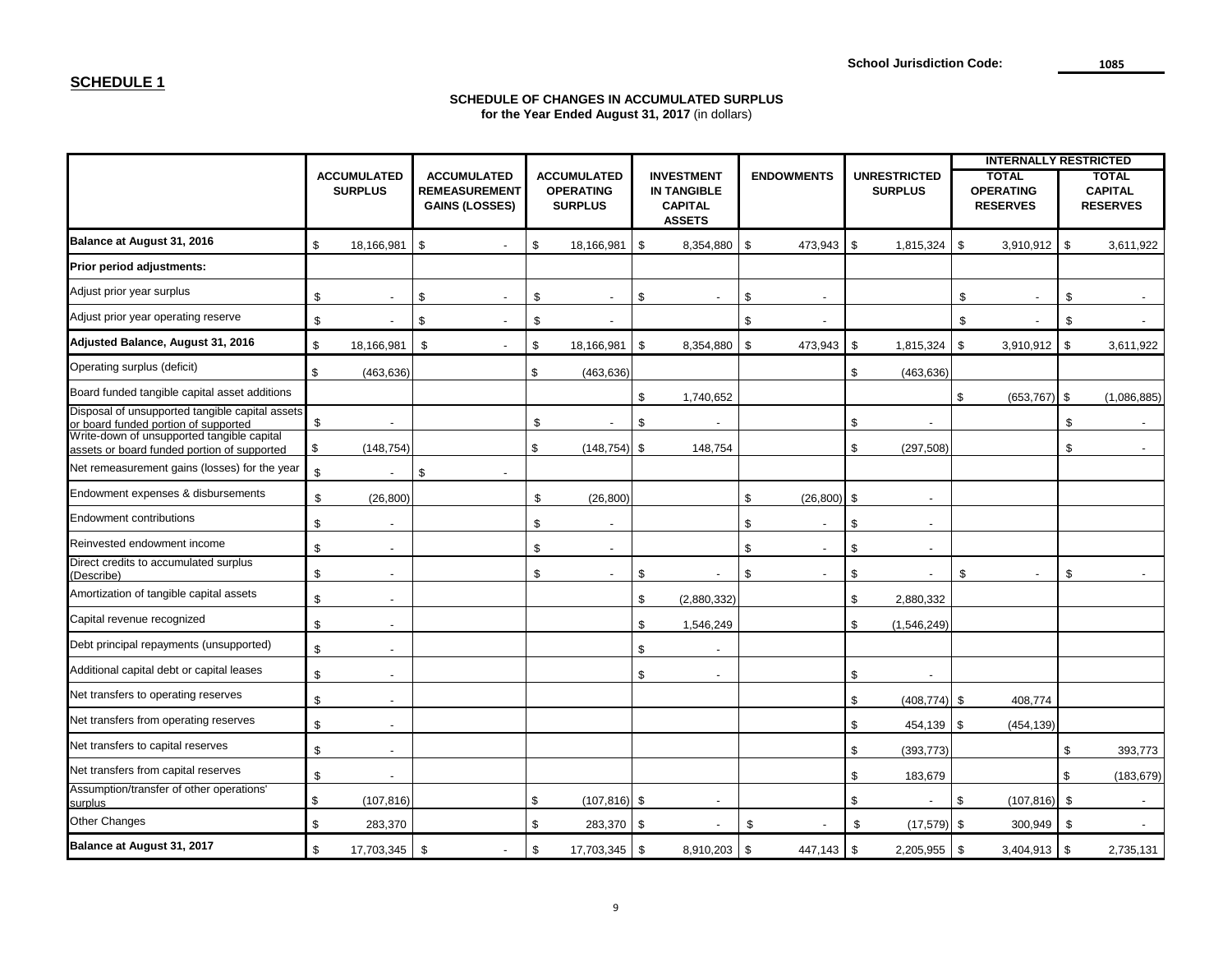#### **SCHEDULE 1**

#### **SCHEDULE OF CHANGES IN ACCUMULATED SURPLUSfor the Year Ended August 31, 2017** (in dollars)

|                                                                                           | <b>INTERNALLY RESTRICTED RESERVES BY PROGRAM</b> |                                         |    |                          |    |                                     |    |                          |               |                                          |    |                          |    |                          |                           |                          |               |                          |                                |
|-------------------------------------------------------------------------------------------|--------------------------------------------------|-----------------------------------------|----|--------------------------|----|-------------------------------------|----|--------------------------|---------------|------------------------------------------|----|--------------------------|----|--------------------------|---------------------------|--------------------------|---------------|--------------------------|--------------------------------|
|                                                                                           |                                                  | <b>School &amp; Instruction Related</b> |    |                          |    | <b>Operations &amp; Maintenance</b> |    |                          |               | <b>Board &amp; System Administration</b> |    |                          |    | Transportation           |                           |                          |               |                          | <b>External Services</b>       |
|                                                                                           |                                                  | Operating<br>Reserves                   |    | Capital<br>Reserves      |    | Operating<br>Reserves               |    | Capital<br>Reserves      |               | Operating<br>Reserves                    |    | Capital<br>Reserves      |    | Operating<br>Reserves    |                           | Capital<br>Reserves      |               | Operating<br>Reserves    | Capital<br>Reserves            |
| Balance at August 31, 2016                                                                | \$                                               | 2,807,735                               | \$ | 166,234                  | \$ | 1,065,677                           | \$ | 2,643,830 \$             |               | 37,500                                   | \$ | 126,813 \$               |    |                          | \$                        | 675,045                  | $\mathfrak s$ | $\overline{a}$           | \$                             |
| Prior period adjustments:                                                                 |                                                  |                                         |    |                          |    |                                     |    |                          |               |                                          |    |                          |    |                          |                           |                          |               |                          |                                |
| Adjust prior year surplus                                                                 | \$                                               | $\overline{\phantom{a}}$                | \$ | $\sim$                   | \$ | $\overline{\phantom{a}}$            |    |                          | \$            | $\blacksquare$                           | \$ | $\overline{a}$           | \$ | $\overline{\phantom{a}}$ | \$                        | $\sim$                   | \$            | $\overline{\phantom{a}}$ | \$<br>$\overline{\phantom{a}}$ |
| Adjust prior year operating reserve                                                       |                                                  |                                         |    |                          | \$ | $\blacksquare$                      | \$ |                          | \$            | $\overline{\phantom{a}}$                 | \$ |                          | \$ | $\overline{\phantom{a}}$ | \$                        | $\overline{\phantom{a}}$ | \$            | $\overline{\phantom{a}}$ | \$                             |
| Adjusted Balance, August 31, 2016                                                         | \$                                               | 2,807,735                               | \$ | 166,234                  | \$ | 1,065,677                           | \$ | 2,643,830                | $\mathfrak s$ | 37,500                                   | \$ | 126,813                  | \$ |                          | \$                        | 675,045                  | $\mathfrak s$ | $\overline{\phantom{a}}$ | \$<br>$\sim$                   |
| Operating surplus (deficit)                                                               |                                                  |                                         |    |                          |    |                                     |    |                          |               |                                          |    |                          |    |                          |                           |                          |               |                          |                                |
| Board funded tangible capital asset additions                                             | $\mathbb{S}$                                     | (653, 767)                              | \$ | (220, 595)               | \$ | $\overline{\phantom{a}}$            | \$ | $(544, 745)$ \$          |               | $\overline{a}$                           | \$ |                          | \$ |                          | \$                        | (321, 545)               | \$            |                          | \$                             |
| Disposal of unsupported tangible capital assets<br>or board funded portion of supported   |                                                  |                                         | \$ |                          |    |                                     | \$ |                          |               |                                          | \$ |                          |    |                          | \$                        |                          |               |                          | \$                             |
| Write-down of unsupported tangible capital<br>assets or board funded portion of supported |                                                  |                                         | \$ | $\overline{\phantom{a}}$ |    |                                     | \$ | $\overline{\phantom{a}}$ |               |                                          | \$ | $\overline{\phantom{a}}$ |    |                          | \$                        | $\overline{\phantom{a}}$ |               |                          | \$<br>$\overline{\phantom{a}}$ |
| Net remeasurement gains (losses) for the year                                             |                                                  |                                         |    |                          |    |                                     |    |                          |               |                                          |    |                          |    |                          |                           |                          |               |                          |                                |
| Endowment expenses & disbursements                                                        |                                                  |                                         |    |                          |    |                                     |    |                          |               |                                          |    |                          |    |                          |                           |                          |               |                          |                                |
| <b>Endowment contributions</b>                                                            |                                                  |                                         |    |                          |    |                                     |    |                          |               |                                          |    |                          |    |                          |                           |                          |               |                          |                                |
| Reinvested endowment income                                                               |                                                  |                                         |    |                          |    |                                     |    |                          |               |                                          |    |                          |    |                          |                           |                          |               |                          |                                |
| Direct credits to accumulated surplus<br>Describe)                                        | \$                                               | ÷,                                      | \$ |                          | \$ | $\blacksquare$                      | \$ |                          | \$            |                                          | \$ |                          | \$ | $\blacksquare$           | \$                        | $\blacksquare$           | \$            |                          | \$                             |
| Amortization of tangible capital assets                                                   |                                                  |                                         |    |                          |    |                                     |    |                          |               |                                          |    |                          |    |                          |                           |                          |               |                          |                                |
| Capital revenue recognized                                                                |                                                  |                                         |    |                          |    |                                     |    |                          |               |                                          |    |                          |    |                          |                           |                          |               |                          |                                |
| Debt principal repayments (unsupported)                                                   |                                                  |                                         |    |                          |    |                                     |    |                          |               |                                          |    |                          |    |                          |                           |                          |               |                          |                                |
| Additional capital debt or capital leases                                                 |                                                  |                                         |    |                          |    |                                     |    |                          |               |                                          |    |                          |    |                          |                           |                          |               |                          |                                |
| Net transfers to operating reserves                                                       | \$                                               | 393,774                                 |    |                          |    |                                     |    |                          | \$            | 15,000                                   |    |                          | \$ | $\overline{\phantom{a}}$ |                           |                          | \$            |                          |                                |
| Net transfers from operating reserves                                                     | \$                                               | (454, 139)                              |    |                          | \$ |                                     |    |                          | \$            |                                          |    |                          | \$ | $\overline{\phantom{a}}$ |                           |                          | \$            |                          |                                |
| Net transfers to capital reserves                                                         |                                                  |                                         | \$ | 393,773                  |    |                                     | \$ | $\blacksquare$           |               |                                          | \$ | $\blacksquare$           |    |                          | $\boldsymbol{\mathsf{S}}$ | $\overline{\phantom{a}}$ |               |                          | \$<br>$\overline{\phantom{a}}$ |
| Net transfers from capital reserves                                                       |                                                  |                                         | \$ | $\overline{\phantom{a}}$ |    |                                     | \$ | (183, 679)               |               |                                          | \$ | $\overline{\phantom{a}}$ |    |                          | \$                        | $\overline{\phantom{a}}$ |               |                          | \$<br>$\blacksquare$           |
| Assumption/transfer of other operations'<br>surplus                                       | \$                                               | $(107, 816)$ \$                         |    | $\blacksquare$           | \$ | $\overline{\phantom{a}}$            | \$ |                          |               |                                          | \$ |                          | \$ |                          | \$                        | $\blacksquare$           | \$            | $\overline{\phantom{a}}$ | \$                             |
| Other Changes                                                                             | \$                                               | 300,949                                 | \$ | $\overline{\phantom{a}}$ | \$ | $\overline{a}$                      | \$ |                          | \$            |                                          | \$ |                          |    |                          |                           |                          | \$            |                          | \$<br>$\overline{\phantom{a}}$ |
| Balance at August 31, 2017                                                                | \$                                               | 2,286,736                               | \$ | 339,412                  | \$ | 1,065,677                           | \$ | 1,915,406                | \$            | 52,500                                   | \$ | 126,813                  | \$ |                          | \$                        | 353,500                  | $\mathfrak s$ | $\overline{\phantom{a}}$ | \$                             |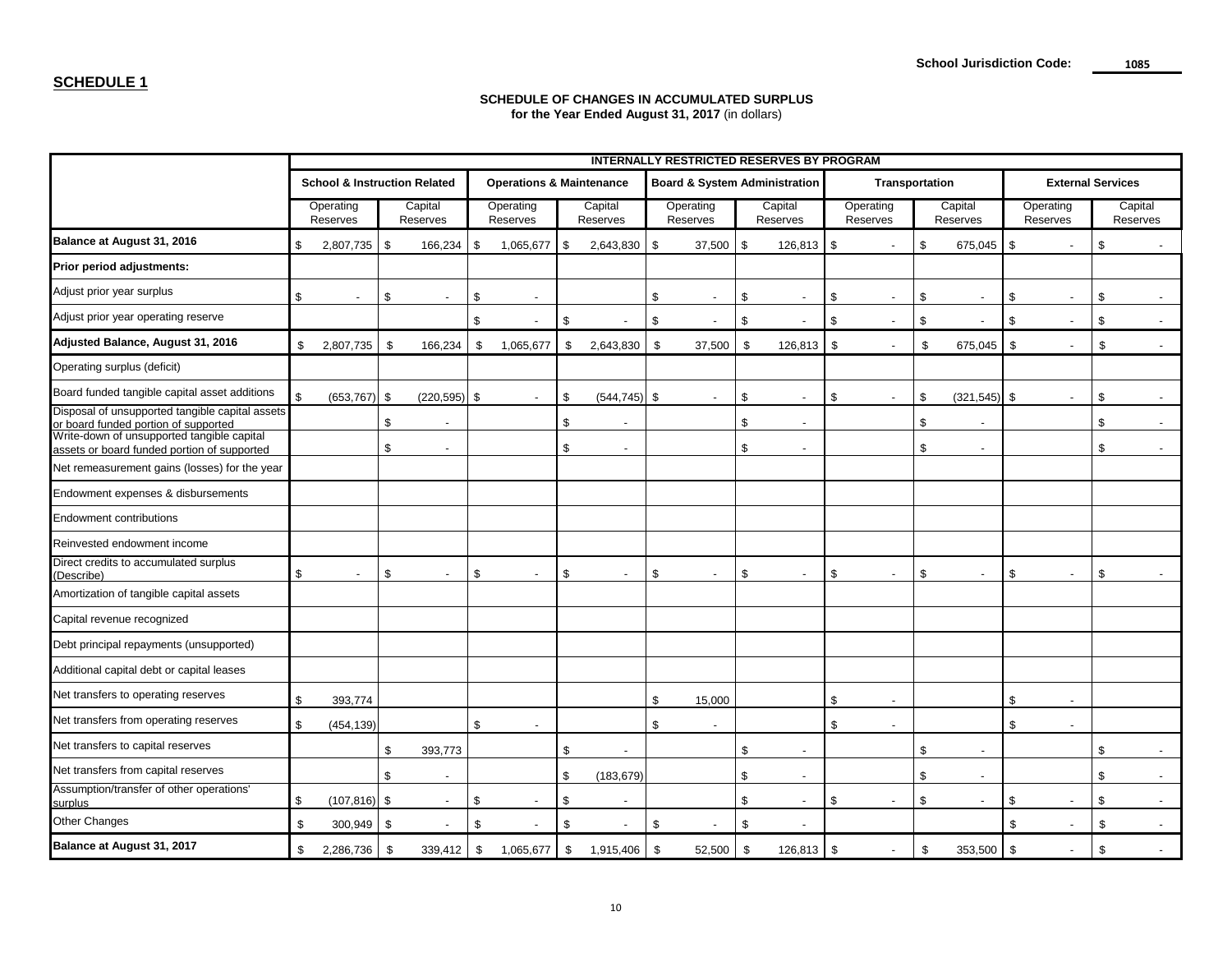#### **SCHEDULE OF CAPITAL REVENUE (EXTERNALLY RESTRICTED CAPITAL REVENUE ONLY) for the Year Ended August 31, 2017** (in dollars)

|                                                                                         | Provincially<br>Approved<br>& Funded<br>Projects <sup>(A)</sup> | <b>Surplus from</b><br>Provincially<br>Approved<br>Projects <sup>(B)</sup> | <b>Unexpended Deferred Capital Revenue</b><br>Proceeds on<br>Disposal of<br>Provincially<br><b>Funded</b><br><b>Tangible Capital</b><br>Assets <sup>(C)</sup> | Unexpended<br>Deferred<br>Capital<br>Revenue from<br>Other<br>Sources <sup>(D)</sup> | Expended<br>Deferred<br>Capital<br>Revenue |
|-----------------------------------------------------------------------------------------|-----------------------------------------------------------------|----------------------------------------------------------------------------|---------------------------------------------------------------------------------------------------------------------------------------------------------------|--------------------------------------------------------------------------------------|--------------------------------------------|
| Balance at August 31, 2016                                                              | \$<br>1,369,442                                                 | \$                                                                         | \$                                                                                                                                                            | \$                                                                                   | \$<br>48,024,921                           |
| Prior period adjustments                                                                | \$                                                              | \$                                                                         | \$                                                                                                                                                            | \$<br>$\sim$                                                                         | \$<br>9,009                                |
| Adjusted balance, August 31, 2016                                                       | \$<br>1,369,442                                                 | \$                                                                         | \$                                                                                                                                                            | \$                                                                                   | \$<br>48,033,930                           |
| Add:                                                                                    |                                                                 |                                                                            |                                                                                                                                                               |                                                                                      |                                            |
| Unexpended capital revenue received from:                                               |                                                                 |                                                                            |                                                                                                                                                               |                                                                                      |                                            |
| Alberta Education school building & modular projects (excl. IMR)                        | \$<br>11,754,424                                                |                                                                            |                                                                                                                                                               |                                                                                      |                                            |
| Infrastructure Maintenance & Renewal capital related to school facilities               |                                                                 |                                                                            |                                                                                                                                                               |                                                                                      |                                            |
|                                                                                         |                                                                 |                                                                            |                                                                                                                                                               |                                                                                      |                                            |
| Other Alberta Govt<br>Other sources:                                                    | \$<br>125,000                                                   |                                                                            |                                                                                                                                                               | \$                                                                                   |                                            |
| Community Group Donation<br>Other sources:                                              | \$<br>20,000                                                    |                                                                            |                                                                                                                                                               | \$                                                                                   |                                            |
| Unexpended capital revenue receivable from:                                             |                                                                 |                                                                            |                                                                                                                                                               |                                                                                      |                                            |
| Alberta Education school building & modular (excl. IMR)                                 | \$<br>(7,824,483)                                               |                                                                            |                                                                                                                                                               |                                                                                      |                                            |
| Other sources:                                                                          | \$                                                              |                                                                            |                                                                                                                                                               | \$                                                                                   |                                            |
| Other sources:                                                                          | \$                                                              |                                                                            |                                                                                                                                                               | \$                                                                                   |                                            |
| Interest earned on unexpended capital revenue                                           | \$                                                              | \$                                                                         | \$                                                                                                                                                            | \$                                                                                   |                                            |
| Other unexpended capital revenue:                                                       |                                                                 |                                                                            |                                                                                                                                                               | \$                                                                                   |                                            |
| Proceeds on disposition of supported capital                                            |                                                                 |                                                                            | \$                                                                                                                                                            | \$                                                                                   |                                            |
| Insurance proceeds (and related interest)                                               |                                                                 |                                                                            | \$                                                                                                                                                            | \$                                                                                   |                                            |
| Donated tangible capital assets:                                                        |                                                                 |                                                                            |                                                                                                                                                               |                                                                                      |                                            |
| Alberta Infrastructure managed projects                                                 |                                                                 |                                                                            |                                                                                                                                                               |                                                                                      | \$<br>11,700,932                           |
| Transferred in (out) tangible capital assets (amortizable, @ net book value)            |                                                                 |                                                                            |                                                                                                                                                               |                                                                                      | \$                                         |
| Expended capital revenue - current year                                                 | \$<br>(5, 337, 775)                                             | \$                                                                         | \$                                                                                                                                                            | \$                                                                                   | \$<br>5,337,775                            |
| Surplus funds approved for future project(s)                                            | \$                                                              | \$                                                                         |                                                                                                                                                               |                                                                                      |                                            |
| Other adjustments:                                                                      | $\mathbb{S}$                                                    | \$                                                                         | \$                                                                                                                                                            | $\mathbb S$                                                                          | \$                                         |
| Deduct:                                                                                 |                                                                 |                                                                            |                                                                                                                                                               |                                                                                      |                                            |
| Net book value of supported tangible capital dispositions or write-offs                 |                                                                 |                                                                            |                                                                                                                                                               |                                                                                      |                                            |
| Other adjustments:                                                                      |                                                                 | \$                                                                         | \$                                                                                                                                                            | \$                                                                                   |                                            |
| Capital revenue recognized - Alberta Education                                          |                                                                 |                                                                            |                                                                                                                                                               |                                                                                      | \$<br>1,546,249                            |
| Capital revenue recognized - Other Government of Alberta                                |                                                                 |                                                                            |                                                                                                                                                               |                                                                                      | \$<br>$\overline{\phantom{a}}$             |
| Capital revenue recognized - Other revenue                                              |                                                                 |                                                                            |                                                                                                                                                               |                                                                                      | \$                                         |
| Balance at August 31, 2017                                                              | $\$\$<br>106,608 \$                                             |                                                                            | \$                                                                                                                                                            | \$                                                                                   | \$<br>63,526,388                           |
|                                                                                         | (A)                                                             | (B)                                                                        | (C)                                                                                                                                                           | (D)                                                                                  |                                            |
| Balance of Unexpended Deferred Capital Revenue at August 31, 2017 (A) + (B) + (C) + (D) |                                                                 |                                                                            |                                                                                                                                                               | \$<br>106,608                                                                        |                                            |
|                                                                                         |                                                                 |                                                                            |                                                                                                                                                               |                                                                                      |                                            |

#### **Unexpended Deferred Capital Revenue**

(A) - Represents funding received from the Government of Alberta to be used toward the acquisition of new approved tangible capital assets with restricted uses only. Please specify department if funds received from a source other than Alberta Education.

(B) - Represents any surplus of funding over costs from column (A) approved by Minister for future capital expenditures with restricted uses only.

(C) - Represents proceeds on disposal of provincially funded restricted-use capital assets to be expended on approved capital assets per 10(2)(a) of Disposition of Property Reg. 181/2010.

(D) - Represents capital revenue received from entities OTHER THAN the Government of Alberta for the acquisition of restricted-use tangible capital assets.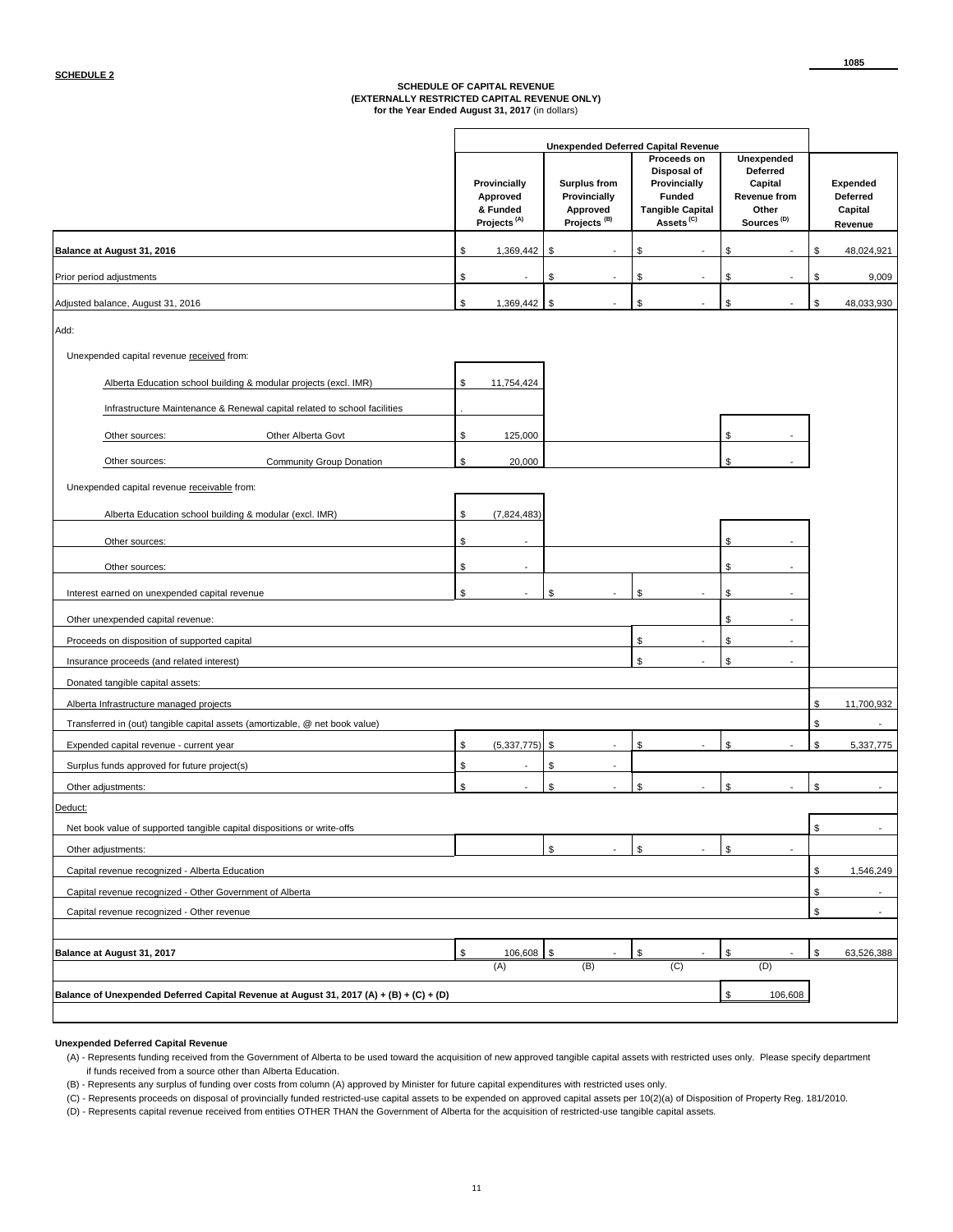#### **SCHEDULE OF PROGRAM OPERATIONS for the Year Ended August 31, 2017** (in dollars)

|            |                                                     | 2017     |                                  |                |                               |                |                          |                |                 |                |                          |                 |                                                      |                | 2016         |          |                         |
|------------|-----------------------------------------------------|----------|----------------------------------|----------------|-------------------------------|----------------|--------------------------|----------------|-----------------|----------------|--------------------------|-----------------|------------------------------------------------------|----------------|--------------|----------|-------------------------|
|            |                                                     |          |                                  |                |                               |                |                          |                |                 |                |                          |                 |                                                      |                |              |          |                         |
|            |                                                     |          |                                  |                |                               |                | <b>Plant Operations</b>  |                |                 |                | Board &                  |                 |                                                      |                |              |          |                         |
|            | <b>REVENUES</b>                                     |          | <b>Instruction</b><br><b>ECS</b> |                | Grades 1 - 12                 |                | and                      |                |                 |                | System<br>Administration | <b>External</b> |                                                      |                | <b>TOTAL</b> |          | <b>TOTAL</b>            |
|            |                                                     |          |                                  |                |                               |                | <b>Maintenance</b>       |                | Transportation  |                |                          |                 | <b>Services</b>                                      |                | 55.530.791   |          |                         |
| (1)<br>(2) | Alberta Education<br>Other - Government of Alberta  | \$<br>\$ | 8,820                            | \$             | 42.407.453 \$<br>$712,155$ \$ |                | 7.083.066<br>$\sim$      | -\$<br>\$      | $3.823.918$ \$  |                | $\sim$                   | \$<br>\$        | $\overline{\phantom{a}}$<br>$\overline{\phantom{a}}$ | \$<br>\$.      | 720.975      | <b>S</b> | 56,845,398<br>1.365.084 |
| (3)        | <b>Federal Government and First Nations</b>         | \$       |                                  |                |                               | \$             | $\sim$                   | \$             |                 | -S             |                          | \$              | 13,000                                               | -S             | 13,000       |          | 16,328                  |
| (4)        | Other Alberta school authorities                    | \$       | ٠                                | £.             | 175,651                       | \$             | $\overline{\phantom{a}}$ | \$             |                 |                | $\overline{\phantom{a}}$ | \$              | 155,153                                              | -S             | 330,804      |          | 69,778                  |
| (5)        | Out of province authorities                         | \$       |                                  | \$             |                               | \$             | $\overline{\phantom{a}}$ | $\mathfrak{s}$ |                 |                | $\overline{\phantom{a}}$ |                 |                                                      | £.             |              |          |                         |
| (6)        | Alberta municipalities-special tax levies           | \$       |                                  | \$             |                               | \$             | $\overline{\phantom{a}}$ | \$             |                 | \$             | $\overline{\phantom{a}}$ | \$              | $\blacksquare$                                       | $\mathfrak{s}$ |              |          | $\blacksquare$          |
| (7)        | Property taxes                                      | \$       |                                  |                |                               | ፍ              | $\blacksquare$           | <b>S</b>       |                 |                |                          | \$              | $\blacksquare$                                       | $\mathbf{\$}$  |              |          |                         |
| (8)        | Fees                                                | \$       | 48,622                           |                | 1,115,539                     |                |                          | $\mathfrak{L}$ | 53.240          |                |                          |                 |                                                      | \$             | 1.217.401    |          | 1,202,360               |
| (9)        | Other sales and services                            | \$       |                                  |                | 2,250                         | \$             | 16.196                   |                |                 | ደ              |                          | \$              | $\blacksquare$                                       | \$             | 18.446       |          | 48,022                  |
| (10)       | Investment income                                   | \$       | 58,744                           | \$             |                               | \$             |                          | \$             |                 | \$             | 113,087                  | \$              | ٠                                                    | \$             | 171,831      |          | 151,085                 |
| (11)       | Gifts and donations                                 | \$       |                                  | \$             | 31,730                        | $\mathbb{S}$   | $\sim$                   | \$             | 10.000          |                |                          | \$              | $\sim$                                               | $\mathfrak{s}$ | 41.730       |          | 17,093                  |
| (12)       | <b>Rental of facilities</b>                         | \$       |                                  | $\mathfrak{L}$ |                               | \$             | $\sim$                   | \$             | 383             |                |                          | \$              | ٠                                                    | \$             | 383          |          |                         |
| (13)       | Fundraising                                         | \$       |                                  | \$             | 436,395                       | \$             | $\blacksquare$           | \$             |                 |                |                          | \$              | ٠                                                    | \$             | 436,395      |          | 844,427                 |
| (14)       | Gains on disposal of tangible capital assets        | \$       |                                  | \$             |                               | \$             | $\blacksquare$           | \$             |                 |                |                          | \$              | ٠                                                    | $\mathfrak{s}$ |              |          |                         |
| (15)       | Other revenue                                       | \$       |                                  | $\mathfrak{L}$ |                               | \$.            |                          | $\mathfrak{S}$ |                 | \$             | 1,145                    | l \$            |                                                      | \$.            | 1,145        |          | 134,903                 |
| (16)       | <b>TOTAL REVENUES</b>                               | \$       | 2,332,540                        | $\mathfrak{L}$ | 44,881,173 \$                 |                | 7,099,262                | $\mathbb{S}$   | 3.887.541       | - \$           | 114,232                  | l \$            | 168,153                                              | \$.            | 58.482.901   |          | 60,694,478              |
|            |                                                     |          |                                  |                |                               |                |                          |                |                 |                |                          |                 |                                                      |                |              |          |                         |
|            | <b>EXPENSES</b>                                     |          |                                  |                |                               |                |                          |                |                 |                |                          |                 |                                                      |                |              |          |                         |
| (17)       | <b>Certificated salaries</b>                        | \$       | $1.558.592$ \\$                  |                | 23.795.601                    |                |                          |                |                 | \$             | 403.909 \$               |                 | $\overline{a}$                                       | \$             | 25.758.102   | <b>S</b> | 27,111,019              |
| (18)       | <b>Certificated benefits</b>                        | \$       | 342                              | $\mathbf{s}$   | 5,635,572                     |                |                          |                |                 | $\mathfrak{s}$ | 29,982                   | l \$            | $\blacksquare$                                       | \$             | 5,665,896    | -\$      | 5,984,273               |
| (19)       | Non-certificated salaries and wages                 | \$       | 492.488 \$                       |                | $5.262.764$ \$                |                | 788,890                  | \$             | 1,527,893       | l \$           | 1.030.911                | $\mathbf{s}$    | $\blacksquare$                                       | \$             | 9.102.946    |          | 9,368,073               |
| (20)       | Non-certificated benefits                           | \$       | $11,223$ \$                      |                | 1,661,751                     | $\mathbf{s}$   | 182,267                  | \$             | 335,041         | l \$           | 233,663 \$               |                 | $\blacksquare$                                       | \$             | 2,423,945    | -\$      | 2,315,518               |
| (21)       | <b>SUB - TOTAL</b>                                  | \$       | 2,062,645                        | -S             | 36,355,688 \$                 |                | 971,157                  | \$             | 1,862,934       | l \$           | 1,698,465                | $\mathbf{s}$    | ٠                                                    | \$             | 42,950,889   | \$       | 44,778,882              |
| (22)       | Services, contracts and supplies                    | \$       | 348,436                          | -S             | 5,488,385                     | $\mathfrak{s}$ | 4,446,824                | \$             | 2,156,197       | - \$           | 670,128                  | \$              | 791                                                  | \$             | 13,110,761   |          | 14,073,116              |
| (23)       | Amortization of supported tangible capital assets   | \$       |                                  | \$             |                               | ፍ              | 1,546,249                | $\mathbb{S}$   |                 | ደ              |                          |                 |                                                      | $\mathfrak{L}$ | 1,546,249    |          | 1,546,249               |
| (24)       | Amortization of unsupported tangible capital assets | \$       |                                  | \$             | 895,245                       | \$             | 14,472                   | $\mathfrak{L}$ | 424,366         |                | $\blacksquare$           | \$              | $\blacksquare$                                       | \$             | 1,334,083    |          | 1,336,099               |
| (25)       | Supported interest on capital debt                  | $\,$     |                                  | \$             |                               | \$             | $\blacksquare$           | \$             |                 | \$             | $\overline{\phantom{a}}$ | \$              | $\blacksquare$                                       | $\mathbf{\$}$  |              |          |                         |
| (26)       | Unsupported interest on capital debt                | \$       |                                  | \$             |                               | \$             | $\sim$                   | \$             |                 |                |                          | \$              | $\overline{\phantom{a}}$                             | $\mathfrak{L}$ |              |          |                         |
| (27)       | Other interest and finance charges                  | \$       |                                  | ዼ              |                               | \$             | $\sim$                   | $\mathbf{\$}$  | 961             |                | 3,594                    |                 | ٠                                                    | $\mathfrak{L}$ | 4,555        |          | 1,812                   |
| (28)       | Losses on disposal of tangible capital assets       | \$       |                                  | \$             |                               | \$             | $\overline{\phantom{a}}$ | \$             |                 |                | $\overline{\phantom{a}}$ | \$              | $\blacksquare$                                       | <sup>\$</sup>  |              |          | 4,731                   |
| (29)       | Other expense                                       | \$       |                                  | \$             |                               | \$             |                          | $\mathfrak{s}$ |                 |                |                          | \$              |                                                      | $\mathfrak{L}$ |              |          |                         |
| (30)       | <b>TOTAL EXPENSES</b>                               | \$       | 2,411,081                        | \$             | 42,739,318                    | \$             | 6,978,702                | \$             | 4,444,458       | - \$           | 2,372,187                | \$              | 791                                                  | <sup>\$</sup>  | 58,946,537   |          | 61,740,890              |
| (31)       | <b>OPERATING SURPLUS (DEFICIT)</b>                  | \$       | $(78, 541)$ \$                   |                | 2,141,855                     | $\mathbf{s}$   | 120,560                  | \$             | $(556, 917)$ \$ |                | (2, 257, 955)            | - \$            | 167,362                                              | \$             | (463, 636)   | - \$     | (1,046,412)             |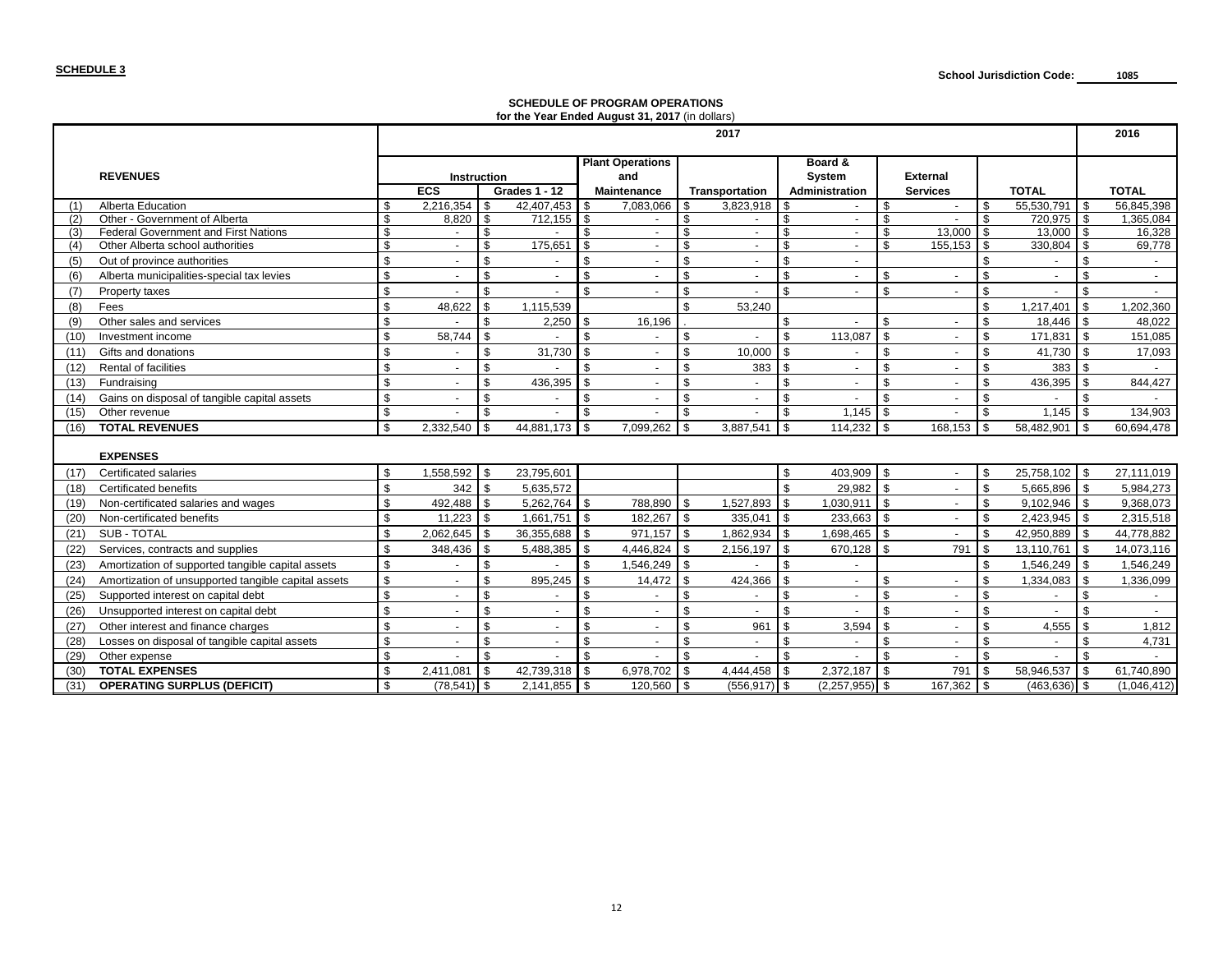#### **SCHEDULE 4 School Jurisdiction Code:** 1085

| for the Year Ended August 31, 2017 (in dollars) |                                 |              |                    |            |                                      |              |                                                                                                  |            |                                                                |         |                                                                  |              |                                                           |                |                    |                          |                    |            |  |  |  |  |  |  |  |  |  |  |  |  |  |  |  |  |                                                       |  |                                                    |
|-------------------------------------------------|---------------------------------|--------------|--------------------|------------|--------------------------------------|--------------|--------------------------------------------------------------------------------------------------|------------|----------------------------------------------------------------|---------|------------------------------------------------------------------|--------------|-----------------------------------------------------------|----------------|--------------------|--------------------------|--------------------|------------|--|--|--|--|--|--|--|--|--|--|--|--|--|--|--|--|-------------------------------------------------------|--|----------------------------------------------------|
| <b>EXPENSES</b>                                 | Custodial<br><b>Maintenance</b> |              |                    |            | <b>Utilities</b><br>and<br>Telecomm. |              | <b>Expensed IMR,</b><br><b>Modular Unit</b><br><b>Relocations &amp;</b><br><b>Lease Payments</b> |            | <b>Facility Planning &amp;</b><br>Operations<br>Administration |         | <b>Unsupported</b><br>Amortization<br>& Other<br><b>Expenses</b> |              | Supported<br><b>Capital &amp; Debt</b><br><b>Services</b> |                |                    |                          |                    |            |  |  |  |  |  |  |  |  |  |  |  |  |  |  |  |  | 2017<br><b>TOTAL</b><br>Operations and<br>Maintenance |  | <b>2016 TOTAL</b><br>Operations and<br>Maintenance |
| Uncertificated salaries and wages               |                                 |              | \$.                | 410,223 \$ |                                      | 213,000 \$   |                                                                                                  |            | \$                                                             | 165,667 |                                                                  |              |                                                           |                | \$.                | 788,890                  | - \$               | 822,376    |  |  |  |  |  |  |  |  |  |  |  |  |  |  |  |  |                                                       |  |                                                    |
| <b>Uncertificated benefits</b>                  | \$                              |              | <b>S</b>           | 94,779 \$  |                                      | 49,213 \$    |                                                                                                  |            | \$                                                             | 38,276  |                                                                  |              |                                                           |                | S.                 | 182,268                  | - \$               | 178,285    |  |  |  |  |  |  |  |  |  |  |  |  |  |  |  |  |                                                       |  |                                                    |
| <b>Sub-total Remuneration</b>                   | $\sqrt{3}$                      |              | <b>S</b>           | 505,002 \$ |                                      | 262,213      | l \$                                                                                             |            | $\mathbf{s}$                                                   | 203,943 |                                                                  |              |                                                           |                | s.                 | 971,158 \$               |                    | 1,000,661  |  |  |  |  |  |  |  |  |  |  |  |  |  |  |  |  |                                                       |  |                                                    |
| Supplies and services                           | S.                              | 1,792,936    | $\hat{\mathbf{r}}$ | 168,942 \$ |                                      |              | £.                                                                                               | 676,602 \$ |                                                                | 4,502   |                                                                  |              |                                                           |                | - \$               | 2,642,982                | - \$               | 3,579,274  |  |  |  |  |  |  |  |  |  |  |  |  |  |  |  |  |                                                       |  |                                                    |
| Electricity                                     |                                 |              |                    |            | \$.                                  | 900,157      |                                                                                                  |            |                                                                |         |                                                                  |              |                                                           |                | \$.                | 900,157 \$               |                    | 699,854    |  |  |  |  |  |  |  |  |  |  |  |  |  |  |  |  |                                                       |  |                                                    |
| Natural gas/heating fuel                        |                                 |              |                    |            | \$                                   | 404,415      |                                                                                                  |            |                                                                |         |                                                                  |              |                                                           |                | S.                 | 404,415 \$               |                    | 270,406    |  |  |  |  |  |  |  |  |  |  |  |  |  |  |  |  |                                                       |  |                                                    |
| Sewer and water                                 |                                 |              |                    |            | \$                                   | 147,022      |                                                                                                  |            |                                                                |         |                                                                  |              |                                                           |                | \$.                | 147,022                  | - \$               | 120,072    |  |  |  |  |  |  |  |  |  |  |  |  |  |  |  |  |                                                       |  |                                                    |
| <b>Telecommunications</b>                       |                                 |              |                    |            | \$.                                  |              |                                                                                                  |            |                                                                |         |                                                                  |              |                                                           |                | $\mathfrak{s}$     |                          | -96                | 10,089     |  |  |  |  |  |  |  |  |  |  |  |  |  |  |  |  |                                                       |  |                                                    |
| Insurance                                       |                                 |              |                    |            |                                      |              |                                                                                                  |            | \$.                                                            | 239,926 |                                                                  |              |                                                           |                | \$.                | 239,926                  |                    | 219,849    |  |  |  |  |  |  |  |  |  |  |  |  |  |  |  |  |                                                       |  |                                                    |
| ASAP maintenance & renewal payments             |                                 |              |                    |            |                                      |              |                                                                                                  |            |                                                                |         |                                                                  |              | \$.                                                       | $\sim$         | -S                 | ٠                        |                    | $\sim$ $-$ |  |  |  |  |  |  |  |  |  |  |  |  |  |  |  |  |                                                       |  |                                                    |
| Amortization of tangible capital assets         |                                 |              |                    |            |                                      |              |                                                                                                  |            |                                                                |         |                                                                  |              |                                                           |                |                    |                          |                    |            |  |  |  |  |  |  |  |  |  |  |  |  |  |  |  |  |                                                       |  |                                                    |
| Supported                                       |                                 |              |                    |            |                                      |              |                                                                                                  |            |                                                                |         |                                                                  |              | ¢                                                         | 1,546,246 \$   |                    | 1,546,246                |                    | 1,546,249  |  |  |  |  |  |  |  |  |  |  |  |  |  |  |  |  |                                                       |  |                                                    |
| Unsupported                                     |                                 |              |                    |            |                                      |              |                                                                                                  |            |                                                                |         | S.                                                               | 14,471       |                                                           |                |                    | $14,471$ \$              |                    | 136,015    |  |  |  |  |  |  |  |  |  |  |  |  |  |  |  |  |                                                       |  |                                                    |
| <b>Total Amortization</b>                       |                                 |              |                    |            |                                      |              |                                                                                                  |            |                                                                |         | -S                                                               | $14,471$ \$  |                                                           | 1,546,246 \$   |                    | 1,560,717 \$             |                    | 1,682,264  |  |  |  |  |  |  |  |  |  |  |  |  |  |  |  |  |                                                       |  |                                                    |
| Interest on capital debt                        |                                 |              |                    |            |                                      |              |                                                                                                  |            |                                                                |         |                                                                  |              |                                                           |                |                    |                          |                    |            |  |  |  |  |  |  |  |  |  |  |  |  |  |  |  |  |                                                       |  |                                                    |
| Supported                                       |                                 |              |                    |            |                                      |              |                                                                                                  |            |                                                                |         |                                                                  |              | \$.                                                       | $\sim$         | $\mathbf{\hat{S}}$ | $\sim$                   |                    | $\sim$     |  |  |  |  |  |  |  |  |  |  |  |  |  |  |  |  |                                                       |  |                                                    |
| Unsupported                                     |                                 |              |                    |            |                                      |              |                                                                                                  |            |                                                                |         |                                                                  |              |                                                           |                |                    | $\overline{\phantom{a}}$ |                    | $\sim$     |  |  |  |  |  |  |  |  |  |  |  |  |  |  |  |  |                                                       |  |                                                    |
| Lease payments for facilities                   |                                 |              |                    |            |                                      |              | \$                                                                                               | 113,149    |                                                                |         |                                                                  |              |                                                           |                | \$.                | 113,149                  | $\mathbf{\hat{S}}$ | 96,937     |  |  |  |  |  |  |  |  |  |  |  |  |  |  |  |  |                                                       |  |                                                    |
| Other interest charges                          |                                 |              |                    |            |                                      |              |                                                                                                  |            |                                                                |         | £.                                                               | $\sim$       |                                                           |                | \$.                | ٠                        | £.                 | $\sim$     |  |  |  |  |  |  |  |  |  |  |  |  |  |  |  |  |                                                       |  |                                                    |
| Losses on disposal of capital assets            |                                 |              |                    |            |                                      |              |                                                                                                  |            |                                                                |         | -S                                                               | ٠            |                                                           |                | \$                 | ٠                        | \$.                | $\sim 100$ |  |  |  |  |  |  |  |  |  |  |  |  |  |  |  |  |                                                       |  |                                                    |
| <b>TOTAL EXPENSES</b>                           | $\mathbb{S}$                    | 1,792,936 \$ |                    | 673,944 \$ |                                      | 1,713,807 \$ |                                                                                                  | 789,751 \$ |                                                                | 448,371 | $\sqrt{s}$                                                       | $14,471$ \\$ |                                                           | $1,546,246$ \$ |                    | 6,979,526 \$             |                    | 7,679,406  |  |  |  |  |  |  |  |  |  |  |  |  |  |  |  |  |                                                       |  |                                                    |

# **SCHEDULE OF PLANT OPERATIONS AND MAINTENANCE EXPENSES**

**Out of Balance** School buildings 74,495.9 74,495.9 Non school buildings 2,694.0 2,694.0 **SQUARE METRES**

**Note:**

**Custodial:** All expenses related to activities undertaken to keep the school environment and maintenance shops clean and safe.

**Maintenance:** All expenses associated with the repair, replacement, enhancement and minor construction of buildings, grounds and equipment components. This includes regular and preventative maintenance undertaken to ensure components reach or exceed their life cycle and the repair of broken components. Maintenance expenses exclude operational costs related to expensed IMR & Modular Unit relocations, as they are reported on separately.

**Utilities & Telecommunications:** All expenses related to electricity, natural gas and other heating fuels, sewer and water and all forms of telecommunications.

Expensed IMR & Modular Unit Relocation & Lease Pmts: All operational expenses associated with non-capitalized Infrastructure Maintenance Renewal projects, modular unit (portable) relocation, and payments on leased faciliti

Facility Planning & Operations Administration: All expenses related to the administration of operations and maintenance including (but not limited to) contract administration, clerical functions, negotiations, supervision & contractors, school facility planning & project 'administration', administration of joint-use agreements, and all expenses related to ensuring compliance with health and safety standards, codes and government regulations.

Unsupported Amortization & Other Expenses: All expenses related to unsupported capital assets amortization and interest on unsupported capital debt.

Supported Capital & Debt Services: All expenses related to supported capital assets amortization and interest on supported capital debt.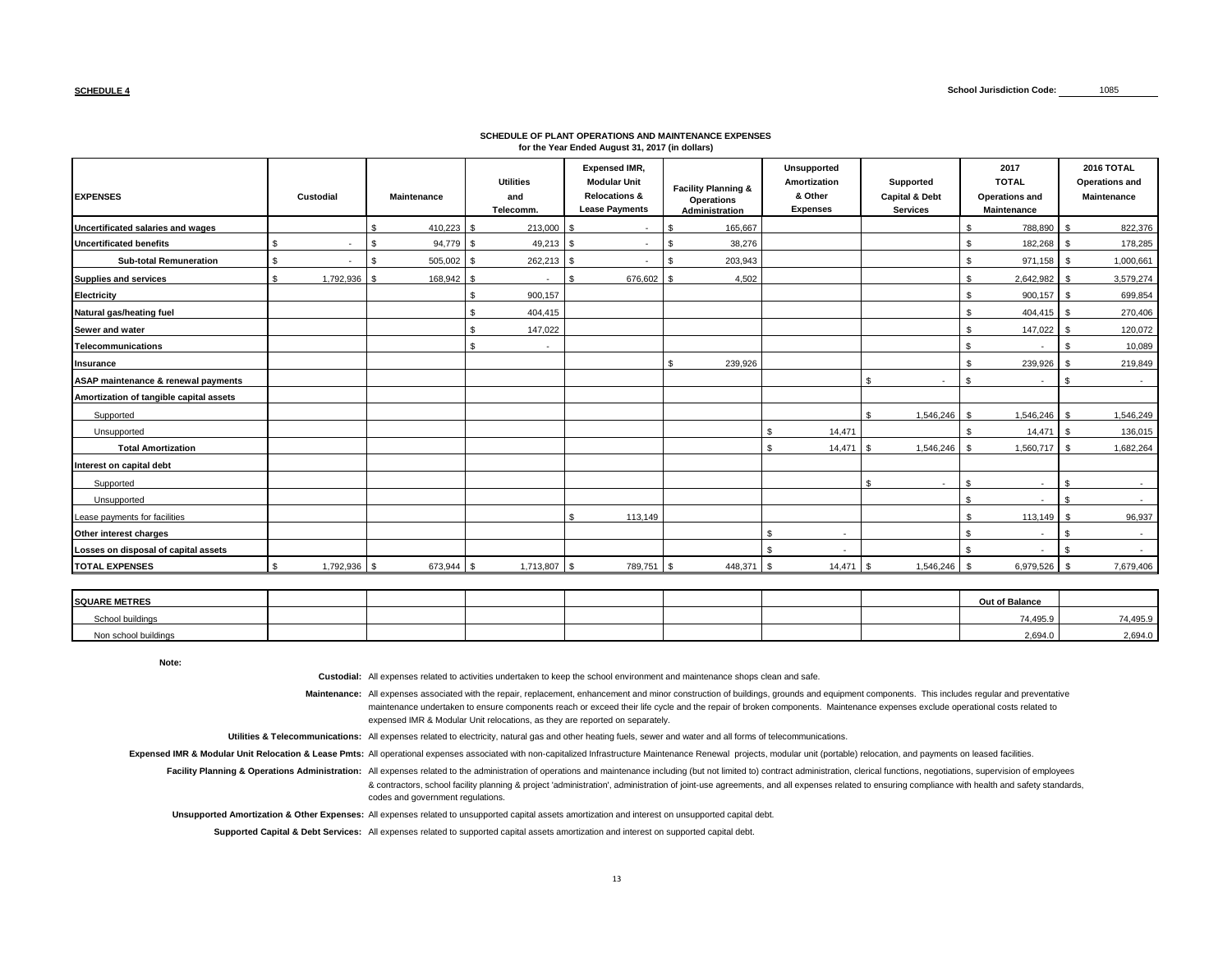# **SCHEDULE OF CASH, CASH EQUIVALENTS, AND PORTFOLIO INVESTMENTS for the Year Ended August 31, 2017** (in dollars)

| <b>Cash &amp; Cash Equivalents</b>          |                                               | 2017            |                                          |           | 2016 |           |  |  |
|---------------------------------------------|-----------------------------------------------|-----------------|------------------------------------------|-----------|------|-----------|--|--|
|                                             | Average<br><b>Effective</b><br>(Market) Yield | Cost            | <b>Amortized Cost   Amortized Cost  </b> |           |      |           |  |  |
| Cash                                        | 1%                                            | \$<br>4,582,059 | \$                                       | 4,582,059 |      | 6,673,725 |  |  |
| Cash equivalents                            |                                               |                 |                                          |           |      |           |  |  |
| Government of Canada, direct and quaranteed | 0.00%                                         |                 |                                          |           |      |           |  |  |
| Provincial, direct and guaranteed           | $0.00\%$                                      |                 |                                          |           |      |           |  |  |
| Corporate                                   | $0.00\%$                                      |                 |                                          |           |      |           |  |  |
| Municipal                                   | $0.00\%$                                      |                 |                                          |           |      |           |  |  |
| Pooled investment funds                     | $0.00\%$                                      |                 |                                          |           |      |           |  |  |
| Other, including GIC's                      | $0.00\%$                                      |                 |                                          |           |      |           |  |  |
| Total cash and cash equivalents             | $0.00\%$                                      | 4.582.059       |                                          | 4.582.059 |      | 6.673.725 |  |  |

See Note 3 for additional detail.

| <b>Portfolio Investments</b>                |                                               |                | 2016      |                   |                 |                 |
|---------------------------------------------|-----------------------------------------------|----------------|-----------|-------------------|-----------------|-----------------|
|                                             | Average<br><b>Effective</b><br>(Market) Yield |                | Cost      | <b>Fair Value</b> | <b>Balance</b>  | <b>Balance</b>  |
| Long term deposits                          | 0.00%                                         | \$             |           | \$                | \$              | \$              |
| Guaranteed investment certificates          | 1.50%                                         |                | 5,094,732 | 5,094,732         | 5,094,732       | 3,000,000       |
| <b>Fixed income securities</b>              |                                               |                |           |                   |                 |                 |
| Government of Canada, direct and guaranteed | 0.00%                                         | $\mathfrak{S}$ |           | \$                | \$              | \$              |
| Provincial, direct and guaranteed           | 0.00%                                         |                |           |                   |                 |                 |
| Municipal                                   | 0.00%                                         |                |           |                   |                 |                 |
| Corporate                                   | 0.00%                                         |                |           |                   |                 |                 |
| Pooled investment funds                     | 0.00%                                         |                |           |                   |                 |                 |
| Total fixed income securities               | 0.00%                                         |                |           |                   |                 |                 |
| Equities                                    |                                               |                |           |                   |                 |                 |
| Canadian                                    | 0.00%                                         | \$             |           | \$                | \$              | \$              |
| Foreign                                     | 0.00%                                         |                |           |                   |                 |                 |
| <b>Total equities</b>                       | 0.00%                                         |                |           |                   |                 |                 |
| Supplemental integrated pension plan assets | 0.00%                                         | \$             |           | \$                | \$              | \$              |
| <b>Restricted investments</b>               | 0.00%                                         |                |           |                   |                 |                 |
| Endowment                                   | 1.05%                                         |                | 406,309   | 406,309           | 406,309         | 427,309         |
| Other (Specify)                             | 0.00%                                         |                |           |                   |                 |                 |
| Total portfolio investments                 | 1.47%                                         | \$             | 5,501,041 | \$<br>5,501,041   | \$<br>5,501,041 | \$<br>3,427,309 |

See Note 5 for additional detail.

*The following represents the maturity structure for portfolio investments based on principal amount:*

|                | 2017   | 2016   |
|----------------|--------|--------|
| Under 1 year   | 92.0%  | 88.0%  |
| 1 to 5 years   | 0.0%   | 0.0%   |
| 6 to 10 years  | 0.0%   | 0.0%   |
| 11 to 20 years | 0.0%   | 0.0%   |
| Over 20 years  | 8.0%   | 12.0%  |
|                | 100.0% | 100.0% |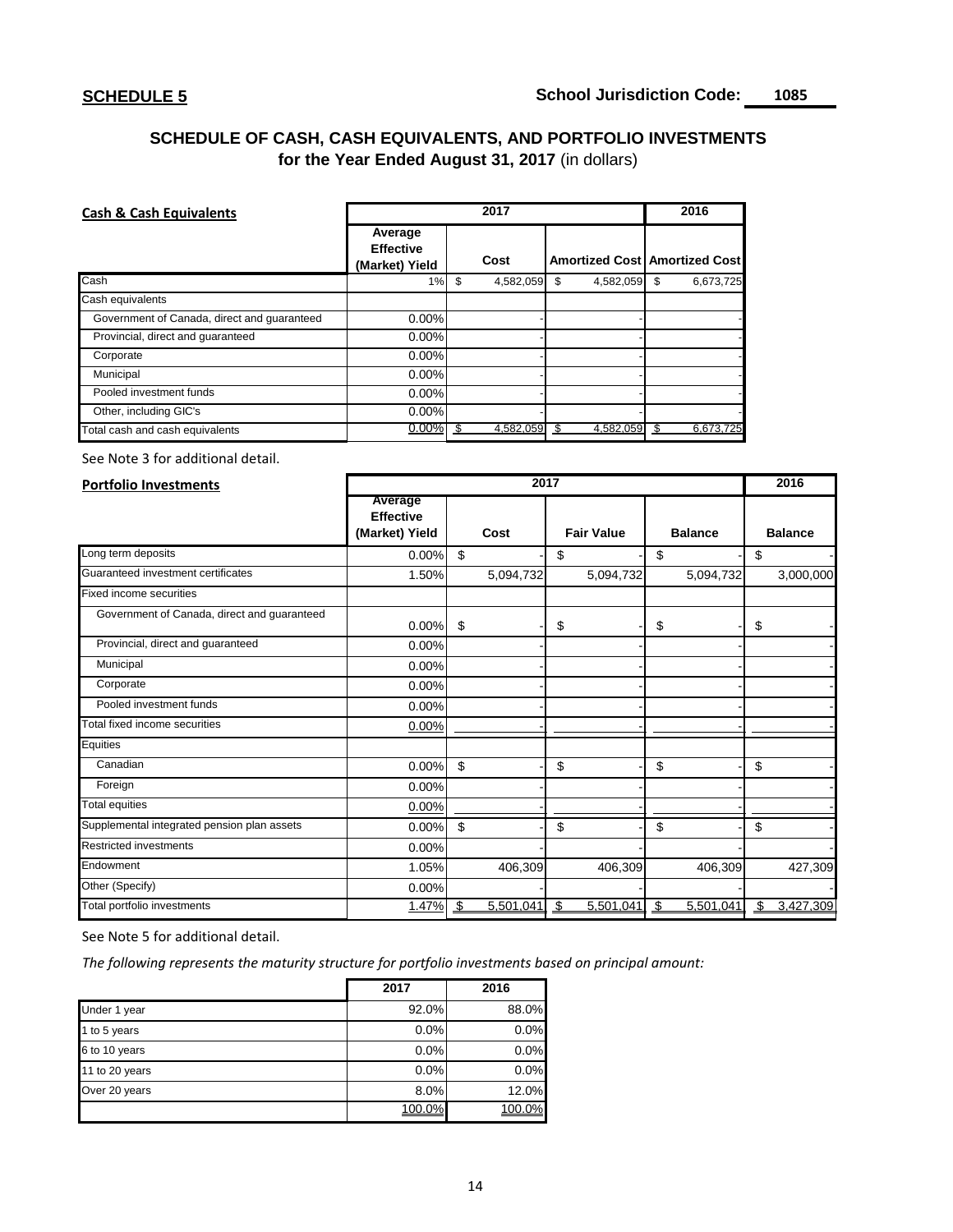#### **SCHEDULE 6 School Jurisdiction Code: 1085**

#### **SCHEDULE OF CAPITAL ASSETS for the Year Ended August 31, 2017 (in dollars)**

| <b>Tangible Capital Assets</b>            |     |           |               |                        |      |                  |            | 2017       |                 |              |                                           |           |              |             |              | 2016        |
|-------------------------------------------|-----|-----------|---------------|------------------------|------|------------------|------------|------------|-----------------|--------------|-------------------------------------------|-----------|--------------|-------------|--------------|-------------|
|                                           |     |           |               | <b>Construction In</b> |      |                  | Equipment  |            | <b>Vehicles</b> |              | Computer<br>Hardware &<br><b>Software</b> |           | <b>Total</b> |             | <b>Total</b> |             |
| Estimated useful life                     |     | Land      |               | <b>Progress</b>        |      | <b>Buildings</b> | 5-10 Years |            | 5-10 Years      |              |                                           |           |              |             |              |             |
| <b>Historical cost</b>                    |     |           |               |                        |      | 25-50 Years      |            |            |                 |              |                                           | 3-5 Years |              |             |              |             |
|                                           |     |           |               |                        |      |                  |            |            |                 |              |                                           |           |              |             |              |             |
| Beginning of year                         | \$  | ,276,770  | \$            | 15,137,508             | - \$ | 72,825,580       | \$.        | 10,179,076 | \$              | 6,072,657    | \$                                        | 6,420,201 | \$           | 111,911,792 | \$           | 97,663,360  |
| Prior period adjustments                  |     |           |               |                        |      |                  |            | (34, 944)  |                 | (30, 138)    |                                           |           |              | (65,082)    |              |             |
| Additions                                 |     |           |               | 211,672                |      | 16,585,060       |            | 1,015,345  |                 | 407,839      |                                           | 748,250   |              | 18,968,166  |              | 14,556,229  |
| Transfers in (out)                        |     |           |               | (15, 137, 508)         |      | 15,137,508       |            |            |                 |              |                                           |           |              |             |              |             |
| Less disposals including write-offs       |     |           |               |                        |      |                  |            |            |                 |              |                                           |           |              |             |              | (307, 797)  |
| Historical cost, August 31, 2017          | \$  | 1,276,770 | \$.           | 211,672                | \$   | 104,548,148      | \$.        | 11,159,477 | \$.             | 6,450,358    | -\$                                       | 7,168,451 | \$           | 130,814,876 | -\$          | 111,911,792 |
| <b>Accumulated amortization</b>           |     |           |               |                        |      |                  |            |            |                 |              |                                           |           |              |             |              |             |
| Beginning of year                         | \$  |           | \$            |                        | \$   | 39,044,570       | -\$        | 7,945,841  | \$              | 3,792,654    | \$.                                       | 4,701,736 | \$.          | 55,484,801  |              | 52,880,114  |
| Prior period adjustments                  |     |           |               |                        |      |                  |            |            |                 | (30, 138)    |                                           |           |              | (30, 138)   |              |             |
| Amortization                              |     |           |               |                        |      | 1,668,416        |            | 219,244    |                 | 424,366      |                                           | 568,306   |              | 2,880,332   |              | 2,882,346   |
| Other additions                           |     |           |               |                        |      |                  |            |            |                 |              |                                           |           |              |             |              |             |
| Transfers in (out)                        |     |           |               |                        |      |                  |            |            |                 |              |                                           |           |              |             |              |             |
| Less disposals including write-offs       |     |           |               |                        |      |                  |            |            |                 |              |                                           |           |              |             |              | (277, 659)  |
| Accumulated amortization, August 31, 2017 | \$. |           | $\mathbf{\$}$ |                        | -\$  | 40,712,986       | - \$       | 8,165,085  | \$              | 4,186,882    | -\$                                       | 5,270,042 | \$.          | 58,334,995  | - \$         | 55,484,801  |
| Net Book Value at August 31, 2017         | \$  | ,276,770  | -\$           | 211,672                | - \$ | 63,835,162       | - \$       | 2,994,392  | -\$             | 2,263,476 \$ |                                           | .898,409  | \$           | 72,479,881  |              |             |
| Net Book Value at August 31, 2016         | \$  | ,276,770  | - \$          | 15,137,508 \$          |      | 33,781,010 \$    |            | 2,233,235  | -\$             | 2,280,003 \$ |                                           | 1,718,465 |              |             |              | 56,426,991  |

|                                                  | 2017 | 2016 |
|--------------------------------------------------|------|------|
| Total cost of assets under capital lease         |      |      |
| Total amortization of assets under capital lease |      |      |

Assets under capital Lease includes buildings with a total cost of \$X,XXX and accumulated amortization of \$x,xxx (Remove this line if jurisdiction does not have buildings under capital lease).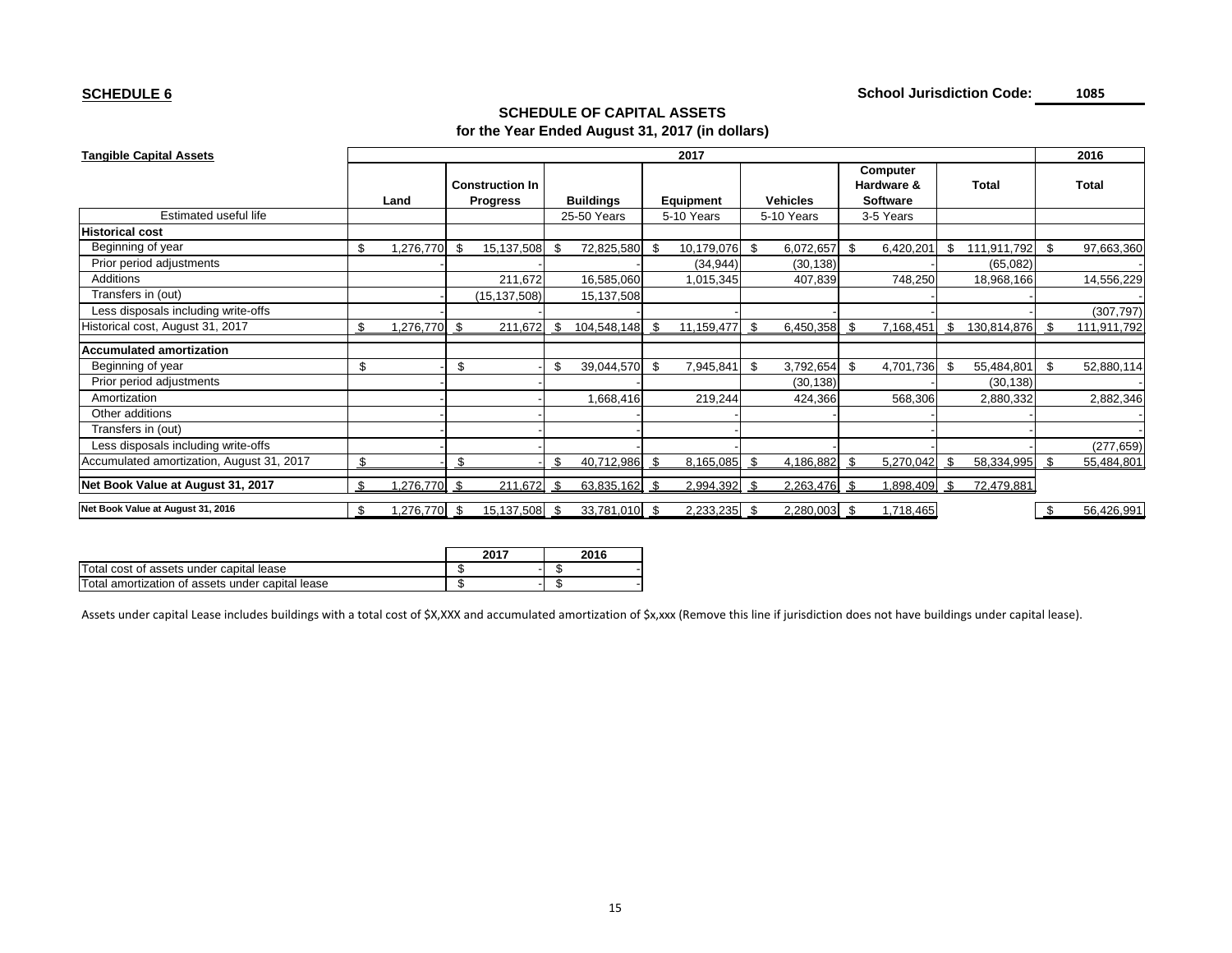#### **SCHEDULE 7 School Jurisdiction Code: 1085**

# **SCHEDULE OF REMUNERATION AND MONETARY INCENTIVES**

# **for the Year Ended August 31, 2017 (in dollars)**

|                          |                                |                                                                                              | Negotiated                                                                                | Performance       |                                                                                                                                         | <b>Other Accrued</b>                                                                                           |                                                                                       |
|--------------------------|--------------------------------|----------------------------------------------------------------------------------------------|-------------------------------------------------------------------------------------------|-------------------|-----------------------------------------------------------------------------------------------------------------------------------------|----------------------------------------------------------------------------------------------------------------|---------------------------------------------------------------------------------------|
| FTE                      | Remuneration                   | <b>Benefits</b>                                                                              | Allowances                                                                                | <b>Bonuses</b>    |                                                                                                                                         | <b>Unpaid Benefits</b>                                                                                         | <b>Expenses</b>                                                                       |
| 1.00                     | \$28,507                       | \$5,750                                                                                      | \$0                                                                                       |                   |                                                                                                                                         | \$0                                                                                                            | \$12,816                                                                              |
| 1.00                     | \$23,072                       | \$4,705                                                                                      | \$0                                                                                       |                   |                                                                                                                                         | \$0                                                                                                            | \$10,582                                                                              |
| 1.00                     | \$24,231                       | \$4,478                                                                                      | \$0                                                                                       |                   |                                                                                                                                         | \$0                                                                                                            | \$21,323                                                                              |
| 1.00                     | \$21,770                       | \$5,085                                                                                      | \$0                                                                                       |                   |                                                                                                                                         | \$0                                                                                                            | \$13,765                                                                              |
| 1.00                     | \$26,213                       | \$4,019                                                                                      | \$0                                                                                       |                   |                                                                                                                                         | $\$0$                                                                                                          | \$20,653                                                                              |
| 1.00                     | \$15,696                       | \$2,137                                                                                      | \$0                                                                                       |                   |                                                                                                                                         | \$0                                                                                                            | \$5,735                                                                               |
| 1.00                     | \$25,745                       | \$5,061                                                                                      |                                                                                           |                   |                                                                                                                                         | \$0                                                                                                            | \$15,139                                                                              |
| $\overline{\phantom{a}}$ | \$0                            | \$0                                                                                          | $\frac{6}{5}$                                                                             |                   |                                                                                                                                         | \$0                                                                                                            | \$0                                                                                   |
| $\sim$                   | \$0                            | \$0                                                                                          | $\frac{6}{5}$                                                                             |                   |                                                                                                                                         | \$0                                                                                                            | \$0                                                                                   |
| $\overline{\phantom{a}}$ | \$0                            | \$0                                                                                          | \$0                                                                                       |                   |                                                                                                                                         | \$0                                                                                                            | \$0                                                                                   |
| $\overline{\phantom{a}}$ | $\frac{6}{5}$                  | $\frac{6}{5}$                                                                                | \$0                                                                                       |                   |                                                                                                                                         | \$0                                                                                                            | \$0                                                                                   |
| ж.                       | \$0                            | \$0                                                                                          | \$0                                                                                       |                   |                                                                                                                                         | \$0                                                                                                            | \$0                                                                                   |
| $\overline{\phantom{a}}$ | \$0                            | \$0                                                                                          | \$0                                                                                       |                   |                                                                                                                                         | \$0                                                                                                            | \$0                                                                                   |
| $\sim$                   | \$0                            | $\frac{6}{5}$                                                                                | $\frac{6}{5}$                                                                             |                   |                                                                                                                                         | \$0                                                                                                            | \$0                                                                                   |
| $\overline{\phantom{a}}$ |                                | \$0                                                                                          |                                                                                           |                   |                                                                                                                                         | \$0                                                                                                            | \$0                                                                                   |
| 7.00                     | \$165,234                      | \$31,235                                                                                     | \$0                                                                                       |                   |                                                                                                                                         | \$0                                                                                                            | \$100,013                                                                             |
|                          |                                |                                                                                              |                                                                                           |                   |                                                                                                                                         |                                                                                                                | \$14,578                                                                              |
|                          |                                |                                                                                              |                                                                                           |                   |                                                                                                                                         |                                                                                                                | \$231                                                                                 |
|                          |                                |                                                                                              |                                                                                           |                   |                                                                                                                                         |                                                                                                                | \$2,893                                                                               |
|                          |                                |                                                                                              |                                                                                           |                   |                                                                                                                                         |                                                                                                                | \$0                                                                                   |
|                          |                                |                                                                                              |                                                                                           |                   |                                                                                                                                         |                                                                                                                | $\frac{6}{3}$                                                                         |
|                          |                                |                                                                                              |                                                                                           |                   |                                                                                                                                         |                                                                                                                | \$0                                                                                   |
|                          |                                |                                                                                              |                                                                                           |                   |                                                                                                                                         |                                                                                                                | \$0                                                                                   |
|                          |                                |                                                                                              |                                                                                           |                   |                                                                                                                                         |                                                                                                                | \$0                                                                                   |
|                          |                                |                                                                                              |                                                                                           |                   |                                                                                                                                         |                                                                                                                |                                                                                       |
| 277.62                   | \$25,626,602                   | \$5,654,657                                                                                  |                                                                                           |                   | \$0                                                                                                                                     |                                                                                                                |                                                                                       |
| 178.00                   | \$8,685,438                    | \$2,347,421                                                                                  |                                                                                           |                   | \$0                                                                                                                                     |                                                                                                                |                                                                                       |
|                          |                                |                                                                                              |                                                                                           |                   |                                                                                                                                         |                                                                                                                | \$117,715                                                                             |
|                          | 1.00<br>0.04<br>1.00<br>464.66 | \$0<br>\$219,410<br>\$10,340<br>\$154,038<br>\$0<br>\$0<br>\$0<br>\$0<br>\$0<br>\$34,861,062 | \$14,199<br>\$762<br>\$41,568<br>\$0<br>\$0<br>$\frac{6}{5}$<br>\$0<br>\$0<br>\$8,089,842 | \$0<br>\$0<br>\$0 | \$0<br>\$0<br>\$0<br>\$0<br>\$0<br>\$0<br>$\frac{6}{3}$<br>\$0<br>\$0<br>$\frac{6}{5}$<br>\$0<br>\$0<br>\$0<br>\$0<br>\$0<br>\$0<br>\$0 | <b>ERIP's / Other Paid</b><br>\$0<br>\$0<br>\$0<br>\$0<br>\$0<br>\$0<br>\$0<br>\$0<br>\$0<br>\$0<br>\$0<br>\$0 | \$0<br>\$0<br>\$0<br>\$0<br>\$0<br>\$0<br>\$0<br>\$0<br>$\frac{$0}{$0}$<br>\$0<br>\$0 |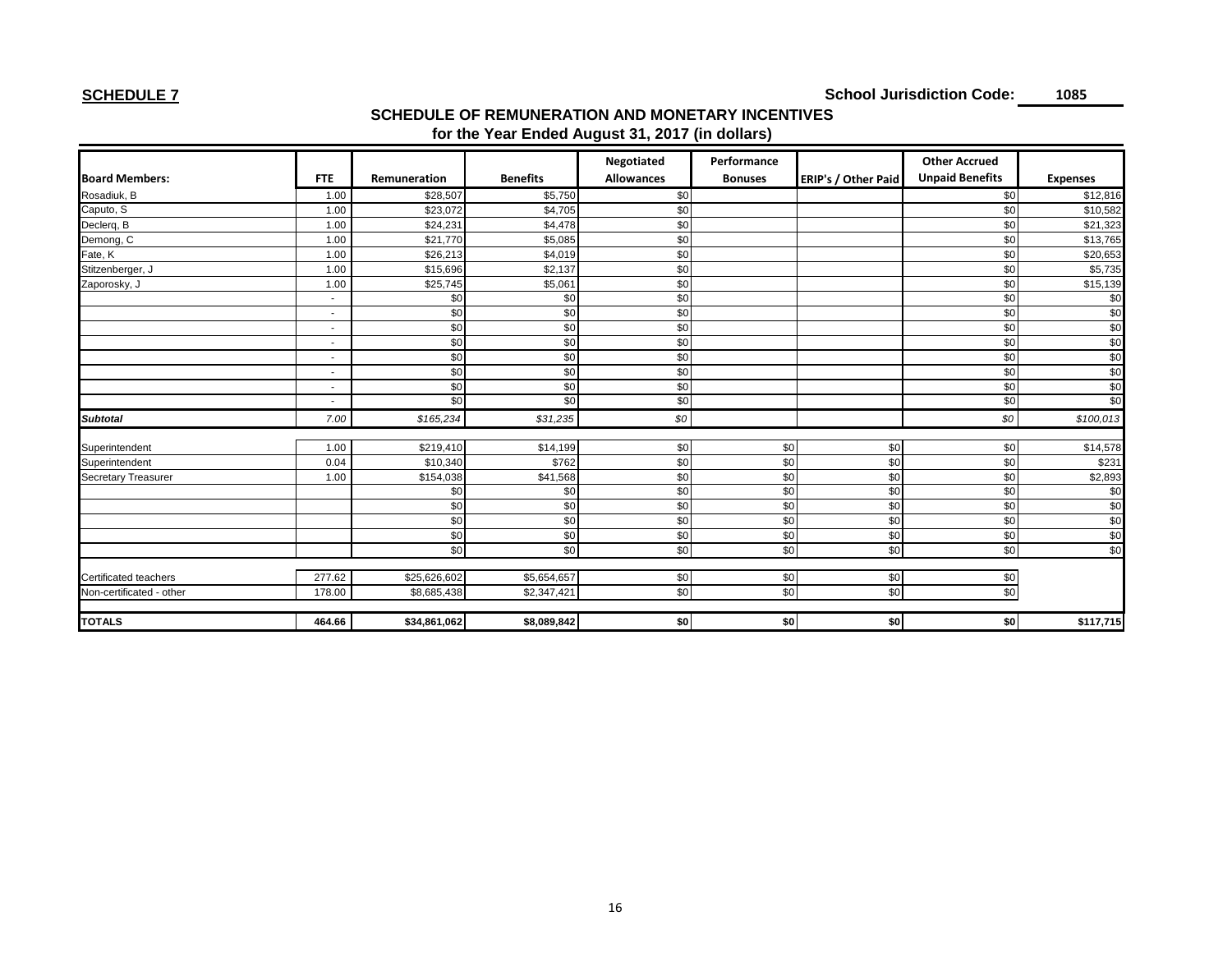|                                                                                                                     |                     |                                                  |                    | <b>School Jurisdiction Code:</b> | 1085                     |
|---------------------------------------------------------------------------------------------------------------------|---------------------|--------------------------------------------------|--------------------|----------------------------------|--------------------------|
| <b>SCHEDULE 8</b>                                                                                                   |                     |                                                  |                    |                                  |                          |
|                                                                                                                     |                     | UNAUDITED SCHEDULE OF FEES                       |                    |                                  |                          |
|                                                                                                                     |                     | for the Year Ending August 31, 2017 (in dollars) |                    |                                  |                          |
|                                                                                                                     |                     |                                                  |                    |                                  |                          |
|                                                                                                                     | <b>Budgeted Fee</b> |                                                  | <b>Unexpended</b>  | <b>Actual Fee</b>                | <b>Unexpended</b>        |
|                                                                                                                     | <b>Revenues</b>     | <b>Actual Fees</b>                               | <b>Balance at</b>  | <b>Expenditures</b>              | <b>Balance at August</b> |
|                                                                                                                     | 2016/2017           | <b>Collected 2016/2017</b>                       | September 1, 2016* | 2016/2017                        | 31, 2017*                |
| <b>Transportation Fees</b>                                                                                          | \$66,200            | \$55,800                                         | \$0                | \$0                              | \$55,800                 |
| <b>Basic Instruction Fees</b>                                                                                       |                     |                                                  |                    |                                  |                          |
| <b>Basic instruction supplies</b>                                                                                   | \$321,735           | \$316,736                                        | \$0                | \$0                              | \$316,736                |
| <b>Fees to Enhance Basic Instruction</b>                                                                            |                     |                                                  |                    |                                  |                          |
| Technology user fees                                                                                                | \$10,580            | \$0                                              | \$0                | \$0                              | \$0                      |
| Alternative program fees                                                                                            | \$8,740             | \$5,867                                          | \$0                | \$0                              | \$5,867                  |
| Fees for optional courses                                                                                           | \$59,754            | \$39,833                                         | \$0                | \$0                              | \$39,833                 |
| Activity fees                                                                                                       | \$198,710           | \$0                                              | \$0                | \$0                              | \$0                      |
| Early childhood services                                                                                            | \$9,192             | \$48,622                                         | \$0                | \$0                              | \$48,622                 |
| Other fees to enhance education                                                                                     | \$0                 | \$0                                              | \$0                | \$0                              | \$0                      |
| Other Enhancement fees (describe)                                                                                   | \$18,945            |                                                  | \$0                | $\sqrt{6}$                       | \$0                      |
| Other Enhancement fees (describe)                                                                                   | \$0                 | \$0                                              | \$0                | \$0                              | \$0                      |
| <b>Non-Curricular fees</b>                                                                                          |                     |                                                  |                    |                                  |                          |
| <b>Extracurricular fees</b>                                                                                         | \$245,275           | \$740,808                                        | \$0                | \$0                              | \$740,808                |
| Non-curricular travel                                                                                               | \$0                 | \$0                                              | \$0                | $\sqrt{6}$                       | \$0                      |
| Lunch supervision and noon hour activity fees                                                                       | \$7,200             | \$0                                              | \$0                | \$0                              | \$0                      |
| Non-curricular goods and services                                                                                   | \$3,296             | $\overline{30}$                                  | \$0                | \$0                              | \$0                      |
| Other Fees (describe)                                                                                               | \$68,842            | \$0                                              | \$0                | \$0                              | \$0                      |
| International Tuition fees                                                                                          | \$0                 | \$9,735                                          | \$0                | \$0                              | \$9,735                  |
| <b>TOTAL FEES</b>                                                                                                   | \$1,018,469         | \$1,217,401                                      | \$0                | \$0                              | \$1,217,401              |
| *Unexpended balances cannot be less than \$0                                                                        |                     |                                                  |                    |                                  |                          |
|                                                                                                                     |                     |                                                  |                    | <b>Actual</b>                    | <b>Actual</b>            |
| Please disclose amounts paid by parents of students that are recorded as "Other sales and services", "Fundraising", |                     |                                                  |                    | 2017                             | 2016                     |
| or "Other revenue" (rather than fee revenue):                                                                       |                     |                                                  |                    |                                  |                          |
|                                                                                                                     |                     |                                                  |                    |                                  |                          |
| Cafeteria sales, hot lunch, milk programs                                                                           |                     |                                                  |                    | \$0                              | $\sqrt{6}$               |
| Special events, graduation, tickets                                                                                 |                     |                                                  |                    | $\overline{60}$                  | \$0                      |
| International and out of province student revenue                                                                   |                     |                                                  |                    | \$0                              | \$0                      |
| Sales or rentals of other supplies/services (clothing, agendas, yearbooks)                                          |                     |                                                  |                    | $\sqrt{6}$                       | $\sqrt{6}$               |
| Adult education revenue                                                                                             |                     |                                                  |                    | $\overline{60}$                  | $\overline{50}$          |
| Preschool                                                                                                           |                     |                                                  |                    | $\overline{50}$                  | \$0                      |
| Child care & before and after school care                                                                           |                     |                                                  |                    | \$0                              | \$0                      |
| Lost item replacement fee                                                                                           |                     |                                                  |                    | \$0                              | \$0                      |
| <b>MHCB Workshop Fees</b>                                                                                           |                     |                                                  |                    | \$0                              | \$0                      |
| Other (Describe)                                                                                                    |                     |                                                  |                    | \$0                              | $\sqrt{6}$               |
| Other (Describe)                                                                                                    |                     |                                                  |                    | $\sqrt{6}$                       | $\sqrt{6}$               |
|                                                                                                                     | <b>TOTAL</b>        |                                                  |                    | \$0                              | $\sqrt{6}$               |
|                                                                                                                     |                     |                                                  |                    |                                  |                          |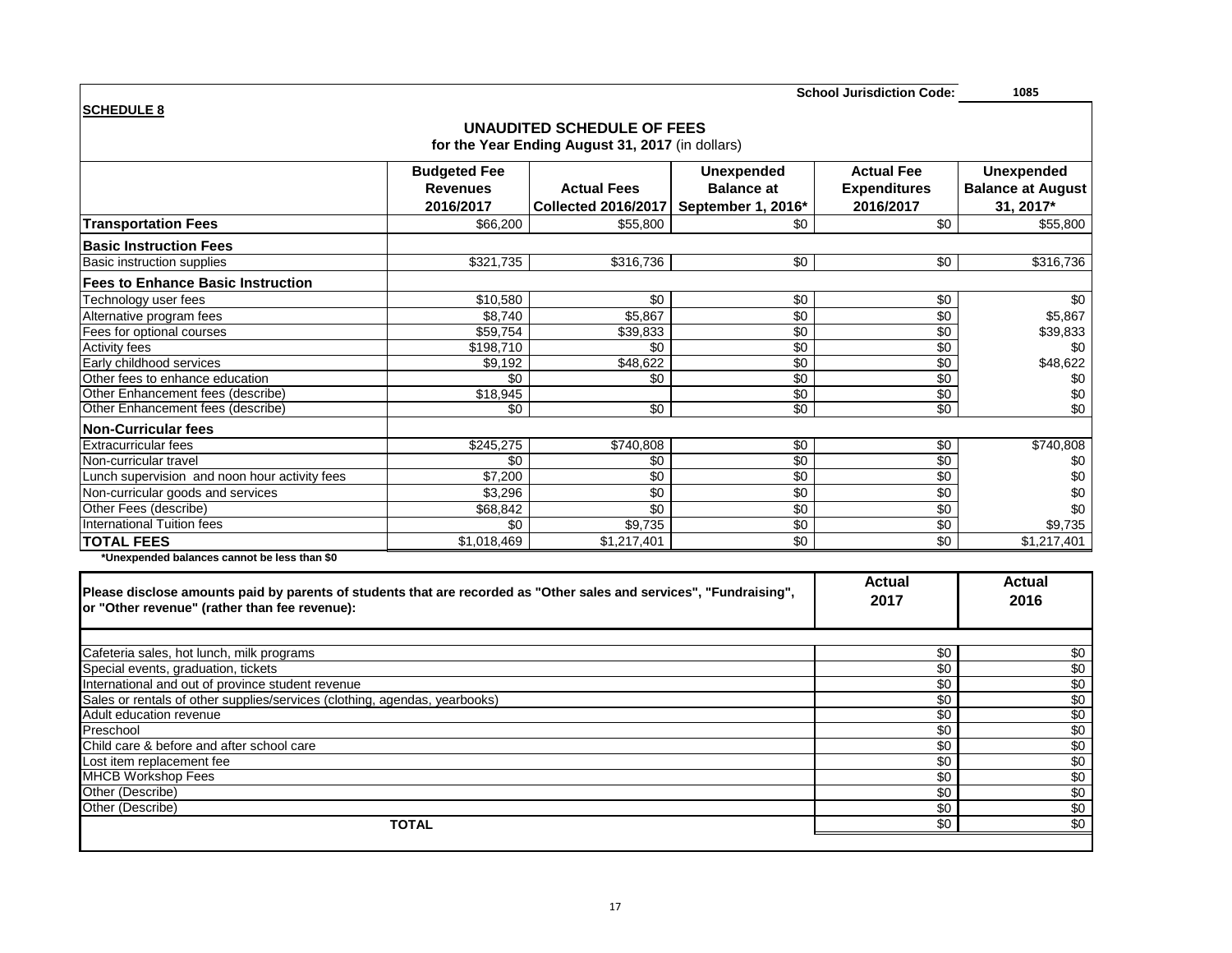#### **SCHEDULE 9 1085**

|                                                                             |                                               | UNAUDITED SCHEDULE OF DIFFERENTIAL FUNDING<br>for the Year Ended August 31, 2017 (in dollars) |                                                 |     |                            |      |                                                               |
|-----------------------------------------------------------------------------|-----------------------------------------------|-----------------------------------------------------------------------------------------------|-------------------------------------------------|-----|----------------------------|------|---------------------------------------------------------------|
|                                                                             |                                               |                                                                                               | <b>PROGRAM AREA</b>                             |     |                            |      |                                                               |
|                                                                             | <b>First Nations, Metis</b><br>& Inuit (FNMI) | <b>ECS Program Unit</b><br><b>Funding (PUF)</b>                                               | English as a<br><b>Second Language</b><br>(ESL) |     | <b>Inclusive Education</b> |      | <b>Small Schools by</b><br><b>Necessity (Revenue</b><br>only) |
| <b>Funded Students in Program</b>                                           | 612                                           |                                                                                               | 157                                             |     |                            |      |                                                               |
| <b>Federally Funded Students</b>                                            |                                               |                                                                                               |                                                 |     |                            |      |                                                               |
| <b>REVENUES</b>                                                             |                                               |                                                                                               |                                                 |     |                            |      |                                                               |
| Alberta Education allocated funding                                         | \$<br>702,736                                 | 923,564<br>-\$                                                                                | \$<br>131,358                                   | \$  | 4,289,030                  | -S   | 1,247,154                                                     |
| Other funding allocated by the board to the program                         | \$                                            |                                                                                               | \$                                              |     |                            |      |                                                               |
| <b>TOTAL REVENUES</b>                                                       | \$<br>702,736 \$                              | 923,564                                                                                       | \$<br>131,358                                   | \$. | 4,289,030                  | l \$ | 1,247,154                                                     |
| <b>EXPENSES (Not allocated from BASE, Transportation, or other funding)</b> |                                               |                                                                                               |                                                 |     |                            |      |                                                               |
| Instructional certificated salaries & benefits                              | \$<br>295,149 \$                              | 60.000                                                                                        | \$<br>98,116 \$                                 |     |                            |      |                                                               |
| Instructional non-certificated salaries & benefits                          | 73,126                                        | 540.571<br>l \$                                                                               | \$<br>22,500 \$                                 |     | 3,739,916                  |      |                                                               |
| <b>SUB TOTAL</b>                                                            | \$<br>368,275                                 | \$<br>600,571                                                                                 | \$<br>120,616 \$                                |     | 3,739,916                  |      |                                                               |
| Supplies, contracts and services                                            | \$<br>194,591                                 | \$.<br>322,993                                                                                | \$<br>10,742                                    |     | 15,114                     |      |                                                               |
| Program planning, monitoring & evaluation                                   | \$                                            |                                                                                               | \$                                              |     |                            |      |                                                               |
| Facilities (required specifically for program area)                         | \$                                            | \$                                                                                            | \$                                              |     |                            |      |                                                               |
| Administration (administrative salaries & services)                         | \$                                            | \$                                                                                            | \$                                              |     | 534,000                    |      |                                                               |
| Other (please describe)                                                     | \$                                            | \$                                                                                            | \$                                              |     |                            |      |                                                               |
| Other (please describe)                                                     | \$                                            | \$                                                                                            | \$                                              |     |                            |      |                                                               |
| <b>TOTAL EXPENSES</b>                                                       | \$<br>562,866                                 | \$<br>923,564                                                                                 | \$<br>131,358                                   |     | 4,289,030                  |      |                                                               |
| <b>NET FUNDING SURPLUS (SHORTFALL)</b>                                      | \$<br>139,870                                 | -\$                                                                                           | \$                                              |     |                            |      |                                                               |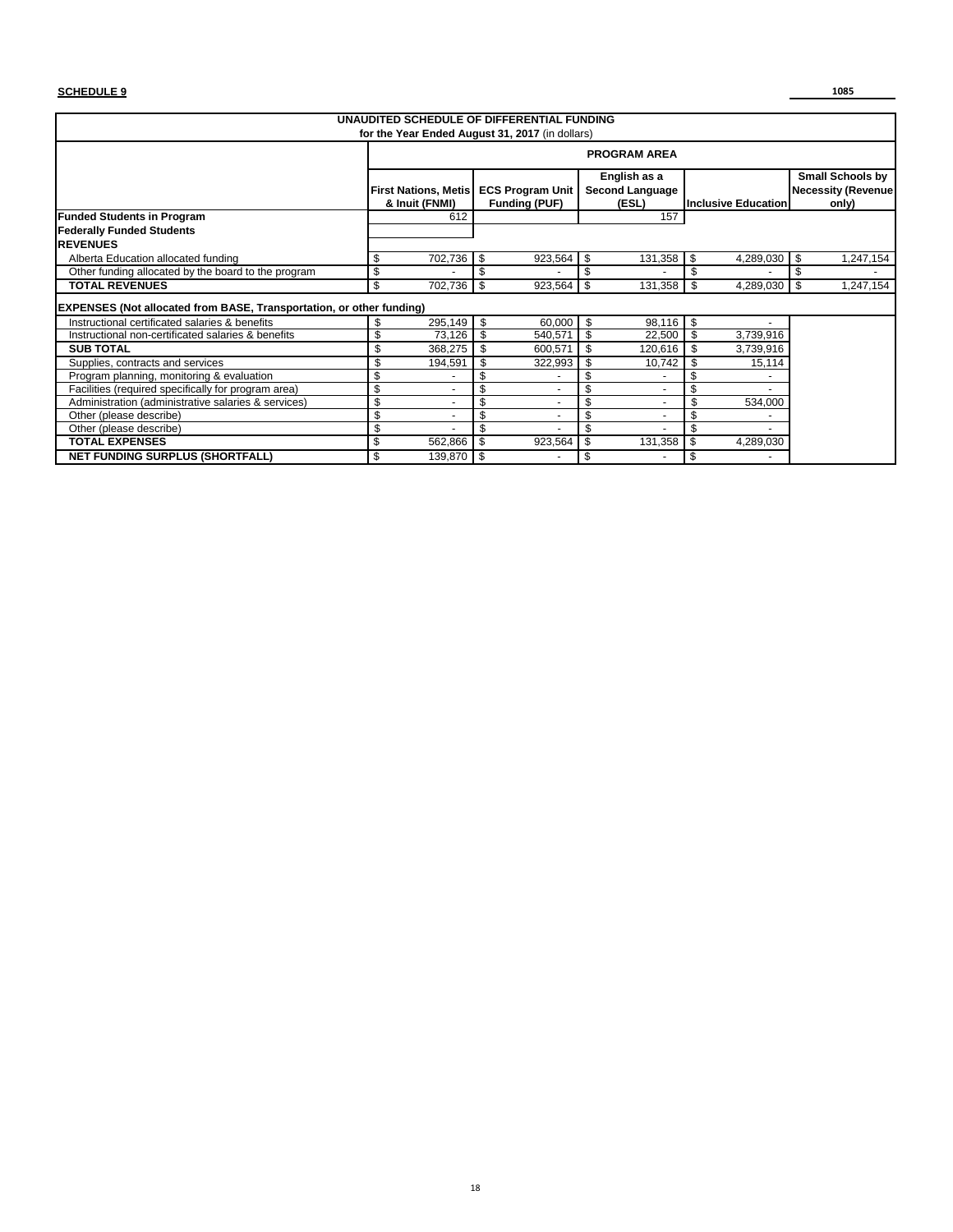#### **School Jurisdiction Code: 1085**

#### **SCHEDULE 10**

|                                                       |                                |      |                               |           | for the Year Ended August 31, 2017 (in dollars) | UNAUDITED SCHEDULE OF CENTRAL ADMINISTRATION EXPENSES |                                    |                               |  |                               |                |       |     |              |
|-------------------------------------------------------|--------------------------------|------|-------------------------------|-----------|-------------------------------------------------|-------------------------------------------------------|------------------------------------|-------------------------------|--|-------------------------------|----------------|-------|-----|--------------|
|                                                       |                                |      |                               |           | Allocated to Board & System Administration      |                                                       | <b>Allocated to Other Programs</b> |                               |  |                               |                |       |     |              |
| <b>EXPENSES</b>                                       | Salaries &<br><b>Benefits</b>  |      | Supplies &<br><b>Services</b> |           | Other                                           | <b>TOTAL</b>                                          |                                    | Salaries &<br><b>Benefits</b> |  | Supplies &<br><b>Services</b> |                | Other |     | <b>TOTAL</b> |
| Office of the superintendent                          | 345,441                        | -\$  | 57,882                        | -S        | $\blacksquare$                                  | 403,323                                               | -\$                                |                               |  |                               |                |       | \$  | 403,323      |
| Educational administration (excluding superintendent) | \$<br>182,055                  | -\$  | 50,689                        | \$        |                                                 | 232,744                                               | l \$                               | $201,524$ \$                  |  | 92,629                        |                |       |     | 526,897      |
| Business administration                               | \$<br>570,510                  | - \$ | 325,804                       | \$.       | $\overline{\phantom{a}}$                        | 896,314                                               |                                    |                               |  |                               |                |       | £.  | 896,314      |
| Board governance (Board of Trustees)                  | \$<br>196,049                  | -\$  | 209,347                       | \$        | $\overline{\phantom{a}}$                        | 405,396                                               | -\$                                |                               |  |                               |                |       | £   | 405,396      |
| Information technology                                | \$<br>$\overline{\phantom{0}}$ |      |                               |           | $\overline{\phantom{a}}$                        | -                                                     |                                    | $800,138$ \$                  |  | 580,944                       | -S             |       | \$. | 1,381,082    |
| Human resources                                       | 164,341                        |      | $11,019$ \ \$                 |           |                                                 | 175,360                                               |                                    |                               |  |                               |                |       |     | 175,360      |
| Central purchasing, communications, marketing         | \$<br>96,310                   | -\$  | 11,610                        | -S        |                                                 | 107,920                                               | - \$                               |                               |  |                               |                |       | - 5 | 107,920      |
| Payroll                                               | \$<br>144,150                  |      | 6,980                         |           |                                                 | 151,130                                               |                                    |                               |  |                               |                |       |     | 151,130      |
| Administration - insurance                            |                                |      |                               |           |                                                 | $\overline{\phantom{a}}$                              |                                    |                               |  |                               |                |       |     |              |
| Administration - amortization                         |                                |      |                               |           |                                                 | $\blacksquare$                                        |                                    |                               |  |                               |                |       |     |              |
| Administration - other (admin building, interest)     |                                |      |                               | \$        |                                                 |                                                       |                                    |                               |  |                               |                |       |     |              |
| Other (describe)                                      | \$                             |      |                               |           |                                                 | ۰                                                     |                                    |                               |  |                               |                |       |     |              |
| Other (describe)                                      | \$<br>$\overline{\phantom{0}}$ |      |                               | \$        |                                                 | -                                                     |                                    |                               |  |                               |                |       |     |              |
| Other (describe)                                      | \$                             |      |                               | \$        | $\blacksquare$                                  |                                                       |                                    |                               |  |                               |                |       |     |              |
| <b>TOTAL EXPENSES</b>                                 | \$<br>1,698,856 \$             |      | 673,331                       | <b>IS</b> | $\blacksquare$                                  | 2,372,187                                             | -\$                                | 1,001,662 \$                  |  | 673,573                       | $\overline{1}$ |       | S   | 4,047,422    |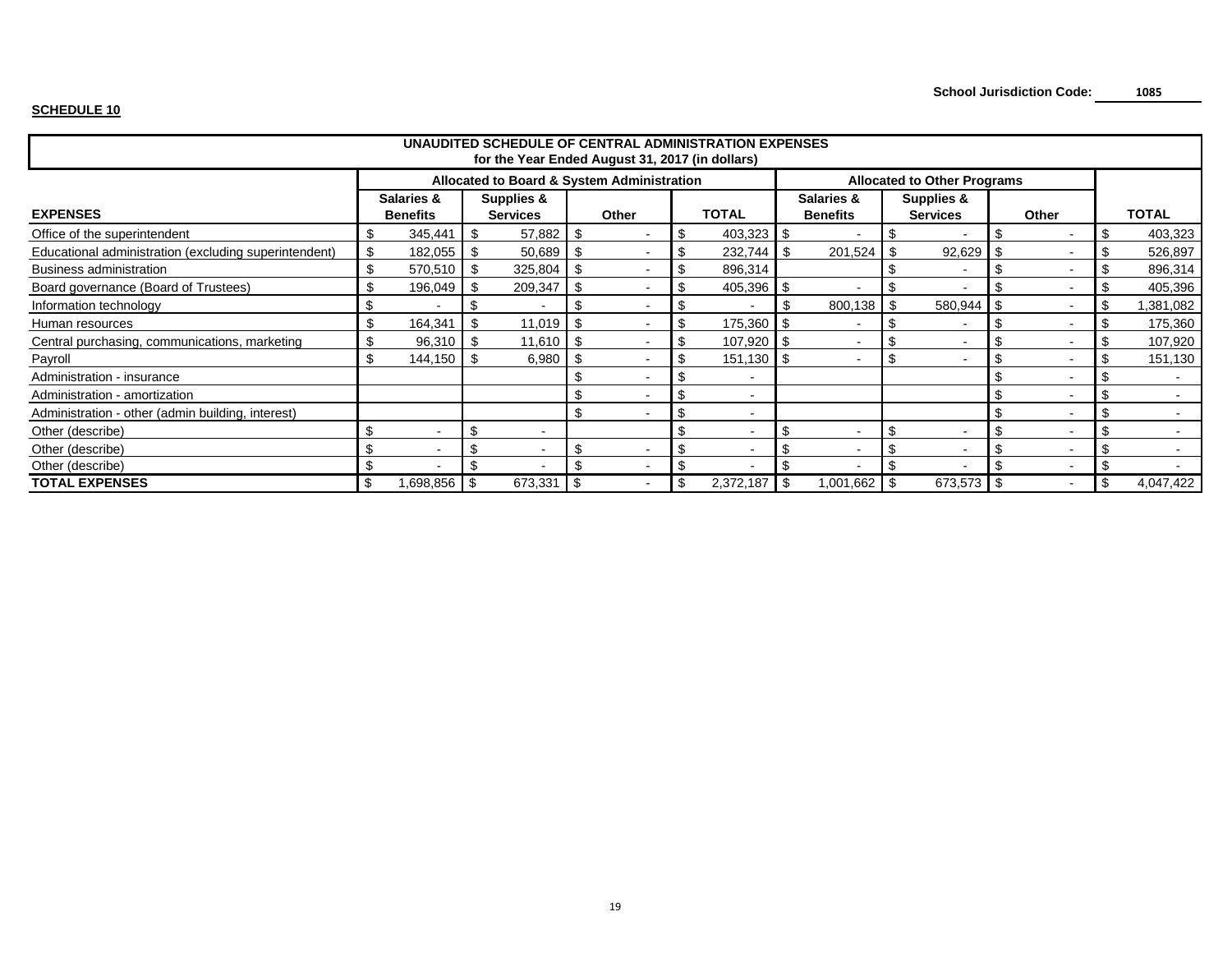## **1. AUTHORITY AND PURPOSE**

The School Division delivers education programs under the authority of the *School Act*, Revised Statutes of Alberta 2000, Chapter S-3.

The Division receives funding for instruction and support under Education Grants Regulation (AR 120/2008). The regulation allows for the setting of conditions and use of grant monies. The School Division is limited on certain funding allocations and administration expenses.

## **2. SUMMARY OF SIGNIFICANT ACCOUNTING POLICIES**

These financial statements have been prepared in accordance with the CPAC Canadian public sector accounting standards. The financial statements have, in management's opinion, been properly prepared within reasonable limits of materiality and within the framework of the accounting policies summarized below:

#### a) Cash and Cash Equivalents

Cash and cash equivalents include cash and investments that are readily convertible to known amounts of cash and that are subject to an insignificant risk of change in value. These short-term investments have a maturity of three months or less at acquisition and are held for the purpose of meeting short-term cash commitments rather than for investing.

#### b) Accounts Receivable

Accounts receivable are shown net of allowance for doubtful accounts.

#### c) Portfolio Investments

The School Division has investments in GIC's and term deposits that have maturity dates of greater than three months. GIC's and term deposits are investments not quoted in an active market and are reported at cost or amortized cost.

Impairment is defined as a loss in value of a portfolio investment that is other than a temporary decline and is included in the Statement of Operations. In the case of an item in the fair value category, a reversal of any net remeasurement gains recognized in previous reporting periods up to the amount of the write-down is reported in the Statement of Remeasurement Gains and Losses. A subsequent increase in value would be recognized on the Statement of Remeasurement Gains and Losses and realized on the Statement of Operations only when sold.

Detailed information regarding portfolio investments is disclosed in the Schedule of Cash, Cash Equivalents, and Portfolio Investments.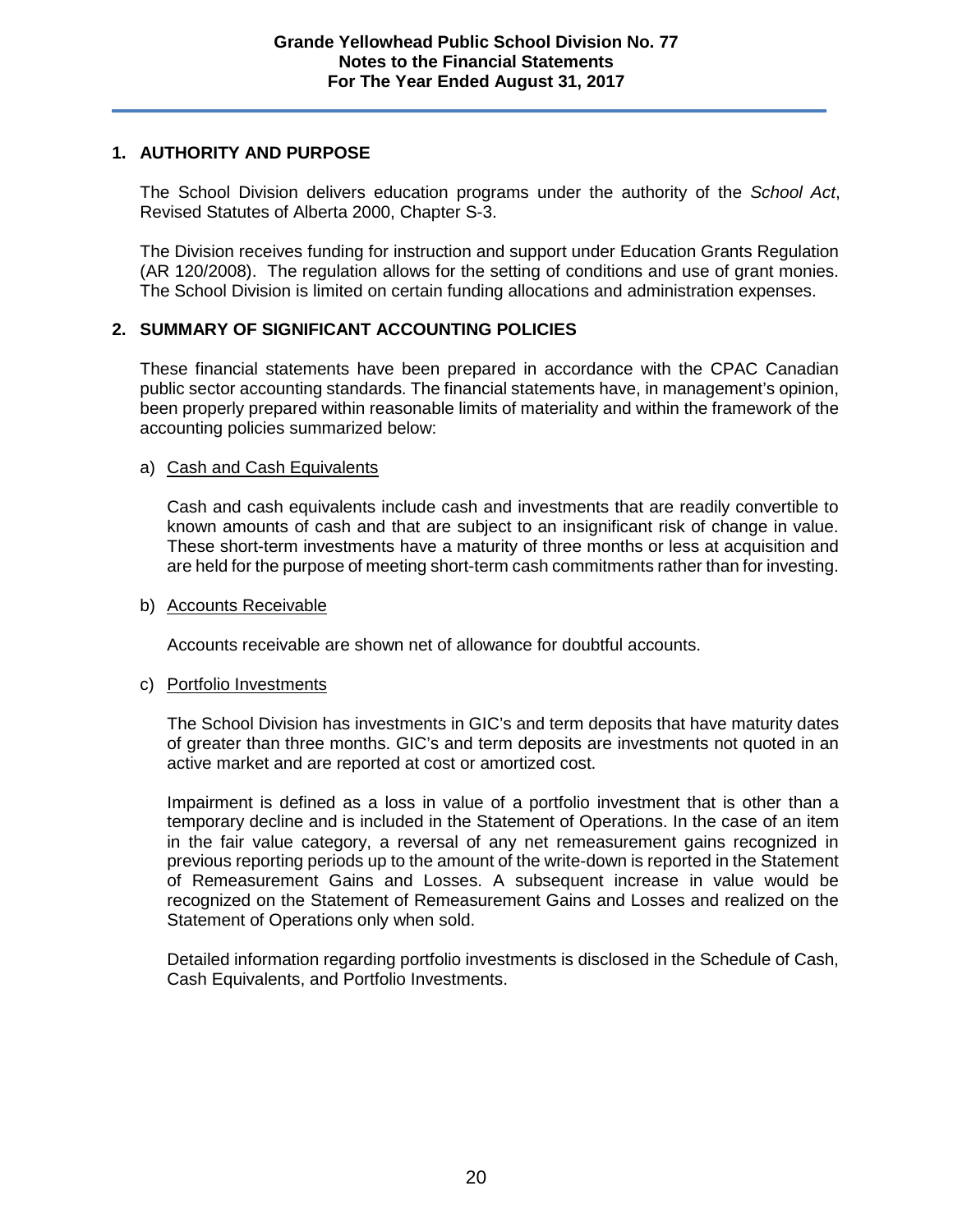d) Tangible capital assets

The following criteria apply:

- Tangible capital assets acquired or constructed are recorded at cost, including amounts directly related to the acquisition, design, construction, development, or betterment of the asset. Cost also includes overhead directly attributable to construction as well as interest costs that are directly attributable to the acquisition or construction of the asset.
- Donated tangible capital assets are recorded at their fair market value at the date of donation, except in circumstances where fair value cannot be reasonably determined, when they are then recognized at nominal value. Transfers of tangible capital assets from related parties are recorded at original cost less accumulated amortization.
- Construction-in-progress is recorded as a transfer to the applicable asset class at substantial completion. Construction-in-progress is not subject to amortization.
- Buildings include site and leasehold improvements as well as assets under capital lease.
- Sites and buildings are written down to residual value when conditions indicate they no longer contribute to the ability of the School Division to provide services or when the value of future economic benefits associated with the sites and buildings are less than their net book value. For supported assets, the write-downs are accounted for as reductions to Expended Deferred Capital Revenue (EDCR).
- Buildings that are demolished or destroyed are written-off.
- Tangible capital assets with costs in excess of \$5,000 are capitalized.
- Leases that, from the point of view of the lessee, transfer substantially all the benefits and risks incident to ownership of the property to the Board are considered capital leases. These are accounted for as an asset and an obligation. Capital lease obligations are recorded at the present value of the minimum lease payments excluding executor costs, e.g., insurance, maintenance costs, etc. The discount rate used to determine the present value of the lease payments is the lower of the School Division's rate for incremental borrowing or the interest rate implicit in the lease. A schedule of repayments is provided in Note 15*.*
- Tangible capital assets are amortized over their estimated useful lives on a straight-line basis, at the following rates:

| <b>Buildings</b>              | $2\%$ to $4\%$ |
|-------------------------------|----------------|
| <b>Vehicles &amp; Buses</b>   | 10% to 20%     |
| Computer Hardware & Software  | 20% to 25%     |
| Other Equipment & Furnishings | 10% to 20%     |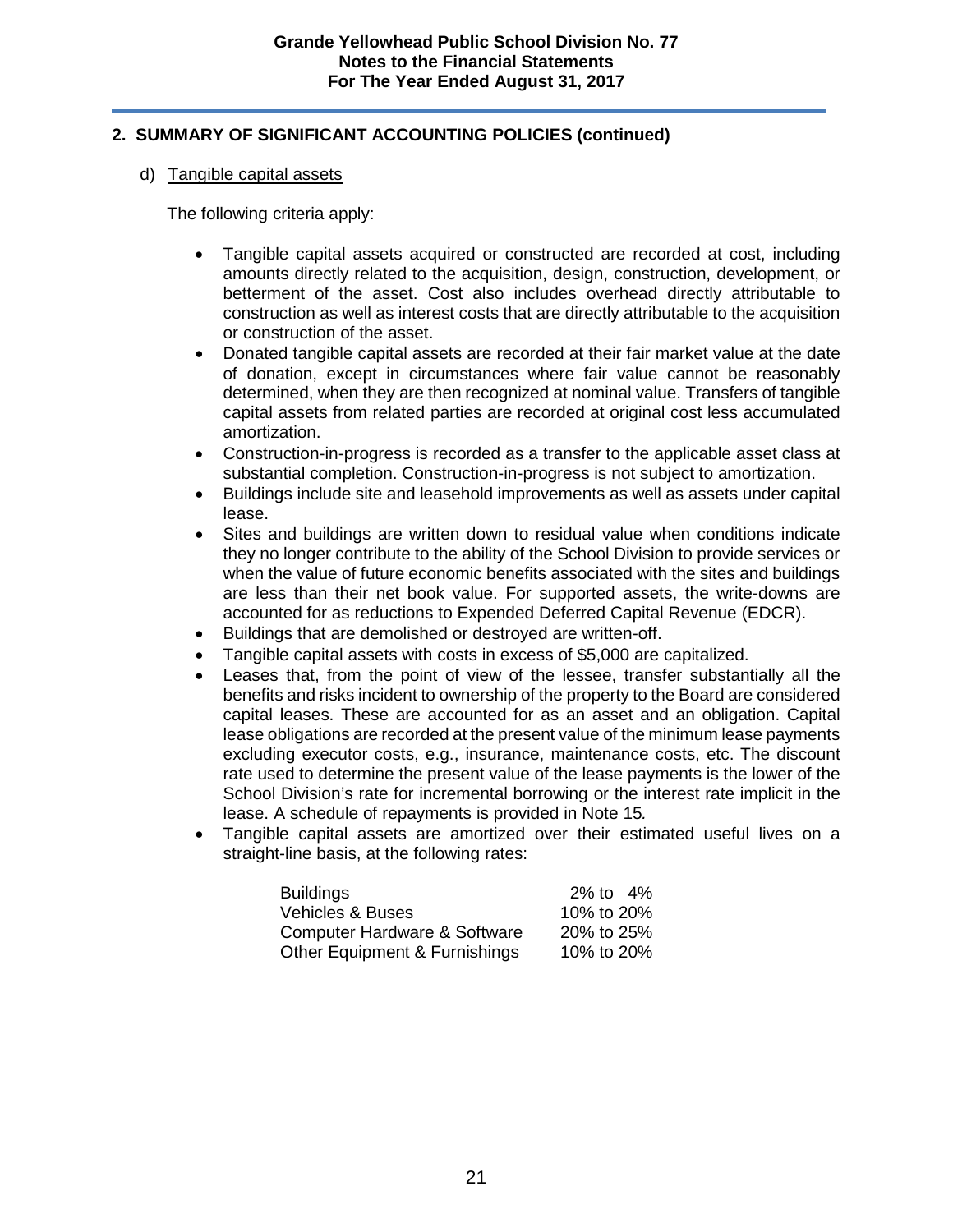#### e) Deferred Revenue

Deferred revenue includes contributions received for operations which have stipulations that meet the definition of a liability per *Public Sector Accounting Standard (PSAS) PS 3200*. These contributions are recognized by the School District once it has met all eligibility criteria to receive the contributions. When stipulations are met, deferred revenue is recognized as revenue in the fiscal year in a manner consistent with the circumstances and evidence used to support the initial recognition of the contributions received as a liability.

Deferred revenue also includes contributions for capital expenditures, unexpended and expended. Unexpended Deferred Capital Revenue (UDCR) represent externally restricted supported capital funds provided for a specific capital purpose received or receivable by the jurisdiction, but the related expenditure has not been made at year-end. These contributions must also have stipulations that meet the definition of a liability per *PS 3200* when expended.

Expended Deferred Capital Revenue (EDCR) represent externally restricted supported capital funds that have been expended but have yet to be amortized over the useful life of the related capital asset. Amortization over the useful life of the related capital asset is due to certain stipulations related to the contributions that require that the school jurisdiction to use the asset in a prescribed manner over the life of the associated asset.

#### f) Employee Future Benefits

The School Division provides certain post-employment benefits including vested and nonvested benefits for certain employees pursuant to certain contracts and union agreements.

The School Division accrues its obligations and related costs including both vested and non-vested benefits under employee future benefit plans. Benefits include defined-benefit retirement plans, non-vested and accumulating sick leave, early retirement, retirement/severance, job-training and counseling, post-employment benefit continuation, death benefits, and various qualifying compensated absences.

## g) Asset Retirement Obligations

Liabilities are recognized for statutory, contractual or legal obligations associated with the retirement of tangible capital assets when those obligations result from the acquisition, construction, development or normal operation of the assets. The obligations are measured initially at fair value, determined using present value methodology, and the resulting costs are capitalized into the carrying amount of the related asset. In subsequent periods, the liability is adjusted for the accretion of discount and any changes in the amount or timing of the underlying future cash flows. The capitalized asset retirement cost is amortized on the same basis as the related asset and the discount accretion is included on the Statement of Operations. The School Division has no estimated asset retirement obligations at August 31, 2017.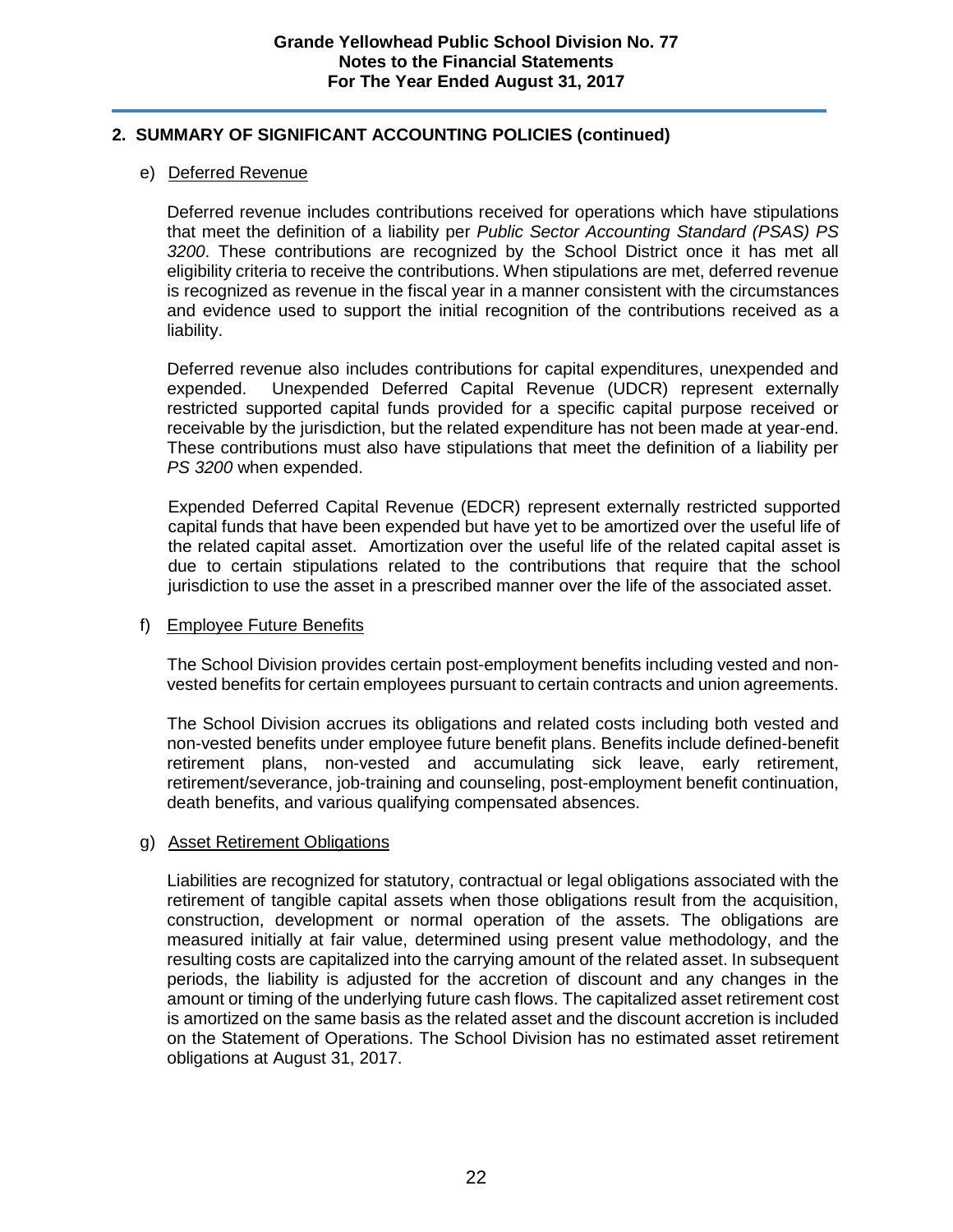#### h) Operating and Capital Reserves

Certain amounts are internally or externally restricted for future operating or capital purposes. Transfers to and from reserves are recorded when approved by the Board of Trustees. Capital reserves are restricted to capital purposes and may only be used for operating purposes with approval by the Minister of Education. Reserves are disclosed in the Schedule of Changes in Accumulated Surplus.

#### i) Revenue Recognition

Revenues are recorded on an accrual basis. Instruction and support allocations are recognized in the year to which they relate. Fees for services related to courses and programs are recognized as revenue when such courses and programs are delivered.

Volunteers contribute a considerable number of hours per year to schools to ensure that certain programs are delivered, such as kindergarten, lunch services and the raising of school generated funds. Contributed services are not recognized in the financial statements.

*Eligibility criteria* are criteria that the School Division has to meet in order to receive certain contributions. *Stipulations* describe what the School Division must perform in order to keep the contributions. Contributions without eligibility criteria or stipulations are recognized as revenue when the contributions are authorized by the transferring government or entity. Contributions with eligibility criteria but without stipulations are recognized as revenue when the contributions are authorized by the transferring government or entity and all eligibility criteria have been met.

Contributions with stipulations are recognized as revenue in the period that the stipulations are met, except to the extent that the contributions give rise to an obligation that meets the definition of a liability in accordance with *PS 3200.* Such liabilities are recorded as deferred revenue.

#### j) Expenses

Expenses are reported on an accrual basis. The cost of all goods consumed and services received during the year is expensed.

Allocation of Costs

- Actual salaries of personnel assigned to two or more programs are allocated based on the time spent in each program.
- Employee benefits and allowances are allocated to the same programs, and in the same proportions, as the individual's salary.
- Supplies and services are allocated based on actual program identification.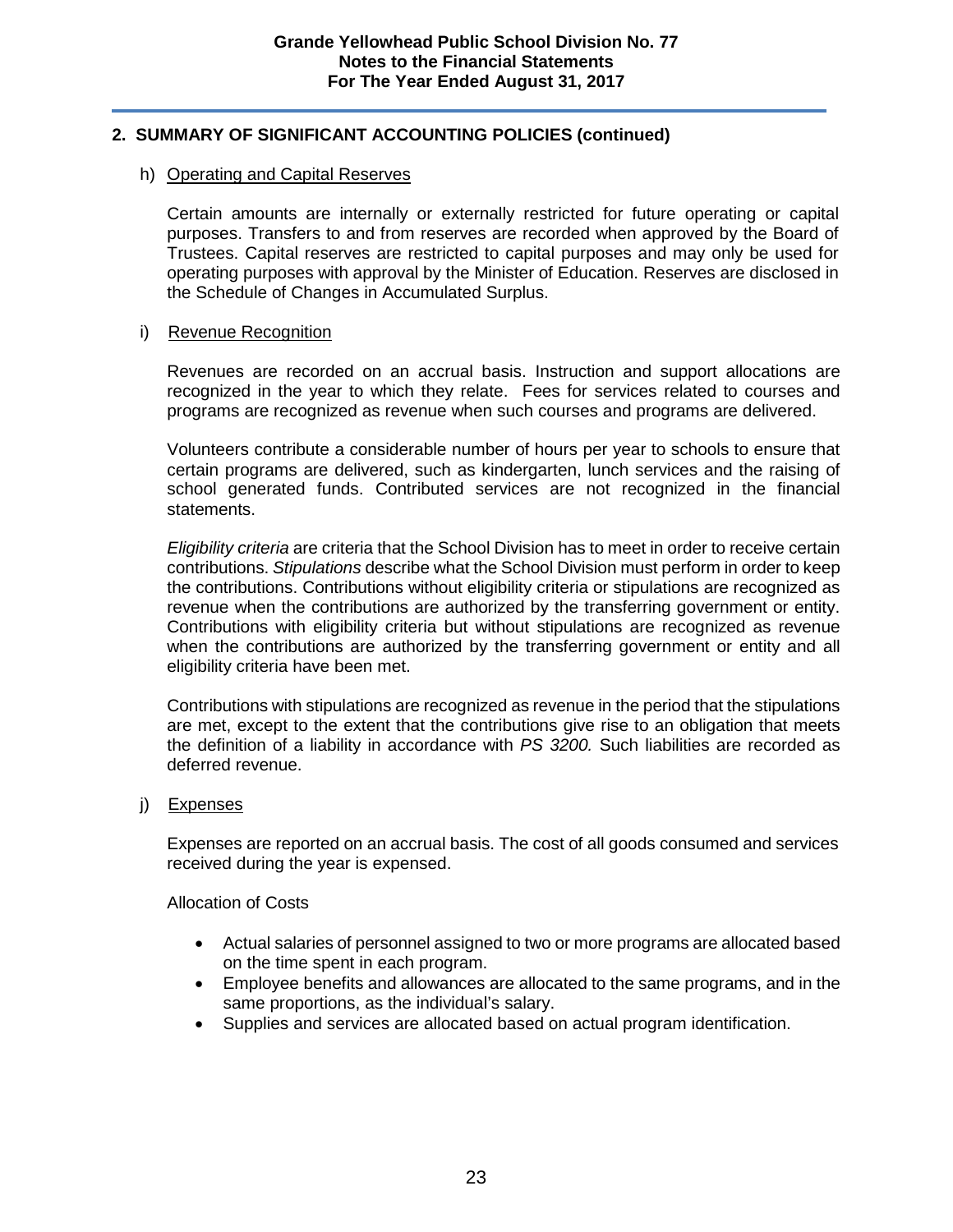#### k) Pensions

Pension costs included in these statements comprise the cost of employer contributions for current service of employees during the year.

Current and past service costs of the Alberta Teachers Retirement Fund are met by contributions by active members and the Government of Alberta. Under the terms of the Teachers' Pension Plan Act, the School Division does not make pension contributions for certificated staff. The Government portion of the current service contribution to the Alberta Teachers Retirement Fund on behalf of the Division is included in both revenues and expenses. For the school year ended August 31, 2017, the amount contributed by the Government was \$2,933,923 (2016 \$3,176,018).

The school board participates in a multi-employer pension plan, the Local Authorities Pension Plan, and does not report on any unfunded liabilities. The expense for this pension plan is equivalent to the annual contributions of \$760,612 for the year ended August 31, 2017 (2016 \$785,292). At December 31, 2016, the Local Authorities Pension Plan reported a deficiency of \$637,357,000 (2015 Deficiency of \$923,416,000).

#### l) Program Reporting

The Division's operations have been segmented as follows:

- **ECS Instruction:** The provision of Early Childhood Services education instructional services that fall under the basic public education mandate.
- **Grade 1-12 Instruction**: The provision of instructional services for grades 1 12 that fall under the basic public education mandate.
- **Plant Operations and Maintenance:** The operation and maintenance of all school buildings and maintenance shop facilities.
- **Transportation:** The provision of regular and special education bus services (to and from school), whether contracted or board operated, including transportation facility expenses.
- **Board and System Administration**: The provision of board governance and system-based / central office administration.
- **External Services:** All projects, activities, and services offered outside the public education mandate for ECS children and students in grades 1-12. Services offered beyond the mandate for public education must be self-supporting, and Alberta Education funding may not be utilized to support these programs.

The allocation of revenues and expenses are reported by program, source, and object on the Schedule of Program Operations. Respective instruction expenses include the cost of certificated teachers, non-certificated teaching assistants as well as a proportionate share of supplies and services, school administration and instruction support, and System Instructional Support.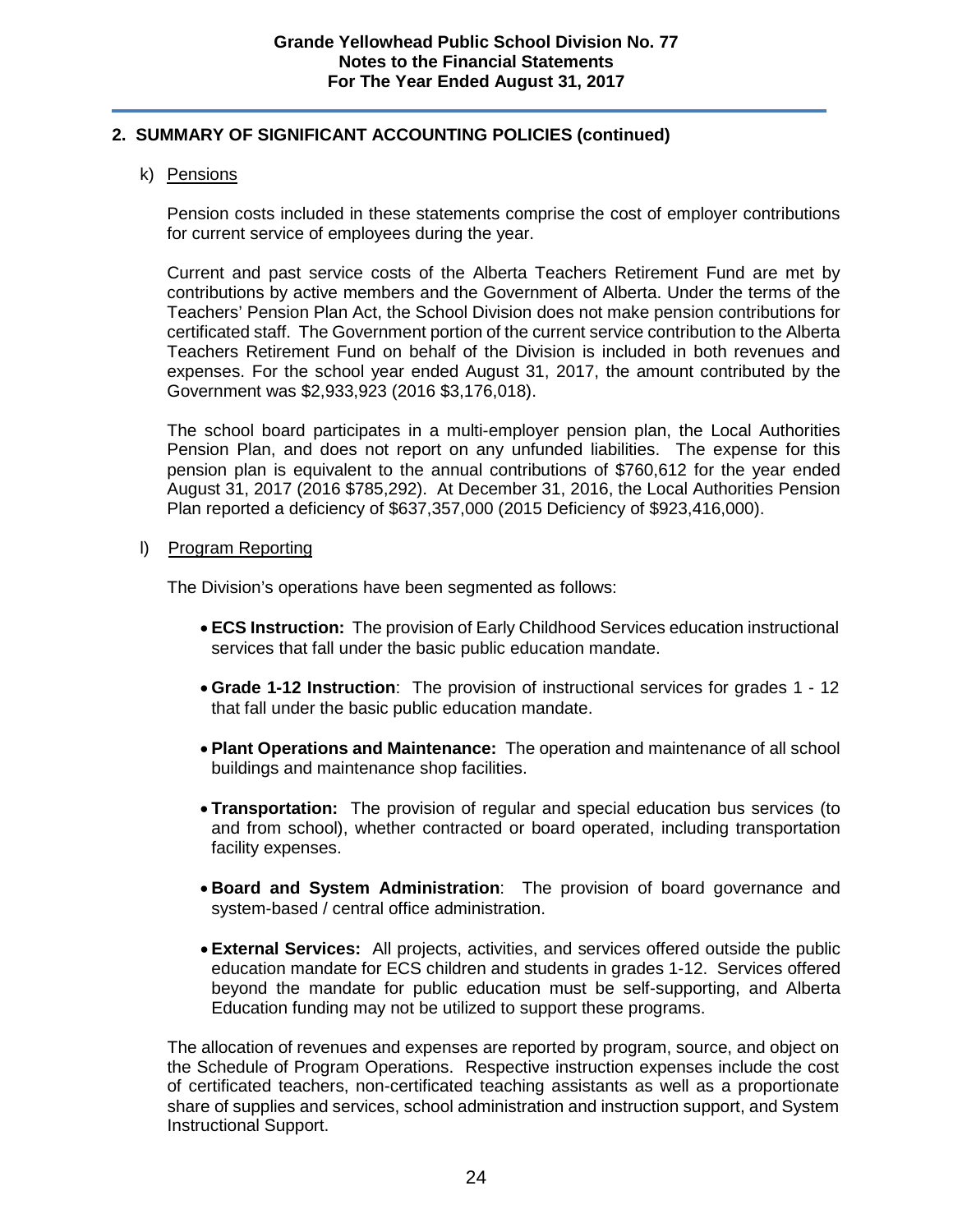#### m) Scholarship Endowment Funds

Contributions and income pertaining to scholarship endowment funds are recognized on the Statement of Operations and must be held in perpetuity in accordance with the agreement with the donor. Provisions of the agreement require that the interest earned each year is disbursed for scholarships. Undisbursed funds earned on endowment principal are recognized as deferred revenue or as revenue in the year to the extent that stipulations have been met.

#### n) Trusts Under Administration

The School Division has property that has been transferred or assigned to it to be administered or directed by a trust agreement or statute. The Division holds title to the property for the benefit of the beneficiary.

Trusts under administration have been excluded from the financial reporting of the Division. A summary of Trust balances is listed in Note 17.

#### o) Financial Instruments

A contract establishing a financial instrument creates, at its inception, rights and obligations to receive or deliver economic benefits. The financial assets and financial liabilities portray these rights and obligations in the financial statements. The School Division recognizes a financial instrument when it becomes a party to a financial instrument contract.

Financial instruments consist of cash and cash equivalents, accounts receivable, portfolio investments, bank indebtedness, accounts payable and accrued liabilities, debt and other liabilities. Unless otherwise noted, it is management's opinion that the School Division is not exposed to significant credit and liquidity risks, or market risk, which includes currency, interest rate and other price risks.

Portfolio investments in equity instruments quoted in an active market and derivatives are recorded at fair value. All other financial assets and liabilities are recorded at cost or amortized cost and the associated transaction costs are added to the carrying value of items in the cost or amortized cost upon initial recognition. The gain or loss arising from derecognition of a financial instrument is recognized in the Statement of Operations. Impairment losses such as write-downs or write-offs are reported in the Statement of Operations.

#### p) Measurement Uncertainty

The precise determination of many assets and liabilities is dependent on future events. As a result, the preparation of financial statements for a period involves the use of estimates and approximations, which have been made using careful judgment. Actual results could differ from those estimates. Significant areas requiring the use of management estimates relate to the potential impairment of assets, rates for amortization and estimated employee future benefits.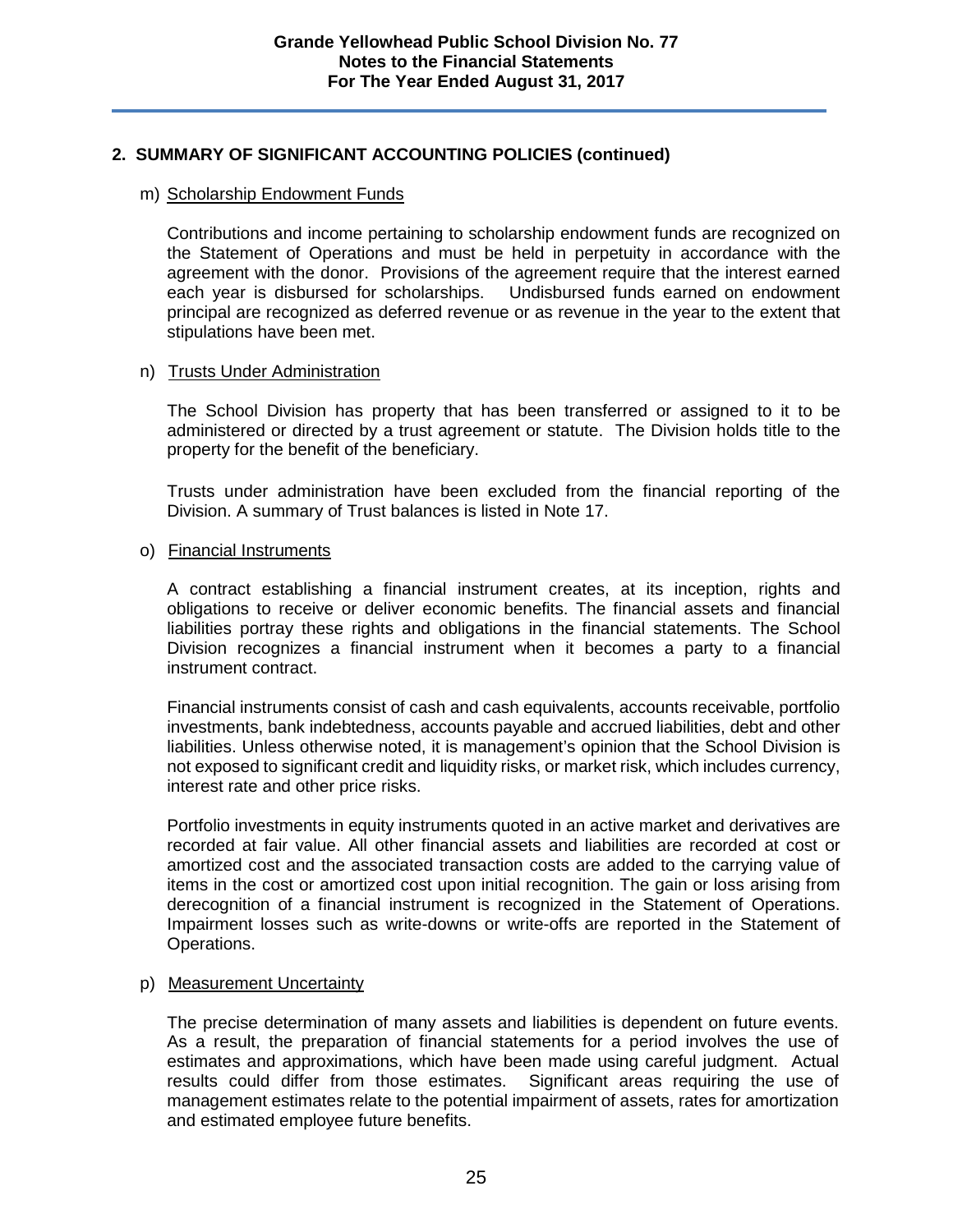#### q) Future Accounting Changes

The Public Sector Accounting Board has issued the following accounting standards:

#### • **PS 2200 Related Party Disclosures and PS 3420 Inter-Entity Transactions (effective April 1, 2017)**

PS 2200 defines a related party and establishes disclosures required for related party transactions. PS 3420 establishes standards on how to account for and report transactions between public sector entities that comprise a government's reporting entity from both a provider and recipient perspective.

## • **PS 3210 Assets, PS 3320 Contingent Assets and PS 3380 Contractual Rights (effective April 1, 2017)**

PS 3210 provides guidance for applying the definition of assets set out in FINANCIAL STATEMENT CONCEPTS, Section PS 1000, and establishes general disclosure standards for assets; PS 3320 defines and establishes disclosure standards on contingent assets; and PS 3380 defines and establishes disclosure standards on contractual rights.

#### • **PS 3430 Restructuring Transactions (effective April 1, 2018)**

This standard provides guidance on how to account for and report restructuring transactions by both transferors and recipients of assets and/or liabilities, together with related program or operating responsibilities.

## • **PS 3450 Financial Instruments (effective April 1, 2019)**

Adoption of this standard requires corresponding adoption of PS 2601 Foreign Currency Translation, PS 1201 Financial Statement Presentation, and PS 3401 Portfolio Investments in the same fiscal period. These standards provide guidance on: recognition, measurement and disclosure of financial instruments; standards on how to account for and report transactions that are denominated in a foreign currency; general reporting principles and standards for the disclosure of information in financial statements; and how to account for and report portfolio investments.

Management is currently assessing the impact of these standards on the financial statements.

#### r) School Generated Funds

These are funds that come under the control and responsibility of the school principal for school activities. These funds are usually collected, retained, and expended at the school level.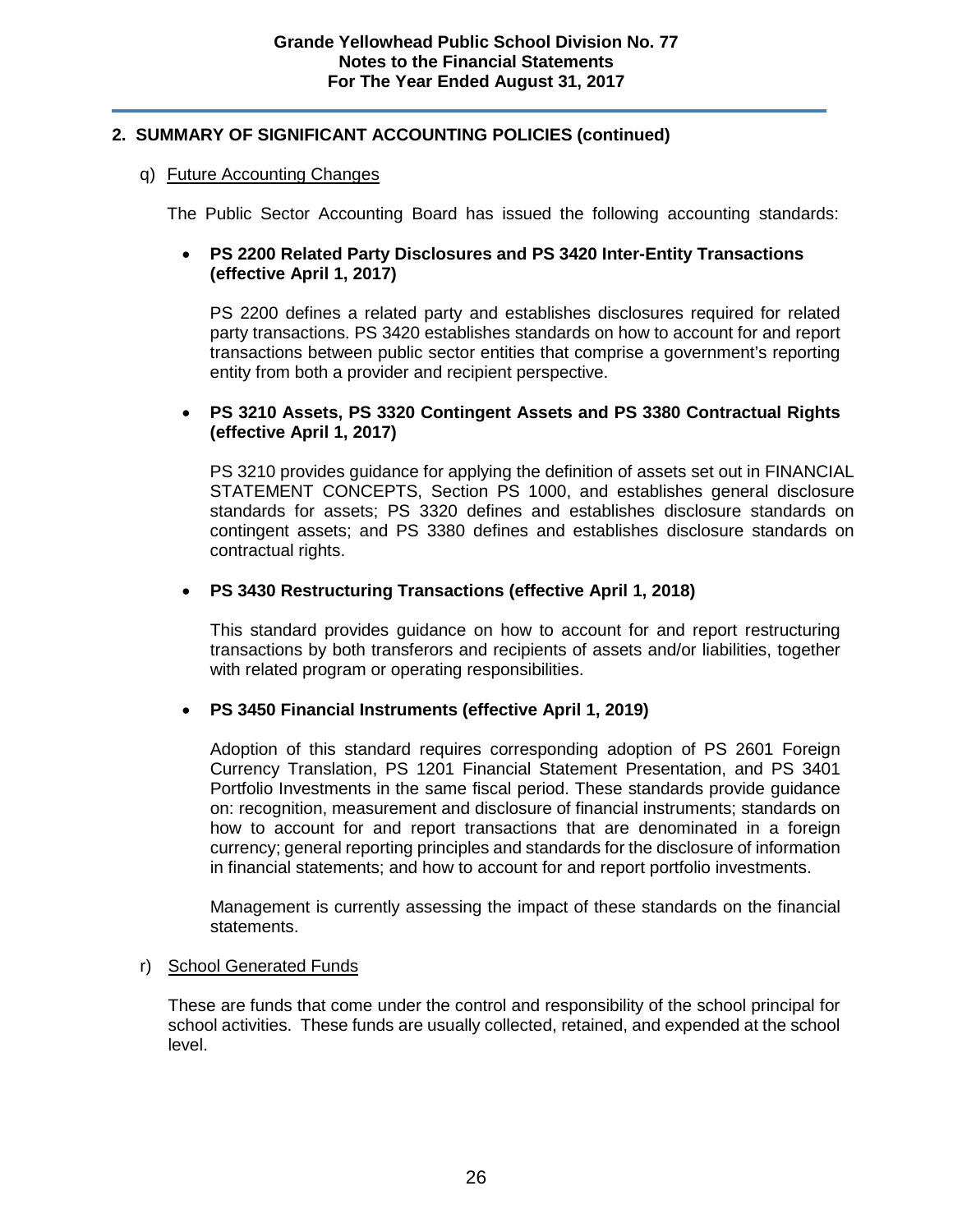# **3. CASH AND CASH EQUIVALENTS**

Cash and cash equivalents includes \$1,118,226 of funds that are restricted for future use and \$406,309 of endowment funds. See Schedule 5 for additional detail.

# **4. ACCOUNTS RECEIVABLE**

|                                    |                 | 2017                                                |                                          |                                          |  |  |  |  |  |  |  |
|------------------------------------|-----------------|-----------------------------------------------------|------------------------------------------|------------------------------------------|--|--|--|--|--|--|--|
|                                    | Gross<br>Amount | <b>Allowance</b><br>for Doubtful<br><b>Accounts</b> | <b>Net</b><br><b>Realizable</b><br>Value | <b>Net</b><br><b>Realizable</b><br>Value |  |  |  |  |  |  |  |
| Alberta Education - Grants         | 41,761<br>\$    | \$                                                  | 41,761<br>S                              | 51,720<br>\$                             |  |  |  |  |  |  |  |
| Alberta Education - Capital        | 197,593         |                                                     | 197,593                                  | 7,824,483                                |  |  |  |  |  |  |  |
| Other Alberta school jurisdictions | 46,503          |                                                     | 46,503                                   | 8,378                                    |  |  |  |  |  |  |  |
| Federal government                 | 228,181         |                                                     | 228,181                                  | 461,153                                  |  |  |  |  |  |  |  |
| Other                              | 169,359         |                                                     | 169,359                                  | 161,731                                  |  |  |  |  |  |  |  |
| Total                              | 683.397         |                                                     | 683.397                                  | \$8,507,465                              |  |  |  |  |  |  |  |

# **5. PORTFOLIO INVESTMENTS**

Portfolio investments include GIC's and term deposits with a maturity dates ranging from less than one year to greater than 20 years. Investments for 2017 total \$5,501,041 (2016 \$3,427,309). See Schedule 5 for additional detail.

## **6. BANK INDEBTEDNESS**

The jurisdiction has negotiated a line of credit in the amount of \$400,000 that bears interest at 3.20%, secured by Alberta Learning Funding received or to be received by the School Division. This line of credit is up for renewal on August 31 of each year. At year end, the School Division had not drawn on the available line of credit.

## **7. ACCOUNTS PAYABLE AND ACCRUED LIABILITIES**

|                                              | 2017      | 2016      |
|----------------------------------------------|-----------|-----------|
| Federal government                           | 507,023   | 409,536   |
| Other salaries & benefit costs               | 588,021   | 715,680   |
| Other trade payables and accrued liabilities | 868.342   | 6,323,125 |
| Total                                        | 1.963.386 | 7.448.341 |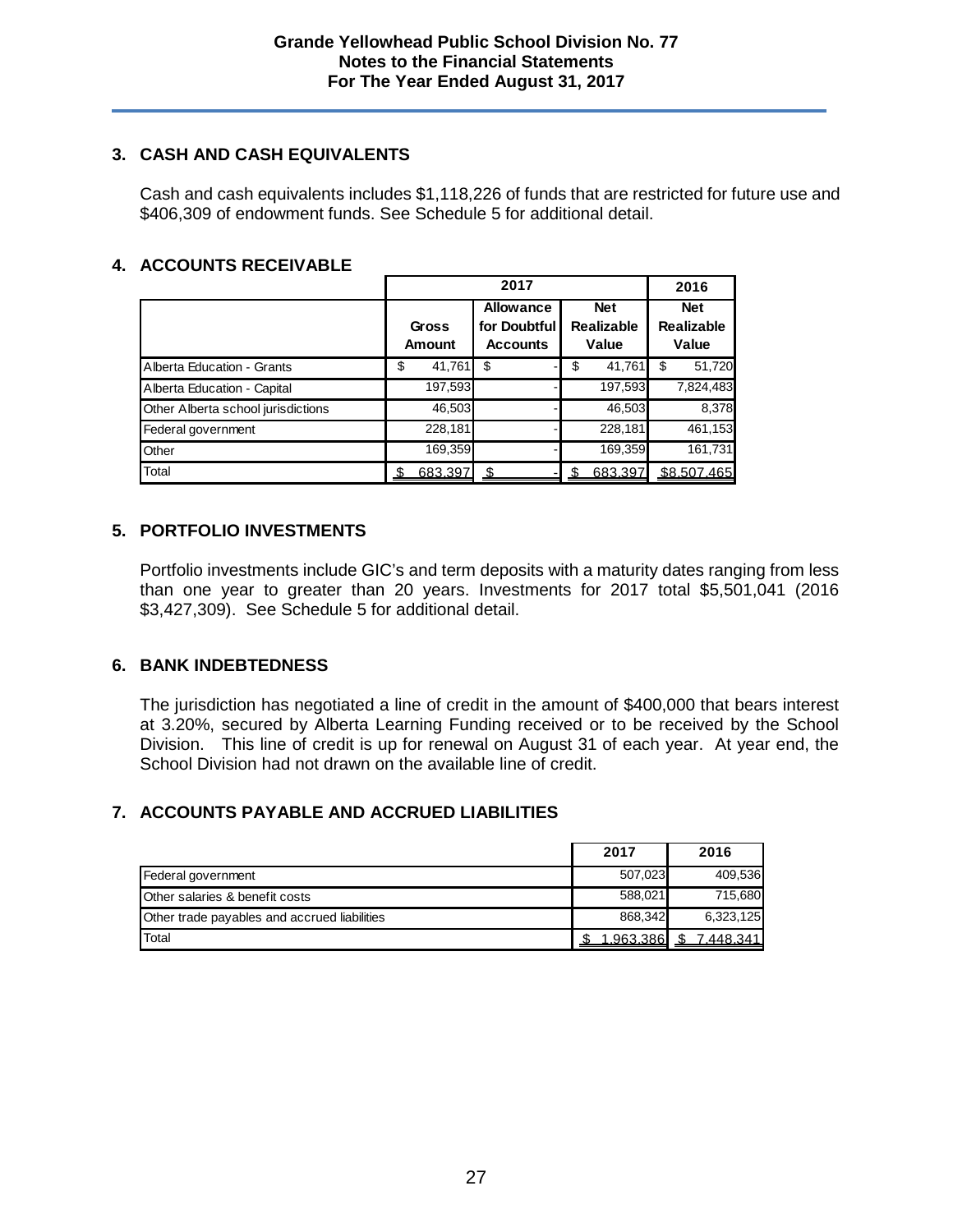#### **8. DEFERRED REVENUE**

| SOURCE AND GRANT OR FUND TYPE                    | <b>DEFERRED</b><br><b>REVENUE</b><br>as at<br>Aug. 31, 2016 | ADD:<br>2016/2017<br><b>Restricted</b><br><b>Funds Received/</b><br>Receivable | DEDUCT:<br>2016/2017<br><b>Restricted Funds</b><br>Expended<br>(Paid / Pavable) | ADD (DEDUCT):<br>2015/2016<br><b>Adjustments</b><br>for Returned<br><b>Funds</b> | <b>DEFERRED</b><br><b>REVENUE</b><br>as at<br>Aug. 31, 2017 |
|--------------------------------------------------|-------------------------------------------------------------|--------------------------------------------------------------------------------|---------------------------------------------------------------------------------|----------------------------------------------------------------------------------|-------------------------------------------------------------|
| Unexpended deferred operating revenue            |                                                             |                                                                                |                                                                                 |                                                                                  |                                                             |
| <b>Alberta Education:</b>                        |                                                             |                                                                                |                                                                                 |                                                                                  |                                                             |
| Infrastructure Maintenance Renew al              | 516,169                                                     | 742,084                                                                        | (902, 939)                                                                      |                                                                                  | 355,314                                                     |
| Alberta Education Research Grant                 |                                                             | 50,000                                                                         |                                                                                 |                                                                                  | 50,000                                                      |
| <b>Other Government of Alberta:</b>              |                                                             |                                                                                |                                                                                 |                                                                                  |                                                             |
| University of Alberta Wellness Grant             | 30,277                                                      |                                                                                | (30, 277)                                                                       |                                                                                  |                                                             |
| <b>CASS Dual Credit</b>                          | 91,610                                                      |                                                                                | (91, 610)                                                                       |                                                                                  |                                                             |
| Beginning Teacher Grant                          | 24.678                                                      |                                                                                | (24, 678)                                                                       |                                                                                  |                                                             |
| Other Deferred Revenue:                          |                                                             |                                                                                |                                                                                 |                                                                                  |                                                             |
| <b>School Generated Funds</b>                    | 86,375                                                      |                                                                                | (86, 375)                                                                       |                                                                                  |                                                             |
| Fees                                             | 75,461                                                      | 72,500                                                                         | (75, 463)                                                                       |                                                                                  | 72,498                                                      |
| Various                                          | 6,328                                                       |                                                                                | (6,328)                                                                         |                                                                                  |                                                             |
|                                                  |                                                             |                                                                                |                                                                                 |                                                                                  |                                                             |
| Total unexpended deferred operating revenue      | \$830,898                                                   | 864,584                                                                        | (1, 217, 670)                                                                   | .ზ                                                                               | 477,812                                                     |
| Unexpended deferred capital revenue (Schedule 2) | 1,370,396                                                   | 4,074,941                                                                      | (5,337,775)                                                                     |                                                                                  | 107,562                                                     |
| Expended deferred capital revenue (Schedule 2)   | 48,033,930                                                  | 17,038,707                                                                     | (1,546,249)                                                                     |                                                                                  | 63,526,388                                                  |
| Total                                            | \$<br>50.235.224                                            | \$<br>21.978.232                                                               | (8.101.694)                                                                     | -\$                                                                              | \$<br>64.111.762                                            |

# **9. LIABILITY FOR CONTAMINATED SITES**

Contaminated sites are a result of contamination being introduced into the air, soil, water, or sediment of a chemical, organic, or radioactive material, or live organism that exceeds an environmental standard. At August 31, 2017 the school jurisdiction has ascertained no liabilities for contaminated sites.

## **10. OTHER LIABILITIES**

The School Division has determined that it has no other liabilities.

# **11. DEBT**

|                                                                                                                                                                                                                          | 2017   | 2016   |
|--------------------------------------------------------------------------------------------------------------------------------------------------------------------------------------------------------------------------|--------|--------|
| Mortgages outstanding at August 31, 2017 have interest at<br>prime. The loan matures in 2018, payments of \$2000 are<br>made monthly. The loan is secured by land and building with<br>a net book value of \$65,111,932. |        |        |
|                                                                                                                                                                                                                          | 23.104 | 46,142 |
| ⊺otal                                                                                                                                                                                                                    | 23.104 | 46 142 |

## **12. PREPAID EXPENSES:**

Prepaid Expenses consist of the following: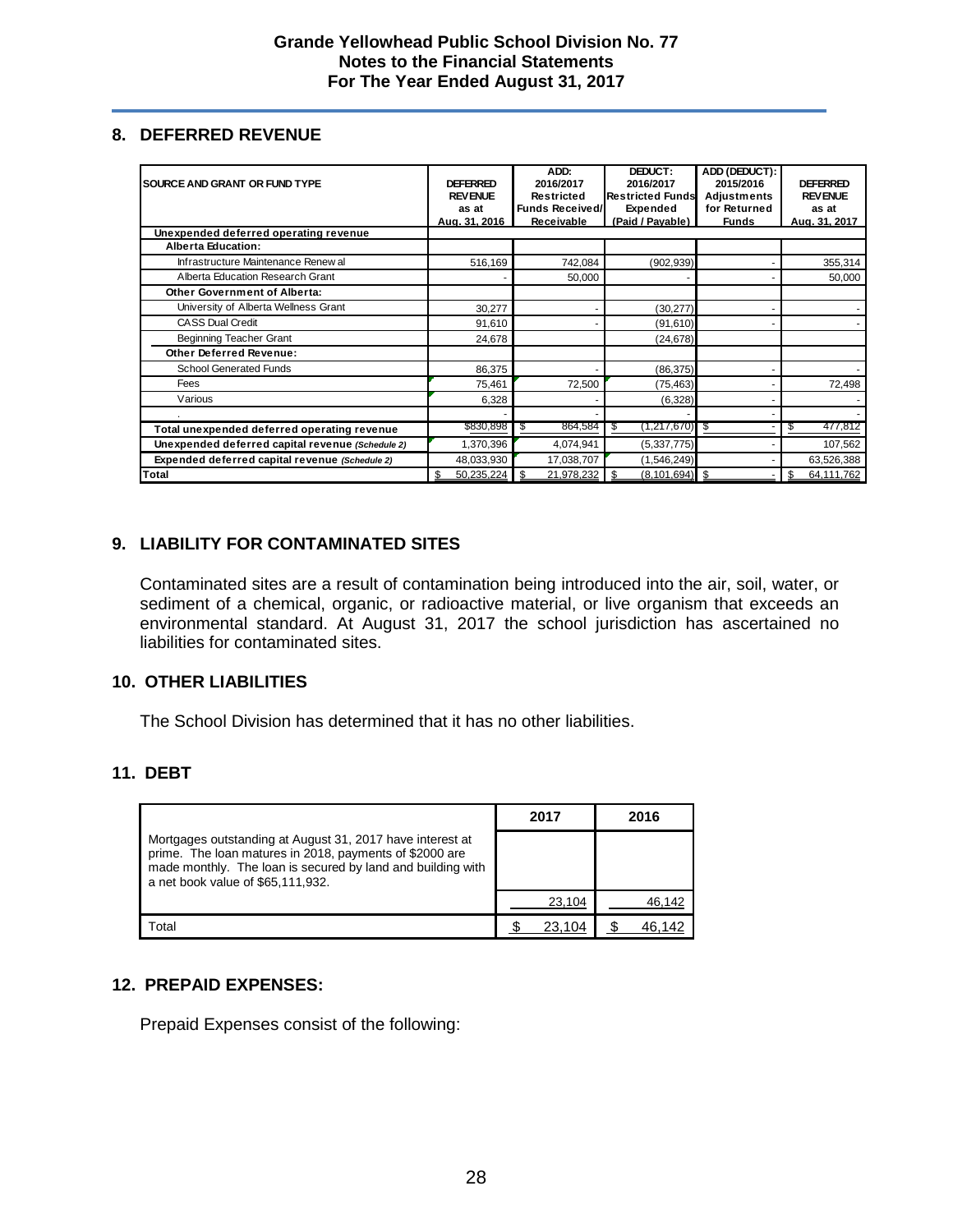|                                       | 2017    | 2016 |         |  |
|---------------------------------------|---------|------|---------|--|
| <b>Prepaid insurance</b>              | 130,489 | \$   | 129,990 |  |
| Ed Tech Team - Google Summit Oct 2017 | 132,567 |      |         |  |
| ACSI Aruba 3 yr Agreement             | 34,526  |      |         |  |
| <b>Other</b>                          | 50,970  |      | 581,058 |  |
| <b>Total</b>                          | 348,552 |      | 711.048 |  |

#### **13. OTHER NON-FINANCIAL ASSETS:**

Other non-financial assets consist of the following:

|           |         | 2017    | 2016    |         |  |
|-----------|---------|---------|---------|---------|--|
| Inventory | ሖ<br>۰D | 206,667 | σ<br>J  | 150,150 |  |
| Total     | ሖ<br>۰D | 206,667 | ሖ<br>۰D | 150,150 |  |

## **14. ACCUMULATED SURPLUS:**

Detailed information related to accumulated surplus is available on the Schedule of Changes in Accumulated Surplus. Accumulated surplus may be summarized as follows:

|                                               |    | 2017       | 2016            |
|-----------------------------------------------|----|------------|-----------------|
| Unrestricted surplus                          | \$ | 2,205,955  | \$<br>1,815,324 |
| Operating reserves                            |    | 3,404,913  | 3,910,912       |
| Accumulated surplus (deficit) from operations |    | 5,610,868  | 5,726,236       |
| Investment in tangible capital assets         |    | 8,910,204  | 8,354,880       |
| Capital reserves                              |    | 2,735,131  | 3,611,922       |
| Endow ments <sup>(1)</sup>                    |    | 447,143    | 473,943         |
| Accumulated remeasurement gains (losses)      |    |            |                 |
| Accumulated surplus (deficit)                 | ደ. | 17,703,346 | 18,166,981      |

Accumulated surplus (deficit) from operations (ASO) include funds of \$1,216,336 that are raised at school level and are not available to spend at board level. The school jurisdiction's adjusted surplus (deficit) from operations is calculated as follows:

|                                                                             | 2017            | 2016      |
|-----------------------------------------------------------------------------|-----------------|-----------|
| Accumulated surplus (deficit) from operations                               | \$<br>5,610,868 | 5,726,236 |
| Deduct: School generated funds included in<br>accumulated surplus (Note 18) | 1,216,336       | 956,979   |
| Adjusted accumulated surplus (deficit) from operations <sup>(2)</sup>       | \$<br>4,394,532 | 4,769,257 |

<sup>(1)</sup> Terms of the endowments stipulate that the principal balance be maintained permanently. Investment income of \$6,801 (2016 - \$7,145) is externally restricted for scholarships and is included in deferred revenue.

 $^{(2)}$  Adjusted accumulated surplus (deficit) from operations represents funds available for use by the school jurisdiction after deducting funds raised at school-level.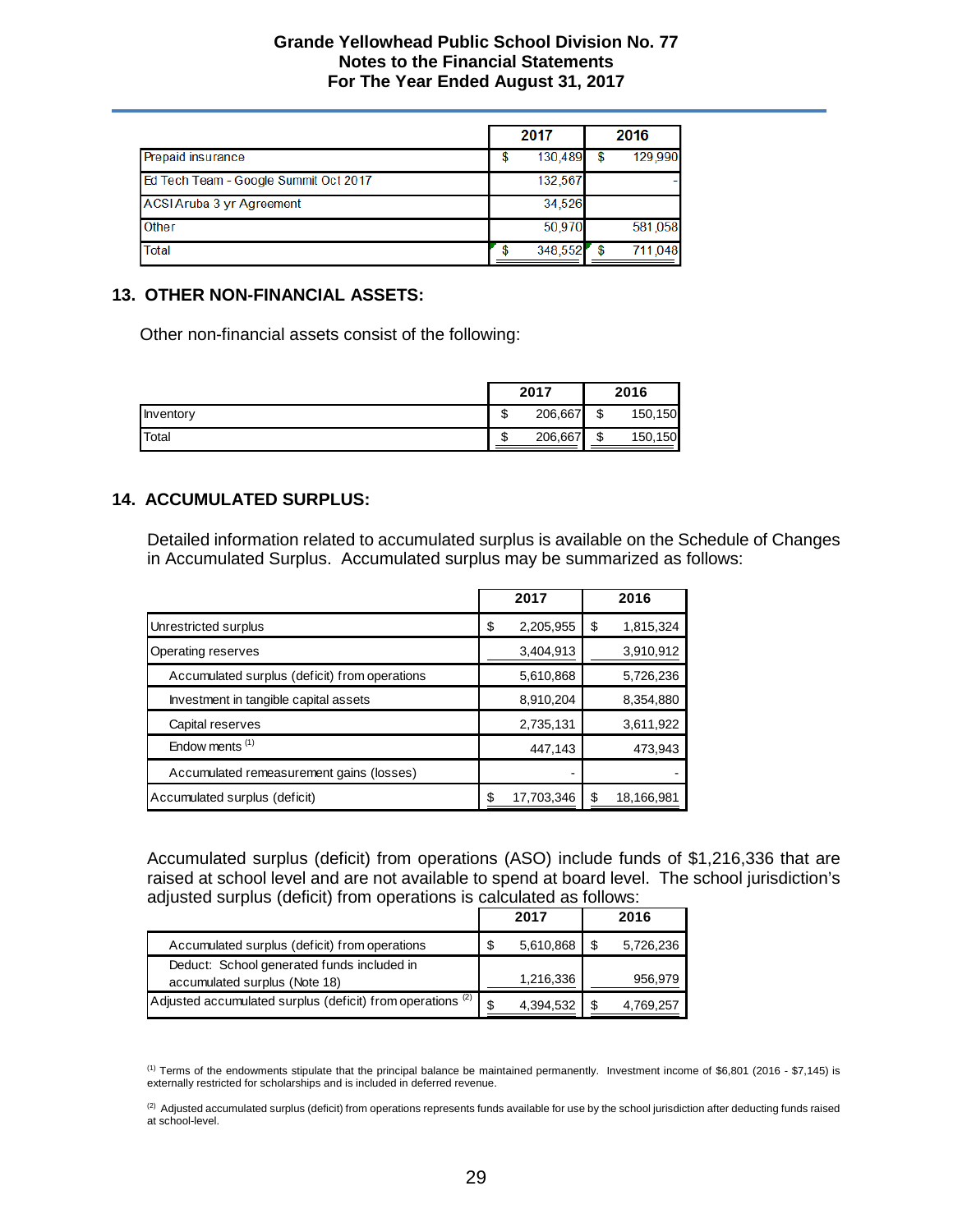## **15. CONTRACTUAL OBLIGATIONS:**

|                                  | 2017          | 2016            |
|----------------------------------|---------------|-----------------|
| Building projects (1) (4)        | \$<br>390,246 | \$<br>5,183,046 |
| Building leases <sup>(2)</sup>   | 76,766        | 238,477         |
| Service providers <sup>(3)</sup> | 389,606       | 2,032,012       |
| Other (Specify)                  |               |                 |
| Other                            | -             |                 |
| Total                            | \$<br>856,618 | \$<br>7,453,535 |

(1) Building projects: Grande Cache Community High School Modernization Project bid on by Monteith Building Group Ltd was awarded and approved by the Board on September 9, 2015. The project is scheduled for completion in September 2017.

<sup>(2)</sup>Building leases: The Division has various leases for off campus facilities. The annual obligations are included in the summary below.

<sup>(3)</sup> Service providers: Xerox and Grande Yellowhead Public School Division No 77 entered into an agreement which covers the annual lease for equipment and software for electronic document management. The annual lease base contract charge is \$389,606 and expires August 31, 2018.

(4)Jasper Land Transfer – The School Division was reimbursed \$395,313 from the Alberta Government for costs incurred for the costs associated with the restoration of the old Jasper Junior/Senior site. The School Division had previously teacher and agreement with the Municipality of Jasper which outlined the terms and conditions which had allowed a land exchange to replace Jasper Junior Senior High. The School Division performed all the work necessary to restore, landscape and fence the exchange site. The total cost of the restoration was \$790,262. At August 31, 2017, there were no outstanding obligations.

Estimated payment requirements for each of the next five years and thereafter are as follows:

|            | <b>Building</b><br><b>Projects</b> | <b>Building</b><br><b>Leases</b> | <b>Service</b><br><b>Providers</b> |           |      |  |    | Other<br>(Specify) |  | Other |
|------------|------------------------------------|----------------------------------|------------------------------------|-----------|------|--|----|--------------------|--|-------|
| 2017-2018  | \$<br>524,446                      | \$<br>54,229                     | \$                                 | 389,606   | S    |  | \$ |                    |  |       |
| 2018-2019  |                                    | 6,935                            |                                    | 417,600   |      |  |    |                    |  |       |
| 2019-2020  |                                    | 6,935                            |                                    | 417,600   |      |  |    |                    |  |       |
| 2020-2021  |                                    | 2,889                            |                                    | 417,600   |      |  |    |                    |  |       |
| 2021-2022  |                                    | 2,889                            |                                    |           |      |  |    |                    |  |       |
| Thereafter |                                    | 2,889                            |                                    |           |      |  |    |                    |  |       |
|            | 524,446                            | \$<br>76,766                     | S                                  | 1,642,406 | - \$ |  | æ  |                    |  |       |

#### **16. CONTINGENT LIABILITIES:**

The division is a member of Urban Schools Insurance Consortium (USIC) / Alberta Locals Authorities Reciprocal Insurance Exchange (ALARIE) (or) / Alberta School Boards Insurance Exchange (ASBIE). Under the terms of its membership, the division could become liable for its proportionate share of any claim losses in excess of the funds held by the exchange. The division's share of the pool as at August 31, 2017 is \$153,570 (2016 - \$181,638).

## **17. TRUSTS UNDER ADMINISTRATION**

These balances represent assets that are held in trust by the jurisdiction. They are not recorded in the statements of the Division

|                               | 2017    | 2016 |         |  |
|-------------------------------|---------|------|---------|--|
| Deferred salary leave plan    | 151     |      | 8,514   |  |
| Scholarship trusts            | 41,778  |      | 39,409  |  |
| Carmichael Foundation         | 406,309 |      | 406,309 |  |
| Other trusts (please specify) |         |      |         |  |
| Total                         | 448.238 |      | 454.232 |  |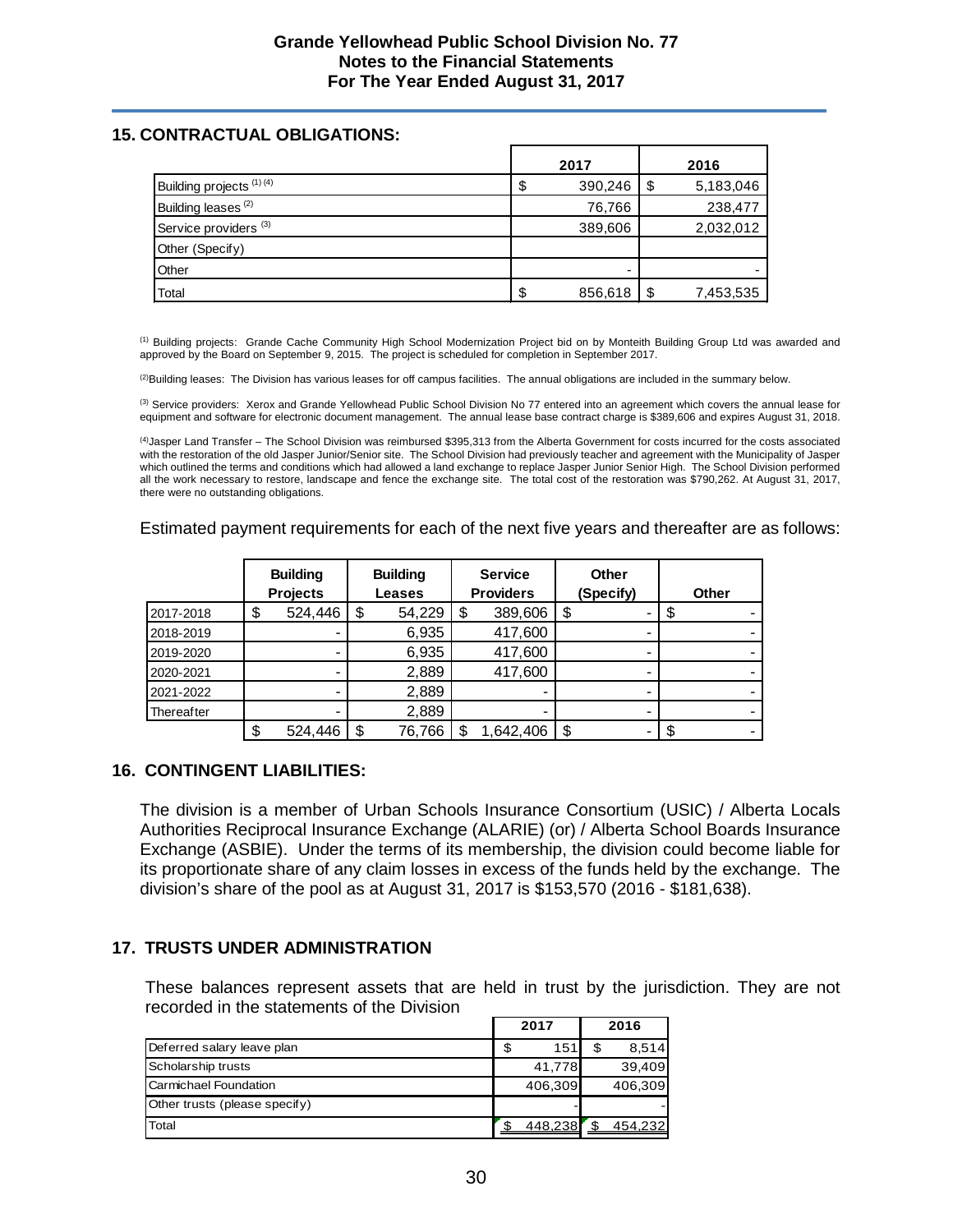#### **Grande Yellowhead Public School Division No. 77 Notes to the Financial Statements For The Year Ended August 31, 2017**

## **18. SCHOOL GENERATED FUNDS**

|                                                                | 2017            | 2016          |
|----------------------------------------------------------------|-----------------|---------------|
| School Generated Funds, Beginning of Year                      | \$<br>956,979   | \$<br>972,057 |
| Gross Receipts:                                                |                 |               |
| Fees                                                           | 358,463         | 470,647       |
| Fundraising                                                    | 522,770         | 844,426       |
| Gifts and donations                                            | 415,469         | 240,072       |
| Grants to schools                                              |                 |               |
| Other sales and services                                       |                 |               |
| Total gross receipts                                           | 1,296,702       | 1,555,145     |
| Total Related Expenses and Uses of Funds                       | 1,037,345       | 1,483,848     |
| Total Direct Costs Including Cost of Goods Sold to Raise Funds |                 |               |
| School Generated Funds, End of Year                            | \$1.216.336     | \$1.043.354   |
| Adjust consolidated bank balance                               |                 |               |
| Balance included in Deferred Revenue*                          | \$              | \$<br>86,375  |
| Balance included in Accumulated Surplus (Operating Reserves)** | \$<br>1,216,336 | \$<br>956,979 |

## **19. RELATED PARTY TRANSACTIONS**

All entities that are consolidated in the accounts of the Government of Alberta are related parties of school jurisdictions. These include government departments, health authorities, post-secondary institutions and other school jurisdictions in Alberta.